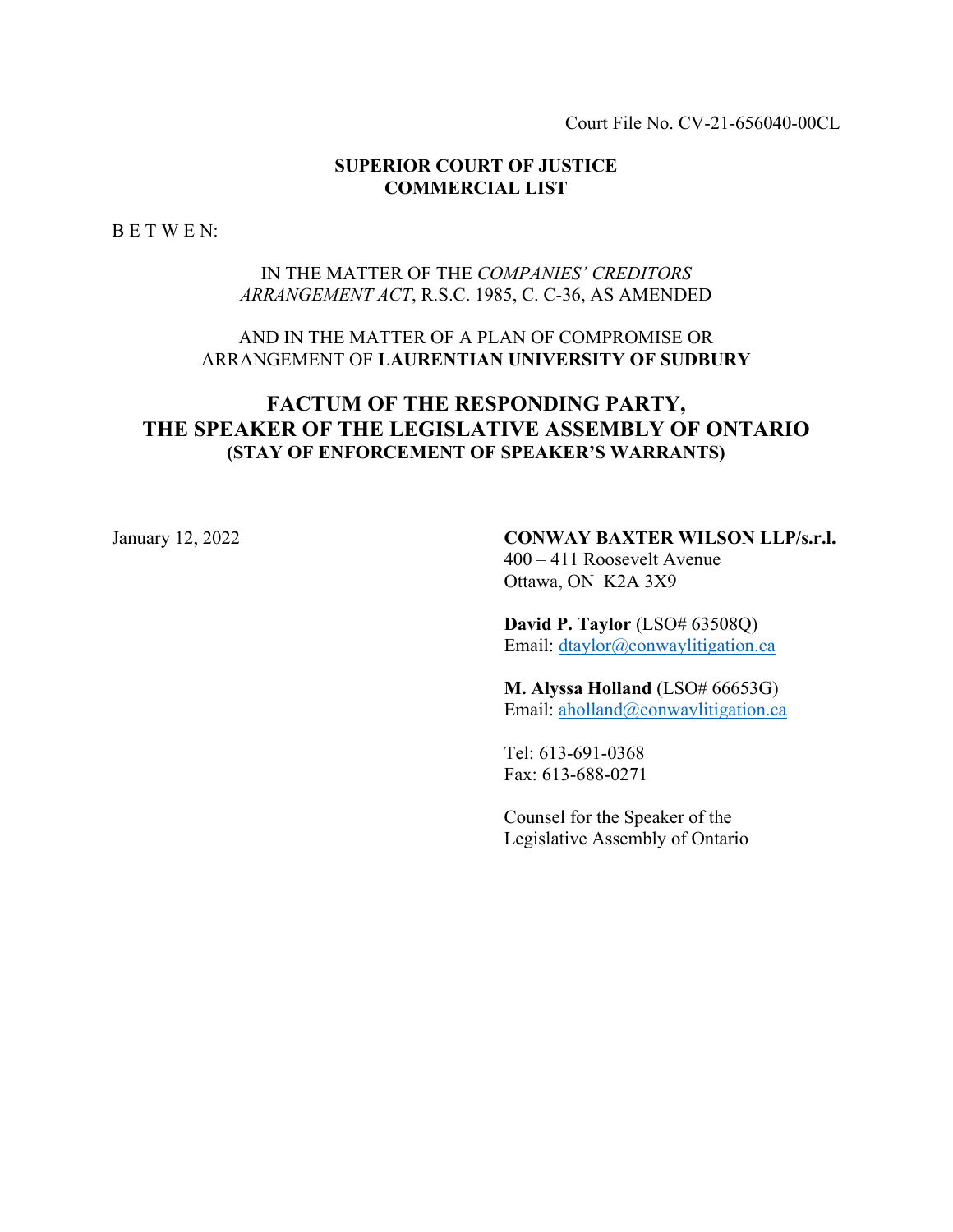## **TO: THORNTON GROUT STOCKWOODS LLP FINNIGAN LLP** TD North Tower TD West Tower 4130-77 King Street West 3200-100 Wellington Street West Toronto, ON M5K 1H1 Toronto, ON M5K 1K7

**D.J. Miller** (LSO#34392P) **Brian Gover** (LSO#22734B)

**Mitchell W. Grossell** (LSO#69993I) **Fredrick Schumann** (LSO#59377L) Email: [mgrossell@tgf.ca](mailto:mgrossell@tgf.ca) Email: [fredricks@stockwoods.ca](mailto:fredricks@stockwoods.ca)

**Andrew Hanrahan** (LSO#78003K) Tel: 416-593-7200 Email: [ahanrahan@tgf.ca](mailto:ahanrahan@tgf.ca) Fax: 416-593-9345

**Derek Harland** (LSO#79504N) Email: [dharland@tgf.ca](mailto:dharland@tgf.ca)

Tel: 416-304-1616 Fax: 416-304-1313

Laurentian University Laurentian University

Insolvency counsel for Regulatory counsel for

## **AND TO: MINISTRY OF THE ATTORNEY GENERAL**

Constitutional Law Branch 720 Bay Street  $-4$ <sup>th</sup> Floor Toronto, ON M7A 2S9

Joshua Hunter (LSO# 49037M) Email: [joshua.hunter@ontario.ca](mailto:joshua.hunter@ontario.ca)

Tel: 416-908-7465 Fax: 416-326-4015

Counsel for the Attorney General of Ontario

Email: [djmiller@tgf.ca](mailto:djmiller@tgf.ca) Email: [briang@stockwoods.ca](mailto:briang@stockwoods.ca)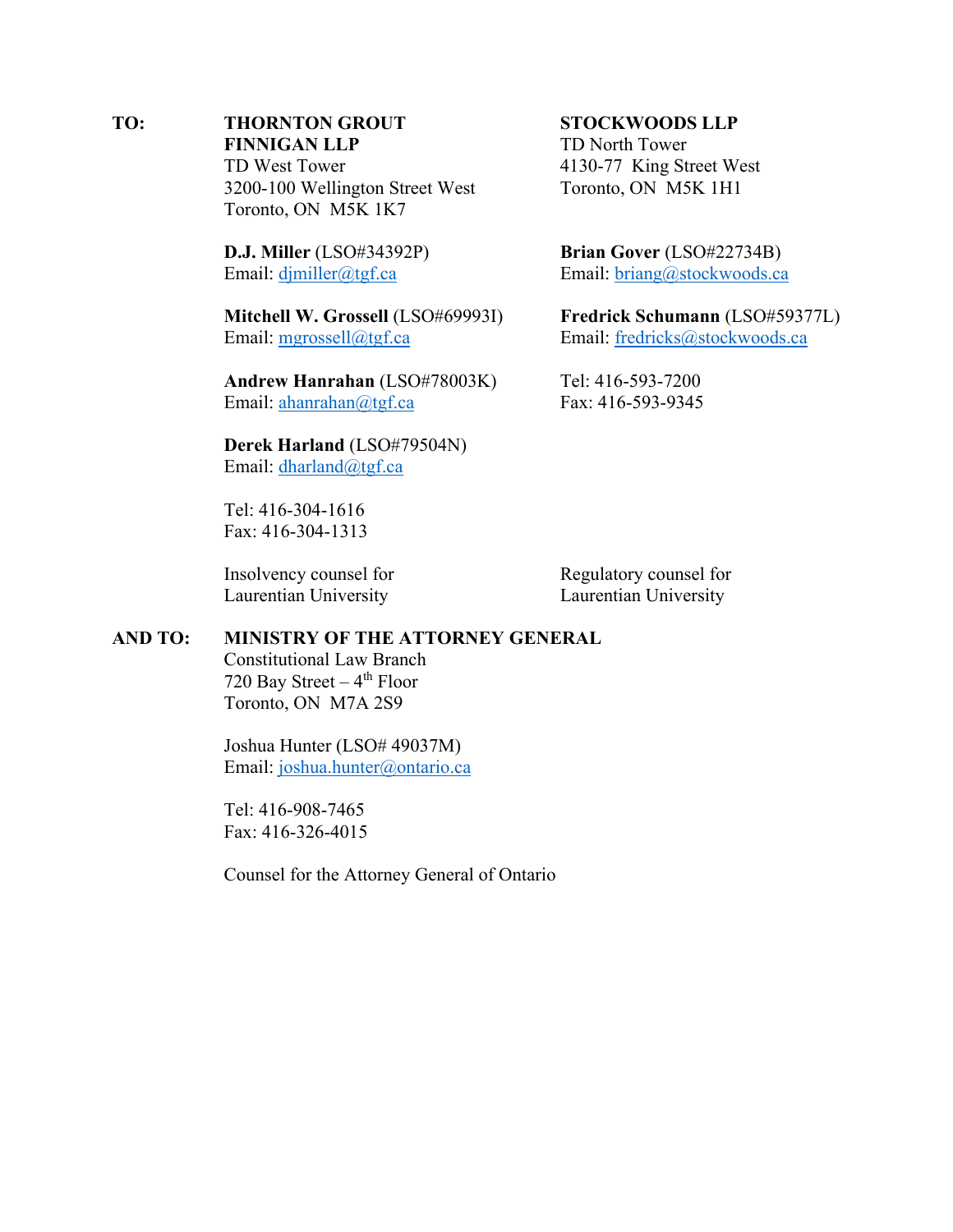## **AND TO: DEPARTMENT OF JUSTICE CANADA**

Suite 3400, Exchange Tower Box 36, First Canadian Place Toronto, ON M5X 1K6

Jonathan Bricker (LSO# 56714J) Email: [jon.bricker@justice.gc.ca](mailto:jon.bricker@justice.gc.ca)

Tel: 416-973-7171 Fax: 416-973-0809

Counsel for the Attorney General of Canada

## **AND TO: GOWLING WLG (CANADA) LLP**

Barristers and Solicitors 1 First Canadian Place 1600-100 King Street West Toronto, ON M5X 1G5

Richard Dearden (LSO#19087H) Email: [rdearden@gowlingwlg.com](mailto:rdearden@gowlingwlg.com)

Heather Fisher (LSO#75006L) Email: [heather.fisher@gowlingwlg.com](mailto:heather.fisher@gowlingwlg.com)

Sarah Boucaud (LSO#76517I) Email: [sarah.boucaud@gowlingwlg.com](mailto:sarah.boucaud@gowlingwlg.com)

Tel: 416-862-7525 Fax: 416-862-7611

Counsel for the Auditor General of Ontario

## **AND TO: THE ATTACHED SERVICE LIST**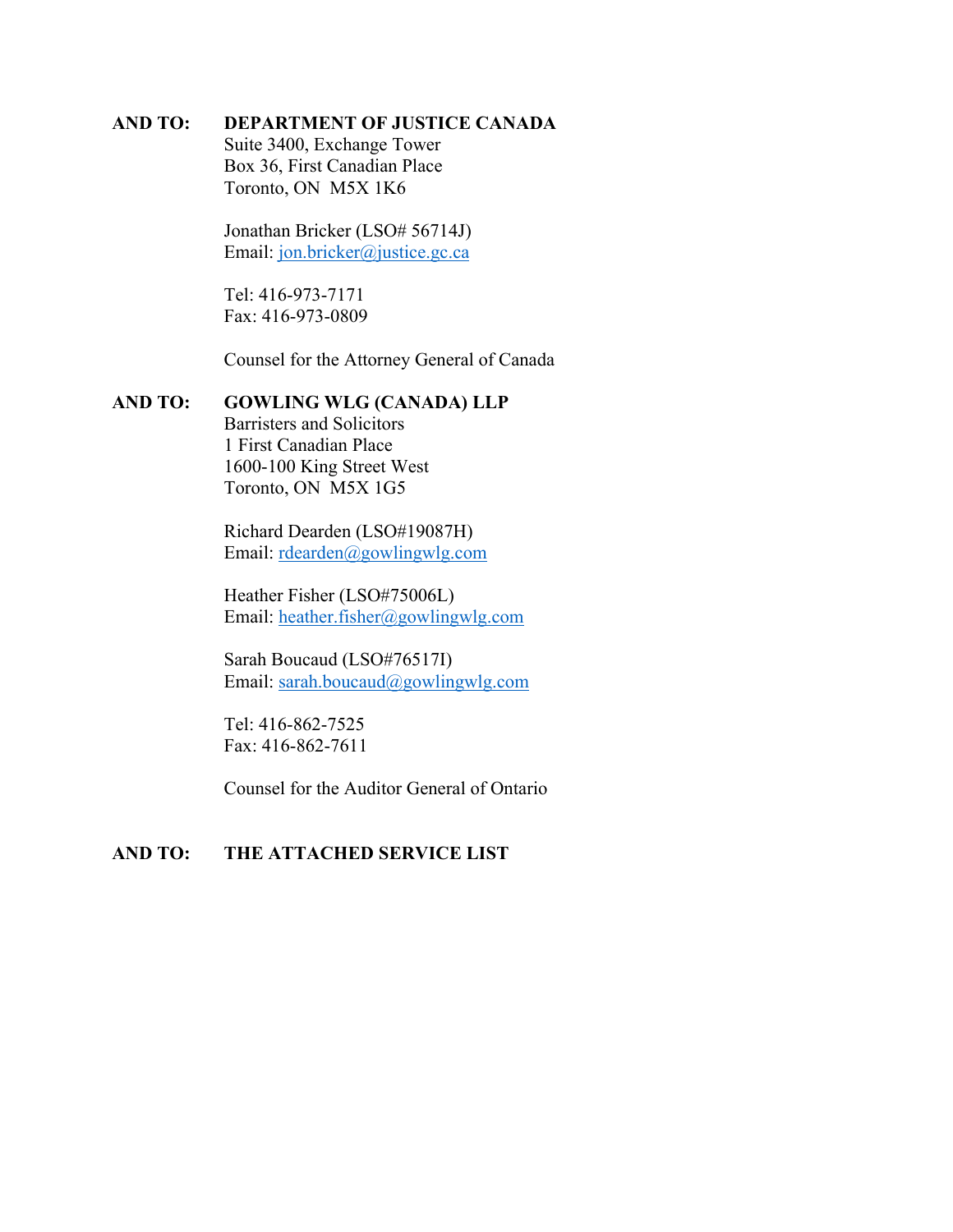|    | <b>Table of Contents</b>                                                                                   |
|----|------------------------------------------------------------------------------------------------------------|
|    |                                                                                                            |
|    |                                                                                                            |
|    |                                                                                                            |
|    |                                                                                                            |
|    |                                                                                                            |
|    |                                                                                                            |
| 1. | This Court has no jurisdiction in relation to matters covered by parliamentary privilege<br>$\overline{4}$ |
| 2. | The limits on this Court's jurisdiction flow from the doctrine of the separation of                        |
|    |                                                                                                            |
| 4. | The power to "send for persons, papers and things" has been judicially recognized for                      |
| 5. | The necessity of the power to send for "persons, papers and things" continues in the                       |
| 6. | Solicitor-client privilege and class privileges do not limit the Assembly's power to                       |
| 7. | Court orders do not limit the Assembly's power to "send for persons, papers and                            |
| 8. | There are no federalism grounds providing this Court with jurisdiction to stay the                         |
| 9. | The Assembly has not limited its privileges by enacting the Auditor General Act 28                         |
|    |                                                                                                            |
| 30 | B. If the Court does have jurisdiction, the motion for a stay should nonetheless be dismissed              |
| 1. | Assuming that the Court finds it has jurisdiction, there is no serious question to be                      |
| 2. |                                                                                                            |
| 3. |                                                                                                            |
|    |                                                                                                            |
|    |                                                                                                            |
|    | SCHEDULE "B" - TEXT OF STATUTES, REGULATIONS AND BY-LAWS 38                                                |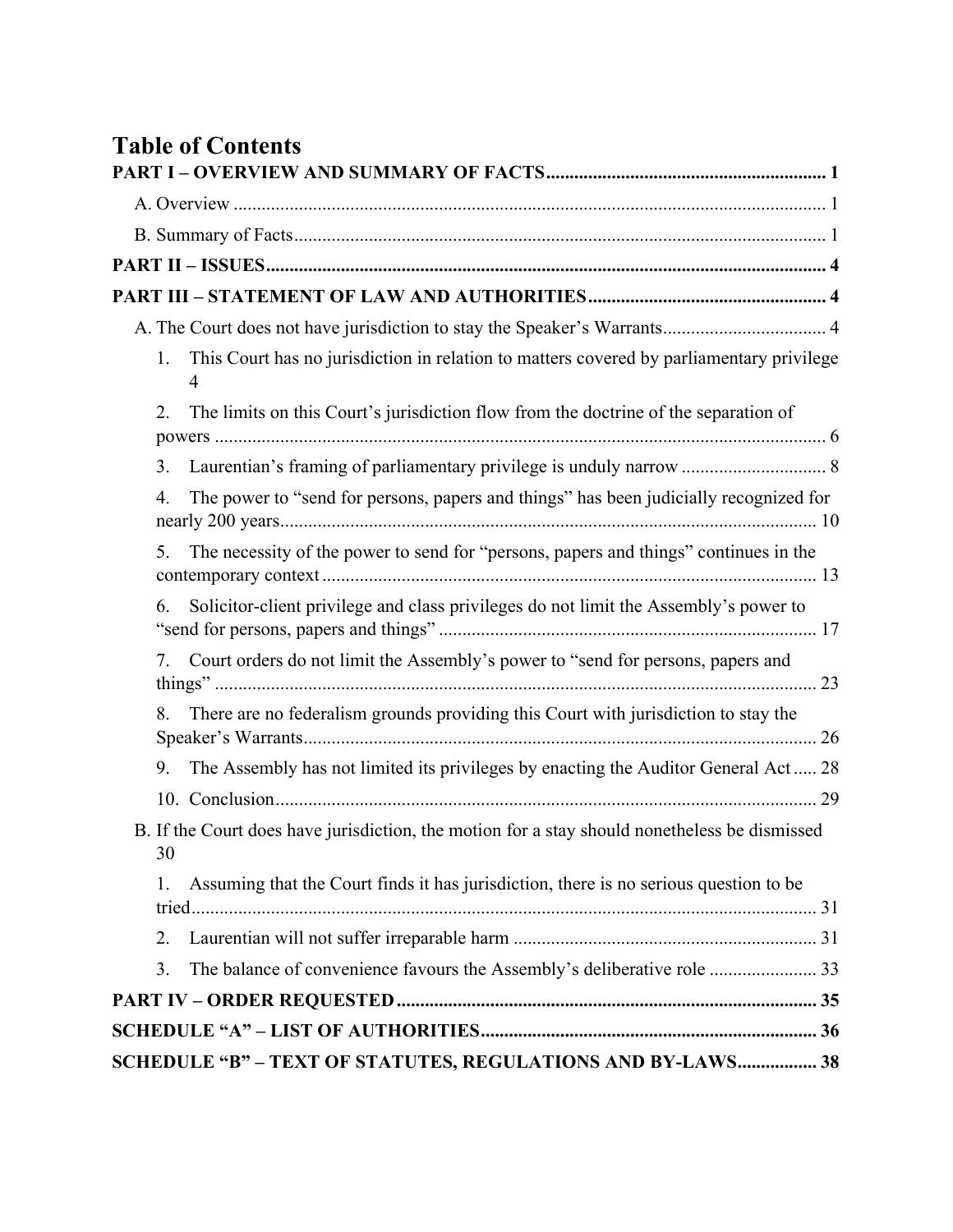#### **PART I – OVERVIEW AND SUMMARY OF FACTS**

#### <span id="page-4-1"></span><span id="page-4-0"></span>**A. Overview**

1. This motion turns on the separation of powers. The Legislative Assembly of Ontario ("Assembly"), in keeping with its role as the "grand inquest of the  $[Province]$ ", seeks information from Laurentian University of Sudbury ("Laurentian") so that the Auditor General of Ontario ("Auditor General") might complete a value-for-money audit requested by the Standing Committee on Public Accounts ("PAC"). This is an exercise of the Assembly's power to "send for persons, papers and things", an aspect of parliamentary privilege that is an ordinary and integral part of the legislative and deliberative process.

2. Laurentian, however, has refused to provide this information and comes to the judicial branch to stop the Assembly's process in its tracks. Such action lies outside the judicial role, in particular because the doctrine of parliamentary privilege protects the Assembly's fulfilment of its constitutional role from interference from the other branches of government.

3. The Assembly's power to "send for persons, papers and things" is a centuries-old parliamentary privilege. It continues to be necessary to the Assembly's constitutional role. This Court has no jurisdiction over the exercise of this aspect of privilege in this, or any other case. Indeed, in keeping with the fundamental tenets of democracy, accountability for the Assembly's exercise of its privilege rests with the electorate. As a result, this Court does not have jurisdiction to grant the relief sought on this motion. The motion should be dismissed.

#### <span id="page-4-2"></span>**B. Summary of Facts**

4. For more than sixty years, Laurentian has provided post-secondary education in Northern Ontario. As of December 2020, 1,751 Sudburians (including part-time staff and student

<span id="page-4-3"></span><sup>&</sup>lt;sup>1</sup> Canada (House of Commons) v Vaid, 2005 SCC 30 at [para 20](https://canlii.ca/t/1kt5k#par20) [Vaid], Speaker's Book of Authorities [SBOA], Tab 5.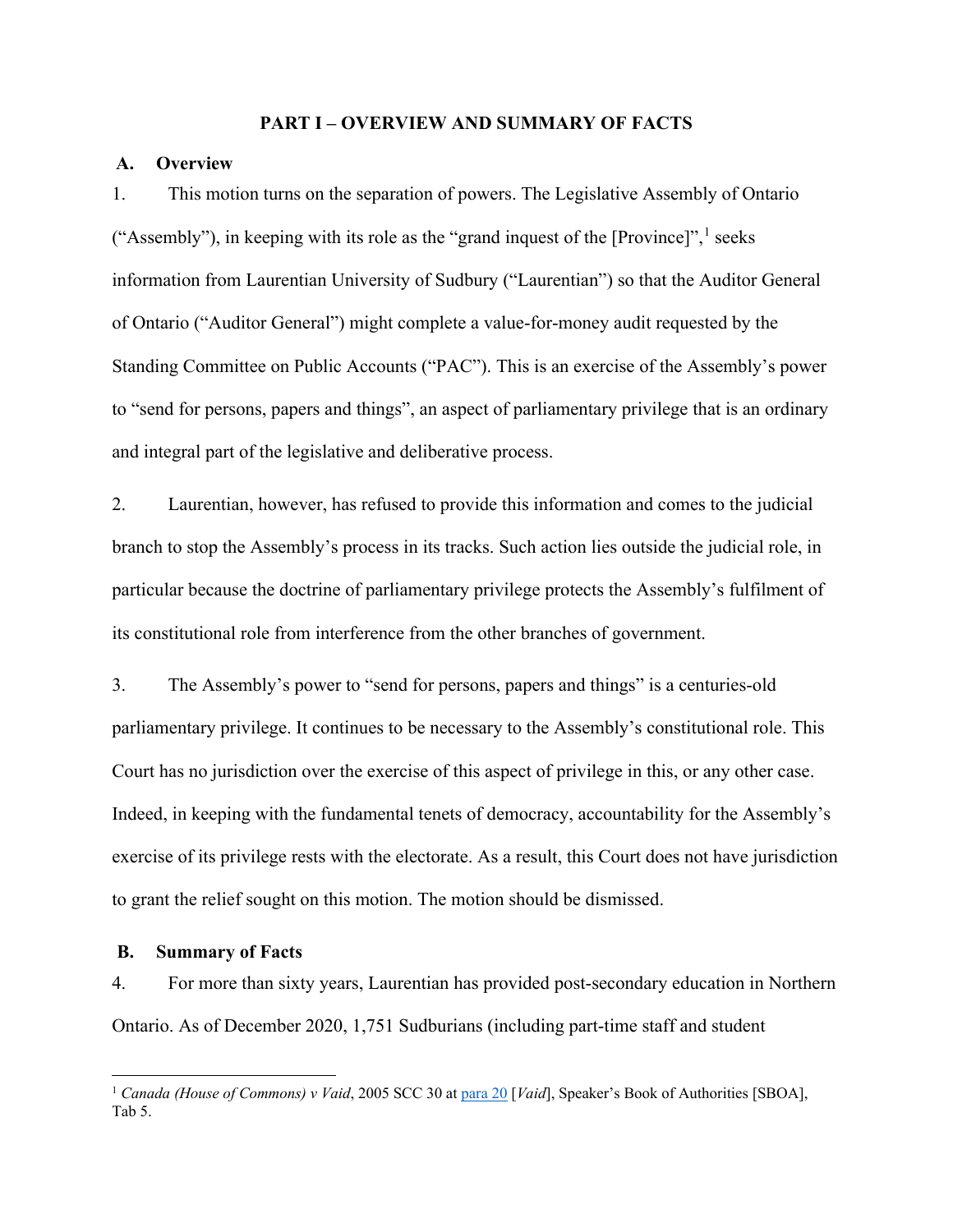employees), earned their living working at Laurentian.<sup>[2](#page-5-0)</sup>

5. According to the Public Accounts of Ontario, from April 1, 2016 to March 31, 2021, Laurentian received \$429,[3](#page-5-1)64,860 in funding from the provincial government.<sup>3</sup>

6. On February 1, 2021, Laurentian began proceedings under the *Companies' Creditors Arrangement Act*, R.S.C. 1985, c. C-36 ("*CCAA*").[4](#page-5-2) As part of its restructuring, Laurentian announced on April 5, 2021 that it would lay off 100 faculty members and eliminate 35% of its undergraduate programs and 2[5](#page-5-3)% of its graduate programs.<sup>5</sup>

7. Roughly three weeks later, the Standing Committee on Public Accounts ("PAC") adopted a motion by the Member for Nickel Belt, one of Sudbury's two provincial electoral districts, requesting that the Auditor General of Ontario conduct a "value-for-money" audit of Laurentian, covering the period of 2010-2020, [6](#page-5-4) as contemplated by section 17 of the *Auditor General Act*. [7](#page-5-5)

8. The Assembly rose for its summer recess on June 14, 2021. It was scheduled to reconvene on September 13, 2021.<sup>[8](#page-5-6)</sup> However, the Assembly was prorogued on September 12, 2021 and did not reconvene until October 4, 2021.<sup>[9](#page-5-7)</sup>

9. After reconvening, PAC next met on October 6, 2021. At this meeting, PAC resolved to request specific material from Laurentian related to the value-for-money audit. That request was

<span id="page-5-0"></span><sup>&</sup>lt;sup>2</sup> Affidavit of Ephry Mudryk, sworn October 15, 2021 [Mudryk Aff] at Exh N, Motion Record of Laurentian University [MRLU], Tab 3 at p 195, Caselines A6328/A200.

<span id="page-5-1"></span><sup>3</sup> Mudryk Aff at Exh N, MLRU, Tab 3 at p 198, Caselines A6331/A203.

<span id="page-5-2"></span><sup>4</sup> Notice of Motion, December 15, 2021, at para 4, MRLU, Tab 1 at p 2, Caselines A6135/A7.

<span id="page-5-3"></span><sup>5</sup> Affidavit of Doreen Navarro, affirmed December 23, 2021 [Navarro Aff] at Exh A, Speaker's Responding Record [SRR] at p 7, Caselines B-1-3197/B-1-8.

<span id="page-5-4"></span> $6$  Navarro Aff at para 3, SRR at pp 1-2, Caselines B-1-3191/B-1-2 - B-1-3192/B-1-3.

<span id="page-5-5"></span><sup>7</sup> *Auditor General Act*, RSO 1990, c A.35, [s 17.](https://www.ontario.ca/laws/statute/90a35#BK29)

<span id="page-5-6"></span><sup>8</sup> Navarro Aff at Exh C, SRR at p 26, Caselines B-1-3216/B-1-27.

<span id="page-5-7"></span><sup>9</sup> Navarro Aff at paras 4-5, SRR at p 2, Caselines B-1-3192/B-1-3 and at Exh D, SRR at pp 28-29, Caselines B-1-

<sup>3218/</sup>B-1-29 - B-1-3219/B-1-30 and at Exh E, SRR at pp 31-32, Caselines B-1-3221/B-1-32 – B-1-3222/B-1-33.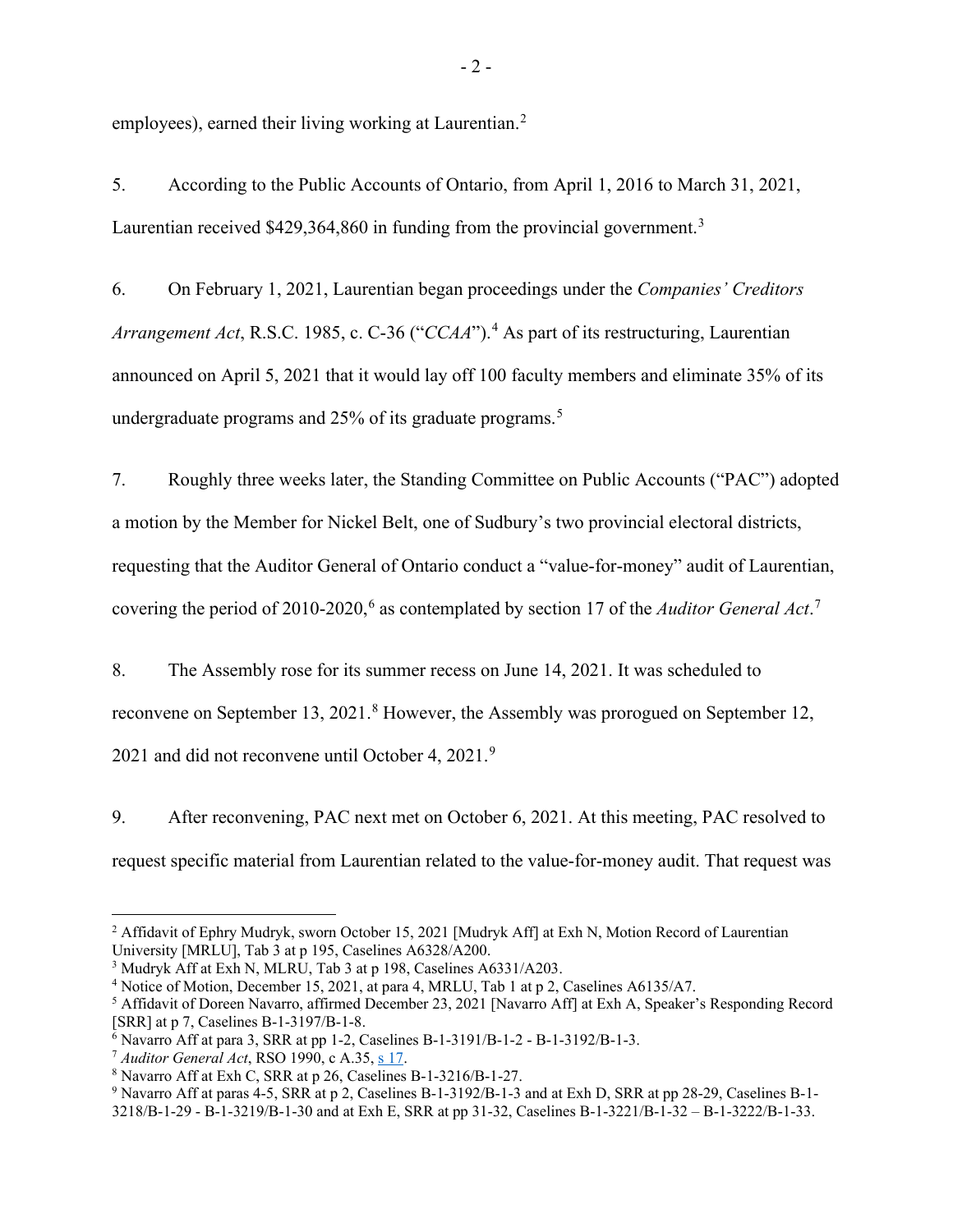communicated to the Chair of Laurentian's Board of Governors on the evening of October 15, 2021. Laurentian responded, via its counsel.

10. Correspondence between PAC and Laurentian (or its counsel) continued from October 22, 2021 to November 10, 2021. On October 22, 2021, PAC wrote to Laurentian and committed that "[t]he documents received by the Committee will not be exhibited publicly."[10](#page-6-0) In response to Laurentian's counsel's representation that Laurentian could not meet the timelines in PAC's October 15, 2021 letter, PAC identified a subset of documents that could be easily produced within a week, while requesting the remainder of the documents three weeks hence.<sup>[11](#page-6-1)</sup>

11. This exchange of correspondence did not resolve PAC's request for documents.

12. On November 18, 2021, PAC invited Laurentian's President and the Chair of its Board of Governors, as well as their respective counsel, to attend a closed session meeting of PAC on either November 24, 2021 or December 1, 2021 (the next two scheduled PAC meetings).<sup>[12](#page-6-2)</sup>

13. Representatives of Laurentian, and their counsel, attended before PAC on December 1, 2021, in a closed session. This meeting did not resolve PAC's request for documents.

14. In light of Laurentian's failure to produce all of the documents requested despite the nearly eight weeks since PAC's initial request, at its next scheduled meeting (which was also the final meeting before the Winter recess), on December 6, 2021, PAC met to determine whether the Government and Opposition House Leaders would expedite a request from PAC for

<span id="page-6-0"></span> $10$  Mudryk Aff at Exh G, MRLU, Tab 3 at p 134, Caselines A6267/A139.

<span id="page-6-1"></span><sup>&</sup>lt;sup>11</sup> Mudryk Aff at Exh G, MRLU, Tab 3 at p 134, Caselines A6267/A139.

<span id="page-6-2"></span><sup>&</sup>lt;sup>12</sup> Mudryk Aff at Exh K, MRLU, Tab 3 at p 177, Caselines A6310/A182. PAC is authorized to meet on Wednesdays from 9:00 a.m. to 10:15 a.m. and from 12:30 p.m. to 3:00 p.m, while the House is sitting, see: Ontario, Legislative Assembly, *Votes and Proceedings*, 42nd Parl, 1st Sess, No 13 [\(1 August](https://www.ola.org/sites/default/files/node-files/house/document/pdf/2018/2018-08/013_August_01_2018_Votes.pdf) 2018) at 3, SBOA, Tab 47.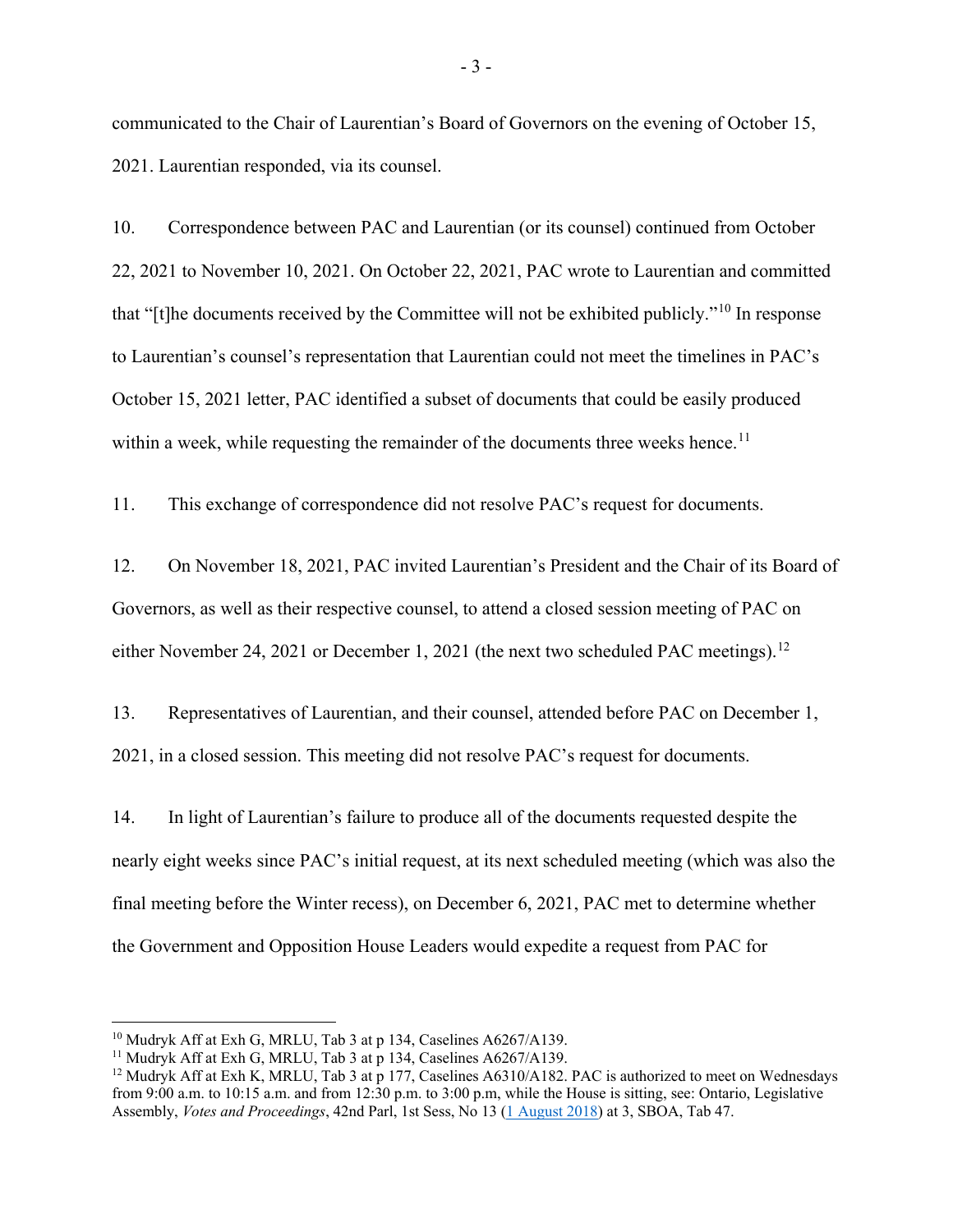Speaker's Warrants through the Assembly. The House Leaders stated willingness to do so. Subsequently, PAC approved its December 8, 2021 report, which summarized events since April 2021 and recommended that the Assembly command and compel production of the documents sought by February 1, 2022, more than 15 weeks after PAC's first request for documents from Laurentian.<sup>[13](#page-7-4)</sup>

15. The Assembly, with full notice of Laurentian's concerns, <sup>[14](#page-7-5)</sup> authorized the Speaker to issue his warrants on December 9, 2021. Laurentian commenced this motion for an interlocutory stay on December 15, 2021, but has yet to file any proceeding that will ultimately determine the validity of the Speaker's Warrants.

#### **PART II – ISSUES**

<span id="page-7-0"></span>16. Laurentian's motion gives rise to the following two issues:

- a. Does this Court have jurisdiction to grant an interlocutory stay?
- b. If the Court has such jurisdiction, ought a stay be granted?

#### **PART III – STATEMENT OF LAW AND AUTHORITIES**

#### <span id="page-7-3"></span><span id="page-7-2"></span><span id="page-7-1"></span>**A. The Court does not have jurisdiction to stay the Speaker's Warrants**

*1. This Court has no jurisdiction in relation to matters covered by parliamentary privilege*

17. Laurentian takes a cursory approach, grounded in circular logic, to this Court's

jurisdiction to interfere with the December 9, 2021 Speaker's Warrants by issuing a stay. It casts

this Court's jurisdiction broadly, calling upon the Latin maxim *ubi jus, ibi remedium* (where

<span id="page-7-4"></span><sup>13</sup> Navarro Aff at Exh H, SRR at p 51, Caselines B-1-3241/B-1-52.

<span id="page-7-5"></span><sup>&</sup>lt;sup>14</sup> Mudryk Aff at Exh P, MRLU, Tab 3, at p 219, Caselines A6352/A224; Navarro Aff at Exh I, SRR at p 61, Caselines B-1-3251/B-1-62; Mudryk Aff at Exh Q, MRLU, Tab 3 at p 227, Caselines A6360/A232.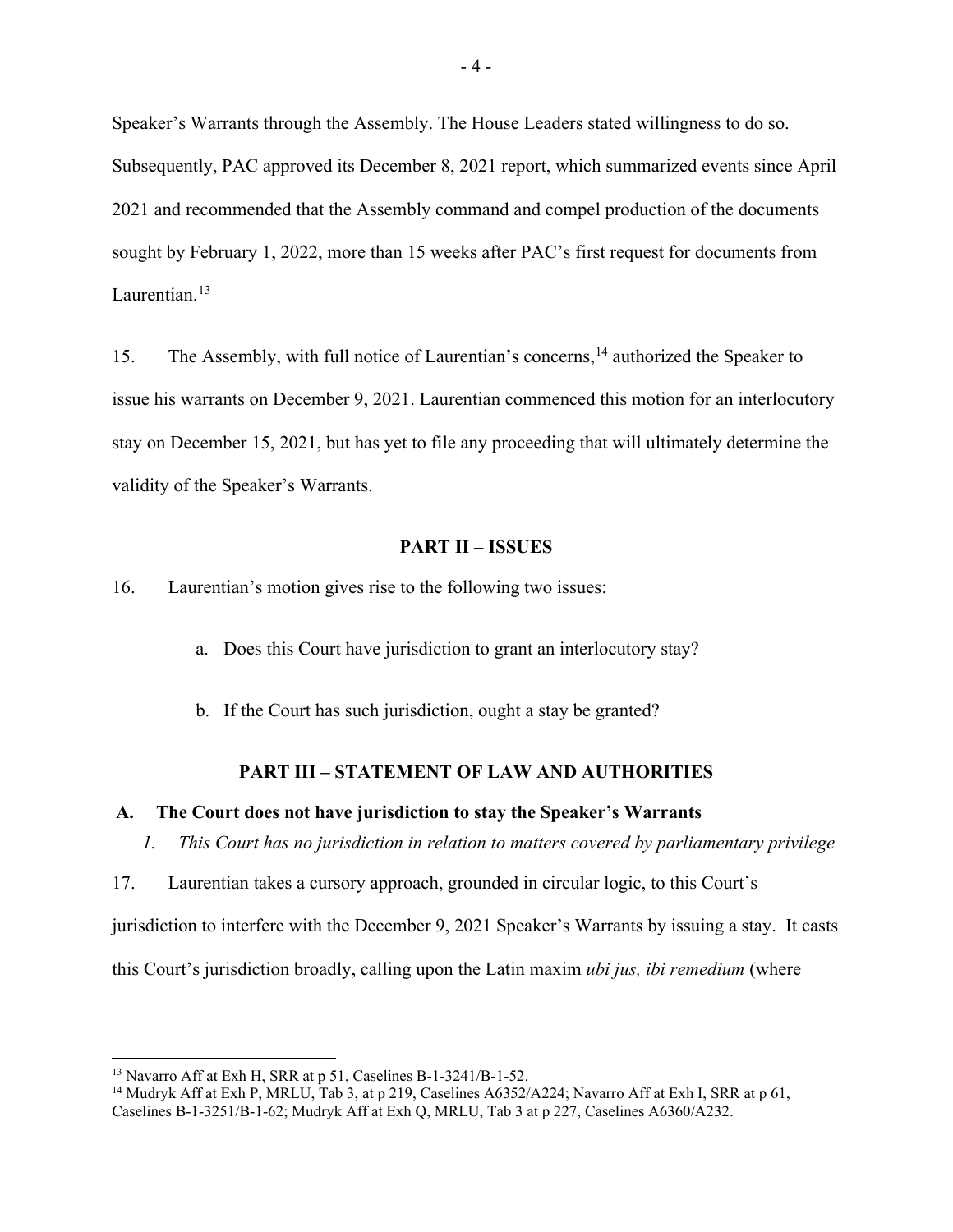there is a right, there must be a remedy).<sup>15</sup> However, superior courts do not have jurisdiction over matters the Constitution has assigned to be determined in another forum. As the Supreme Court of Canada has recognized on multiple occasions, judicial remedies are not available against exercises of parliamentary privilege.<sup>[16](#page-8-1)</sup> This is because review of matters protected by parliamentary privilege would negate the immunity that protects the Assembly's independence.<sup>[17](#page-8-2)</sup>

18. As a general rule, "[i]nterlocutory injunctive relief will not normally be granted where there is no prospect for a specific remedy being granted at the trial."[18](#page-8-3) While Laurentian evokes the distinction between the "scope" of a parliamentary privilege and its "exercise" in its brief submissions on jurisdiction,  $19$  these submissions fail to recognize that even an interlocutory stay of an in-scope exercise of the Assembly's privileges defeats the very rationale for the scope/exercise distinction. There is no basis to distinguish judicial review in the form of an interlocutory stay from judicial review in the form of a final order quashing the Speaker's Warrants. Either judicial remedy would nullify the immunity that parliamentary privilege affords to the Assembly. As such, this Court should not accept Laurentian's invitation to deal with jurisdictional issues as part of the first stage of the stay analysis. Contrary to the authorities cited by Laurentian, courts have dismissed proceedings at a preliminary stage due to a lack of jurisdiction resulting from parliamentary privilege.<sup>[20](#page-8-5)</sup>

19. Accordingly, this Court must first grapple with the scope of the Assembly's privilege to

<span id="page-8-0"></span><sup>15</sup> Laurentian Factum at para 27, Caselines A6399/A271.

<span id="page-8-1"></span><sup>16</sup> *Chagnon v Syndicat de la fonction publique et parapublique du Québec*, 2018 SCC 39 [*Chagnon*] at para [25,](https://canlii.ca/t/hvf8d#par24) SBOA, Tab 7; *Vaid* at para [30,](https://canlii.ca/t/1kt5k#par30) SBOA, Tab 5.

<span id="page-8-2"></span><sup>17</sup> *Chagnon* at par[a 24,](https://canlii.ca/t/hvf8d#par24) SBOA, Tab 7.

<span id="page-8-3"></span><sup>&</sup>lt;sup>18</sup> R. Sharpe, Injunctions and Specific Performance ¶ 2.570 (loose-leaf ed. release no. 29 November 2020), SBOA, Tab 48.

<span id="page-8-4"></span><sup>19</sup> Laurentian Factum at para 29, Caselines A6399/A271.

<span id="page-8-5"></span><sup>&</sup>lt;sup>20</sup> *Marin v Office of the Ombudsman*, 2017 ONSC 1687 at paras [66-67,](https://canlii.ca/t/h1sb9#par66) SBOA, Tab 22; *Duffy v. Senate of Canada*, [2018 ONSC 7523,](https://canlii.ca/t/hwm52) SBOA, Tab 13, aff'd [2020 ONCA 536,](https://www.canlii.org/en/on/onca/doc/2020/2020onca536/2020onca536.html?resultIndex=1) SBOA, Tab 12.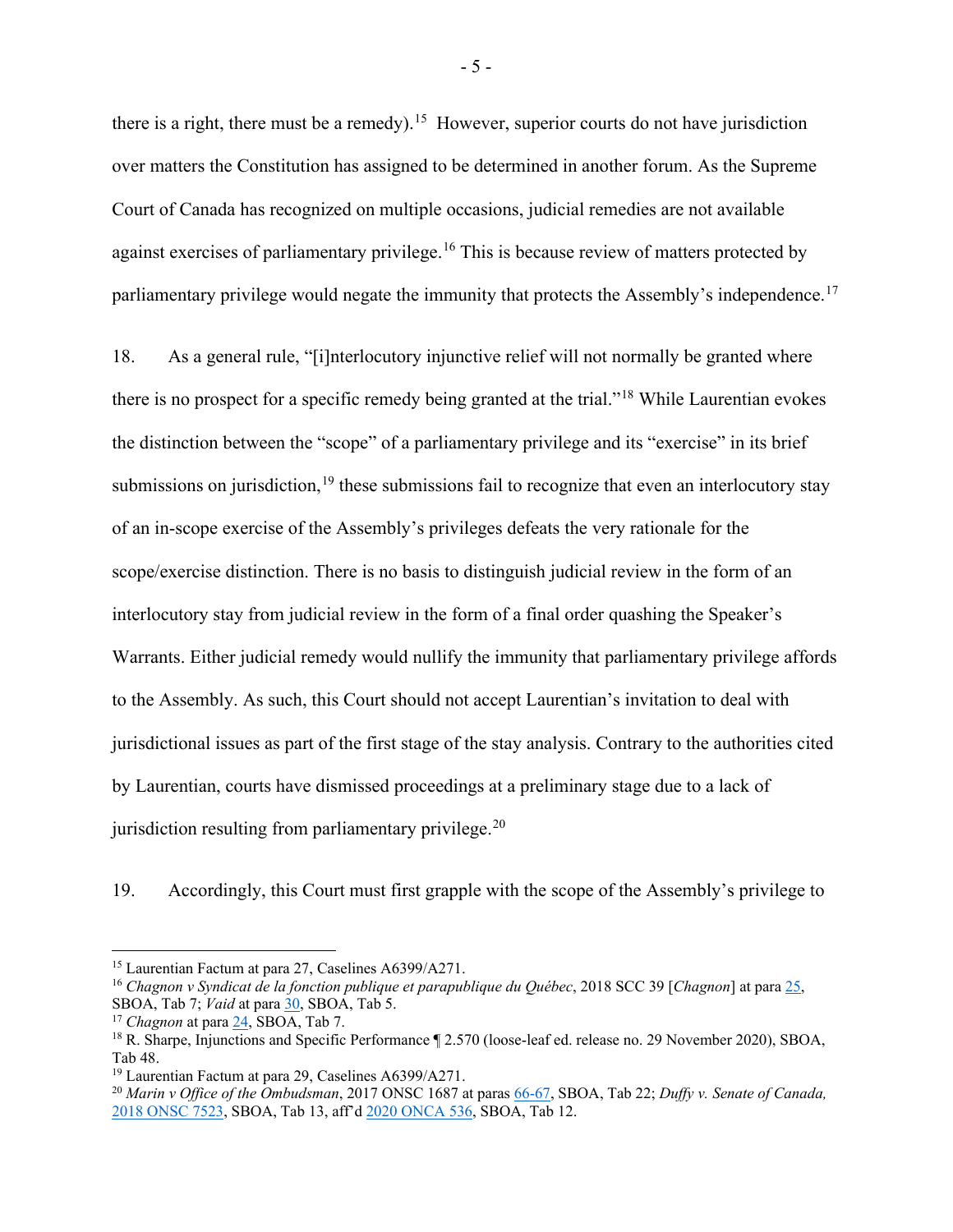"send for persons, papers and things" before it can exercise jurisdiction over compliance with the December 9, 2021 Speaker's Warrants. The concerns raised by Laurentian arising out of the Federal Court of Appeal's decision in *Newbould v Canada (Attorney General)* do not arise on this motion, as the Speaker recognizes that, as the party seeking to rely on the immunity provided by parliamentary privilege, he bears the onus of establishing its scope.[21](#page-9-1) In any event, *Newbould* addressed a doctrine of judicial restraint, and not one of jurisdiction.

<span id="page-9-0"></span>*2. The limits on this Court's jurisdiction flow from the doctrine of the separation of powers*

20. The separation of powers is a fundamental doctrine underlying Canada's system of

constitutional democracy. As Karakatsanis J. held for a majority of the Supreme Court of Canada

in *Ontario v Criminal Lawyers' Association of Ontario*:

This Court has long recognized that our constitutional framework prescribes different roles for the executive, legislative and judicial branches. The content of these various constitutional roles has been shaped by the history and evolution of our constitutional order.

Over several centuries of transformation and conflict, the English system evolved from one in which power was centralized in the Crown to one in which the powers of the state were exercised by way of distinct organs with separate functions. The development of separate executive, legislative and judicial functions has allowed for the evolution of certain core competencies in the various institutions vested with these functions. The legislative branch makes policy choices, adopts laws and holds the purse strings of government, as only it can authorize the spending of public funds. The executive implements and administers those policy choices and laws with the assistance of a professional public service. The judiciary maintains the rule of law, by interpreting and applying these laws through the independent and impartial adjudication of references and disputes, and protects the fundamental liberties and freedoms guaranteed under the *Charter*.

All three branches have distinct institutional capacities and play critical and complementary roles in our constitutional democracy. However, each branch will be unable to fulfil its role if it is unduly interfered with by the others. In *New Brunswick Broadcasting Co v Nova Scotia (Speaker of the House of Assembly)*, McLachlin J. affirmed the importance of respecting the separate roles and institutional capacities of Canada's branches of government for our constitutional order, holding that "[i]t is

<span id="page-9-1"></span><sup>&</sup>lt;sup>21</sup> *Vaid* at para [29\(8\),](https://canlii.ca/t/1kt5k#par29) SBOA, Tab 5. See: Laurentian Factum at paras 35-37, Caselines A6402/A274-A6403/A275.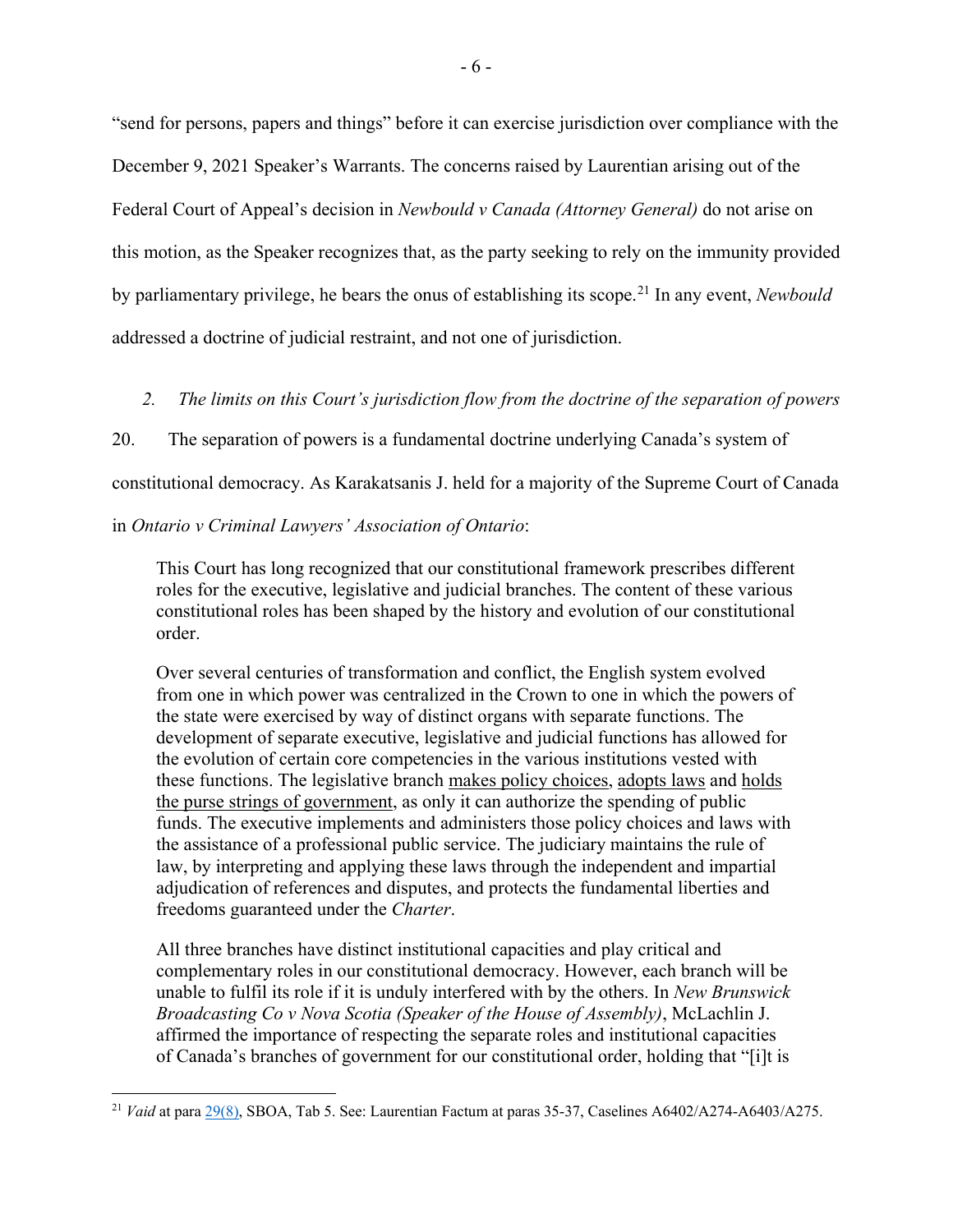fundamental to the working of government as a whole that all these parts play their proper role. It is equally fundamental that no one of them overstep its bounds, that each show proper deference for the legitimate sphere of activity of the other".<sup>[22](#page-10-0)</sup>

#### 21. In *British Columbia (Attorney General) v Provincial Court Judges' Association of British*

*Columbia*, the Supreme Court of Canada went on to affirm the importance of parliamentary

privilege as a doctrine that prevents undue interference from the executive or judicial branches:

Several doctrines work to prevent undue interference, including the secrecy afforded judicial deliberations, and the recognition of the privileges, powers and immunities enjoyed by the Senate, the House of Commons and the legislative assemblies. These doctrines are a corollary to the separation of powers because they help to protect each branch's ability to perform its constitutionally-assigned functions.<sup>[23](#page-10-1)</sup>

22. Parliamentary privilege is inherently tethered to the legislative branch's role in Canadian constitutional democracy. In *Chagnon v Syndicat de la fonction publique et parapublique du Québec*, a majority of the Supreme Court of Canada held that "the inherent privileges of Canadian legislative bodies are a means to preserve their independence and promote the workings of representative democracy."<sup>[24](#page-10-2)</sup> Parliamentary privilege does this by providing a protected space within which the legislative assembly can fulfill its constitutional role, as "[j]udicial review of the exercise of parliamentary privilege, even for *Charter* compliance, would effectively nullify the necessary immunity this doctrine is meant to afford the legislature".<sup>[25](#page-10-3)</sup> The scope of this "protected space" is anchored to the legislative assembly's constitutional role, in order to ensure that any impacts on persons outside the legislative assembly do not go beyond what is necessary to the legislative assembly's constitutional role.<sup>[26](#page-10-4)</sup>

<span id="page-10-0"></span><sup>22</sup> 2013 SCC 43 at para[s 27-29](https://canlii.ca/t/fzw43#par27) [citations omitted, emphasis added] [*Criminal Lawyers' Association*], SBOA, Tab 27.

<span id="page-10-1"></span><sup>23</sup> 2020 SCC 20 at para [66](https://canlii.ca/t/j8xd1#par66) [citations omitted] [*Provincial Court Judges' Association*], SBOA, Tab 2.

<sup>24</sup> *Chagnon* at para [23,](https://www.canlii.org/en/ca/scc/doc/2018/2018scc39/2018scc39.html?resultIndex=1#par23) SBOA, Tab 7.

<span id="page-10-3"></span><span id="page-10-2"></span><sup>25</sup> *Chagnon* at par[a 24,](https://canlii.ca/t/hvf8d#par24) SBOA, Tab 7.

<span id="page-10-4"></span><sup>26</sup> *Chagnon* at par[a 25,](https://canlii.ca/t/hvf8d#par25) SBOA, Tab 7.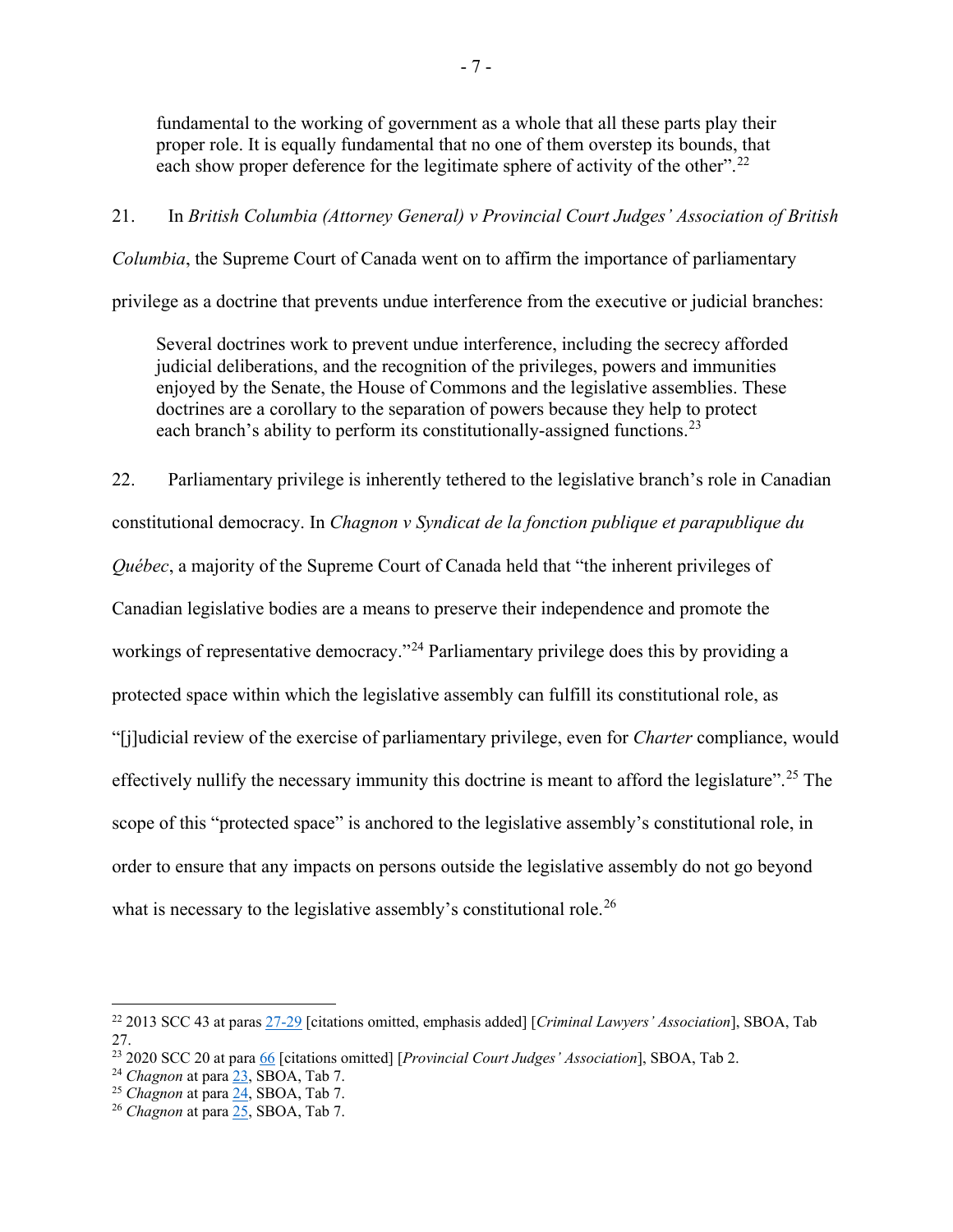23. Given that it deals with one of the mainstays of the proper balance between the three distinct organs of government in Canada's constitutional democracy, any litigation concerning parliamentary privilege falls within the category of cases that the Supreme Court of Canada has characterized as calling "for special prudence to keep courts from overstepping the bounds of the judicial role."<sup>[27](#page-11-1)</sup>

#### <span id="page-11-0"></span>*3. Laurentian's framing of parliamentary privilege is unduly narrow*

24. Laurentian casts the Assembly's constitutional role narrowly, limiting it to debating legislation and holding the government to account.<sup>[28](#page-11-2)</sup> However, this anemic view of the legislative branch's constitutional role entirely eschews the Assembly's deliberative role, as the "grand inquest of the [Province]", which the Supreme Court of Canada recognized as a third function of the legislative branch in *Vaid*. [29](#page-11-3)

25. As noted by the Supreme Court of Canada in *Criminal Lawyers' Association*, in addition to enacting legislation and ensuring the executive branch is accountable to the electorate, the legislative branch "makes policy choices".<sup>[30](#page-11-4)</sup> Given the significance of democracy as "a fundamental value in our constitutional law and political culture",<sup>[31](#page-11-5)</sup> the Assembly's deliberative role encompasses more than simply debating legislative proposals from the government. The Supreme Court of Canada framed the legislative branch's deliberative role broadly in *Reference re Secession of Quebec*:

[...] we highlight that a functioning democracy requires a continuous process of discussion. The Constitution mandates government by democratic legislatures, and an executive accountable to them, "resting ultimately on public opinion reached by

<span id="page-11-1"></span><sup>27</sup> *Provincial Court Judges' Association* at par[a 64,](https://canlii.ca/t/j8xd1#par64) SBOA, Tab 2.

<span id="page-11-2"></span><sup>28</sup> Laurentian Factum at para 61, Caselines A6410/A282.

<span id="page-11-3"></span><sup>29</sup> *Vaid* at para [20.](https://canlii.ca/t/1kt5k#par20) See also *Vaid* at paras [41,](https://canlii.ca/t/1kt5k#par41) [44,](https://canlii.ca/t/1kt5k#par44) [46,](https://canlii.ca/t/1kt5k#par46) [47,](https://canlii.ca/t/1kt5k#par47) [62,](https://canlii.ca/t/1kt5k#par62) [70](https://canlii.ca/t/1kt5k#par70) an[d 72,](https://canlii.ca/t/1kt5k#par72) SBOA, Tab 5.

<span id="page-11-4"></span><sup>30</sup> *Criminal Lawyers' Association* at para [28,](https://canlii.ca/t/fzw43#par28) SBOA, Tab 27.

<span id="page-11-5"></span><sup>31</sup> [1998] 2 SCR 217 at para [61](https://canlii.ca/t/1fqr3#par61) [*Secession Reference*], SBOA, Tab 30.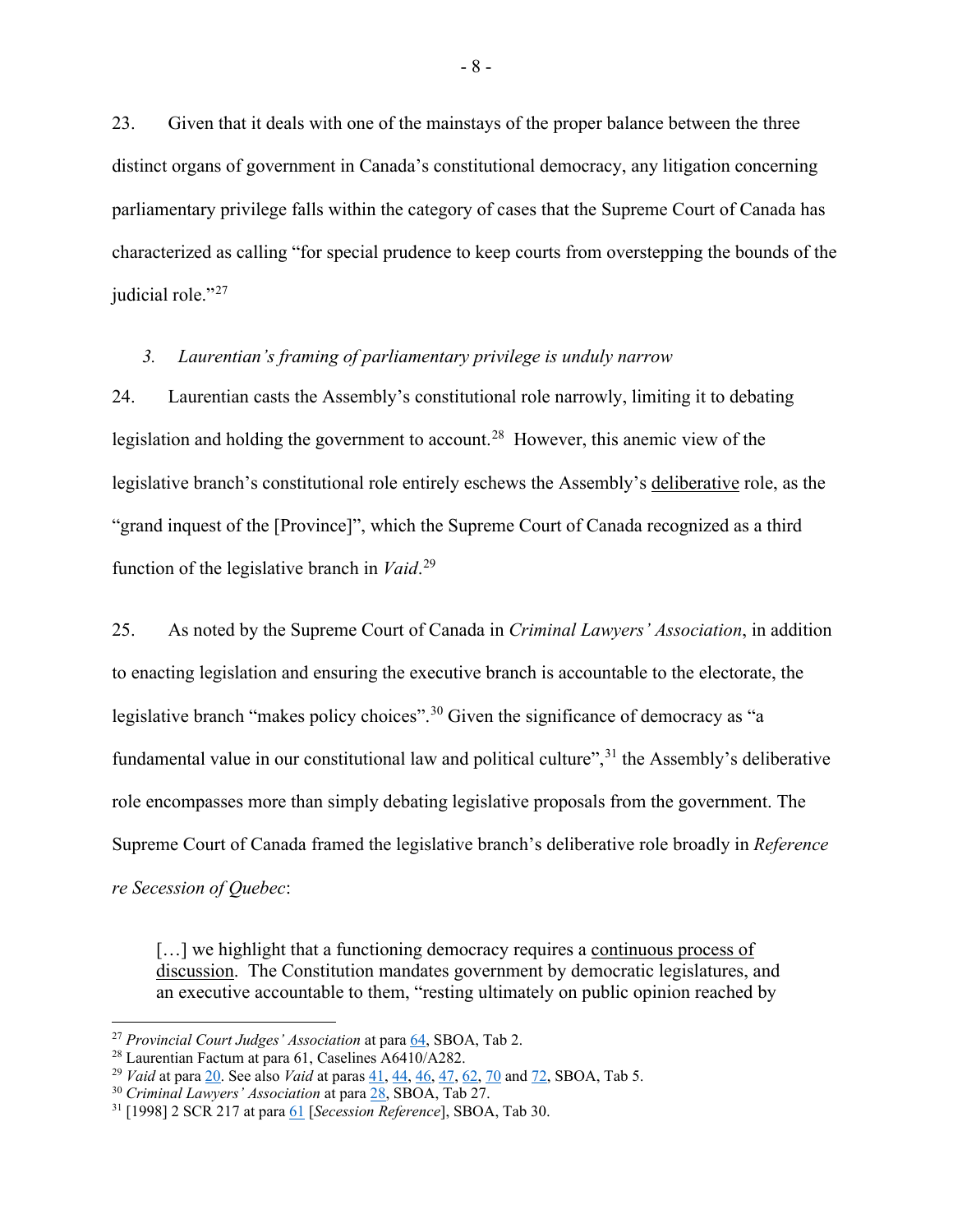discussion and the interplay of ideas" (*Saumur v. City of Quebec*, *supra*, at p. 330). At both the federal and provincial level, by its very nature, the need to build majorities necessitates compromise, negotiation, and deliberation. No one has a monopoly on truth, and our system is predicated on the faith that in the marketplace of ideas, the best solutions to public problems will rise to the top.  $[\dots]^{32}$  $[\dots]^{32}$  $[\dots]^{32}$ 

26. The legislative branch's deliberative role facilitates this "continuous process of discussion" by providing a space in the "marketplace of ideas" for elected representatives to bring their constituents' concerns to the fore. As articulated by the United Kingdom's Joint Committee on Parliamentary Privilege in its 2013-14 report (cited in *Chagnon*), parliamentary privilege "ensures that democratically-elected members of the House of Commons can voice their concerns and independently represent the interests of their constituents".<sup>[33](#page-12-1)</sup> The Joint Committee placed a particular emphasis on the importance of parliamentary committees to this process, observing that "[c]ommittees have become a key area in which Parliament fulfills its historical role as the grand inquest of the nation."<sup>[34](#page-12-2)</sup>

27. The Assembly's deliberative role and the power to "send for persons, papers and things" are intrinsically linked. In order to ensure that the "best solutions to public problems will rise to the top" through the deliberative process, the legislative branch requires access to complete and correct information, so that it has full knowledge of the conditions underlying its policy choices.

28. The facts giving rise to this motion are an apt demonstration of the Assembly's deliberative role.

<span id="page-12-2"></span><span id="page-12-1"></span><sup>33</sup> U.K., House of Lords, House of Commons, Joint Committee on Parliamentary Privilege, *Parliamentary Privilege: Report of Session 2013-14* (July 3, 2013) at  $p 7$  [UK Joint Committee 2013-14 Report], SBOA, Tab 50, cited in *Chagnon* at par[a 22,](https://canlii.ca/t/hvf8d#par22) SBOA, Tab 7. Note that while this excerpt refers to parliamentary privilege in the United Kingdom, the majority of the Supreme Court of Canada in *Chagnon* went on to state that parliamentary privilege in Canada serves the same purpose as in the United Kingdom (see *Chagnon* at para [23,](https://canlii.ca/t/hvf8d#par23) SBOA, Tab 7). <sup>34</sup> UK Joint Committee 2013-14 Report at [p 19,](https://publications.parliament.uk/pa/jt201314/jtselect/jtprivi/30/30.pdf) SBOA, Tab 50. See also: *Gagliano v Canada (Attorney General)*, 2005 FC 576 at paras [81-83](https://www.canlii.org/en/ca/fct/doc/2005/2005fc576/2005fc576.html#par81) [*Gagliano*] (re parliamentary committees' investigative function), SBOA, Tab 16.

<span id="page-12-0"></span><sup>32</sup> *Secession Reference* at para [68](https://canlii.ca/t/1fqr3#par68) [emphasis added], SBOA, Tab 30.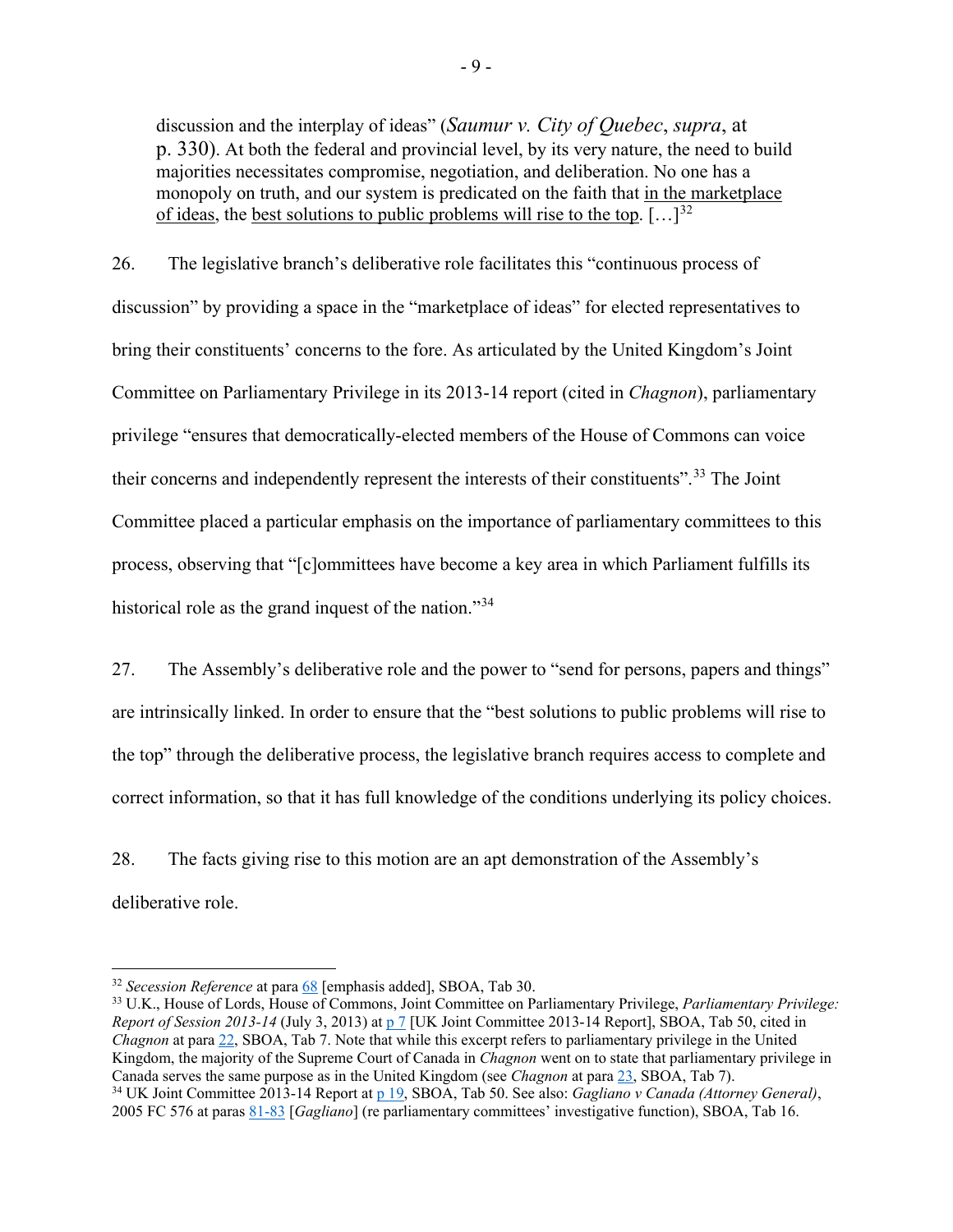29. Laurentian is a pillar of the community in Sudbury and Northern Ontario, providing access to higher education (falling within the Legislature's jurisdiction) in both Official Languages for Ontarians. It is also a major employer and a recipient of significant public funds.

30. Laurentian took the unprecedented step, as an institution in Ontario's "broader public sector",<sup>[35](#page-13-1)</sup> of seeking creditor protection. This led to post-secondary education program reductions and layoffs that caused significant concerns in the community. It also raised larger questions of accountability in the broader public sector. PAC agreed to look into the matter by asking the Auditor General to conduct a "value-for-money" audit. Once the "value-for-money" audit was complete, PAC would be in a position to report its observations, opinions and recommendations regarding this unprecedented situation to the House.<sup>[36](#page-13-2)</sup>

31. Active consideration of the issues of the day is a key aspect of the legislative assembly's deliberative role and ensures that the Assembly remains a forum in which the electorate's concerns may be expressed. It would defeat the purpose of parliamentary privilege for the Court to do as Laurentian suggests and constrain the necessity analysis to passing legislation and holding the government to account.

<span id="page-13-0"></span>*4. The power to "send for persons, papers and things" has been judicially recognized for nearly 200 years*

32. Contrary to Laurentian's assertion that "the recognized categories of parliamentary privilege all involve internal matters",  $37$  the privilege claimed by the Assembly, "the power to

<span id="page-13-1"></span><sup>&</sup>lt;sup>35</sup> The *[Broader Public Sector Accountability Act, 2010](https://www.ontario.ca/laws/statute/10b25)*, SO 2010, c 25 defines "every university in Ontario" as a "designated broader public sector organization" (s. 1 "designated broader public sector organization" a[t \(c\)\)](https://www.ontario.ca/laws/statute/10b25#BK1).

<span id="page-13-2"></span><sup>36</sup> Ontario, Legislative Assembly, *Standing Orders of the Legislative Assembly of Ontario*, 42nd Parl, 2nd Sess, [Standing Order 111\(h\):](https://www.ola.org/en/legislative-business/standing-orders) ("Standing Committee on Public Accounts which is empowered to review and report to the House its observations, opinions and recommendations on the Report of the Auditor General and the Public Accounts […]"), SBOA, Tab 46.

<span id="page-13-3"></span><sup>37</sup> Laurentian Factum at para 44, Caselines A6404/A276.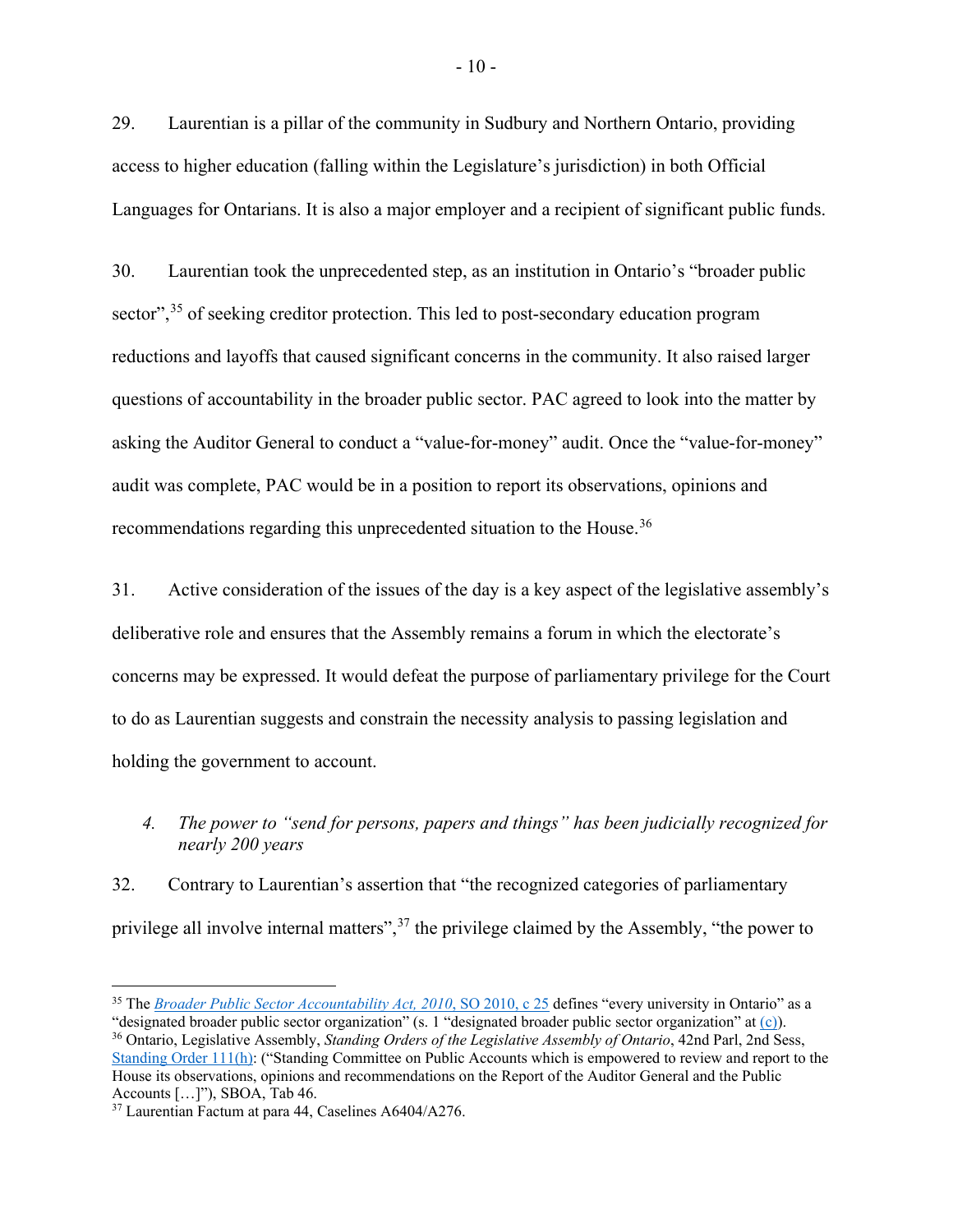send for persons, papers and things", has deep and historic roots. This power has long been recognized by learned commentators.[38](#page-14-0) The most recent edition of *House of Commons Procedure and Practice* notes that "Parliament has the ability to institute its own inquiries, to require the attendance of witnesses and to order the production of documents, rights which are fundamental to its proper functioning. These rights are as old as Parliament itself."[39](#page-14-1)

33. In Canada, a version of this privilege has been recognized as early as 1830, when the

Court of King's Bench of Upper Canada found, in *McNab v Bidwell and Baldwin* (per Sherwood J.) that there existed in the House of Assembly a "right of enquiry", as the House of Assembly could not "join in making laws for the good government of the King's subjects without obtaining the information requisite to form a correct opinion of the measures and alterations proper to be adopted. I think this is an inherent right essential to every legislature."[40](#page-14-2)

34. This position was maintained post-Confederation, when the Court of Queen's Bench of Quebec, per Dorion C.J., restated the principle that the "right of enquiry" was incidental to responsible government:

[...] All the powers which were formerly exercised by the several branches of the Legislature of the late Province of Canada have by the Confederation Act been transferred to either the Dominion or the Local Parliaments. I do not see that the power of Colonial Legislatures to summon witnesses in order to conduct the enquiries required for a proper understanding of the several questions affecting legislation or the administration of public affairs was ever challenged. Responsible Government, which has been recognised in the Local as well as in the constitution of

<span id="page-14-0"></span><sup>38</sup> See for e.g.: Alpheus Todd, *The Practice and Privileges of the Two Houses of Parliament: With an appendix of forms* (Toronto: Rogers & Thompson, 1840) at pp 314: "Select Committees are generally empowered by the order appointing them to send for persons and papers. If a Committee be appointed without this power, they may summon witnesses, but if they refuse to attend, authority must first be obtained from the House, before they can be compelled to come." SBOA, Tab 34.

<span id="page-14-1"></span><sup>&</sup>lt;sup>39</sup> Canada, House of Commons, *[House of Commons Procedure and Practice](https://www.ourcommons.ca/about/procedureandpractice3rdedition/ch_03_7-e.html)*, 3<sup>rd</sup> ed at Ch 3 (online) at "The Rights to Institute Inquiries, to Require the Attendance of Witnesses and to Order the Production of Documents", SBOA, Tab 38.

<span id="page-14-2"></span><sup>40</sup> *McNab v Bidwell and Baldwin* (1830), Upper Canada King's Bench Reports, 1829-1831, 144 at 156, [*McNab*], SBOA, Tab 23.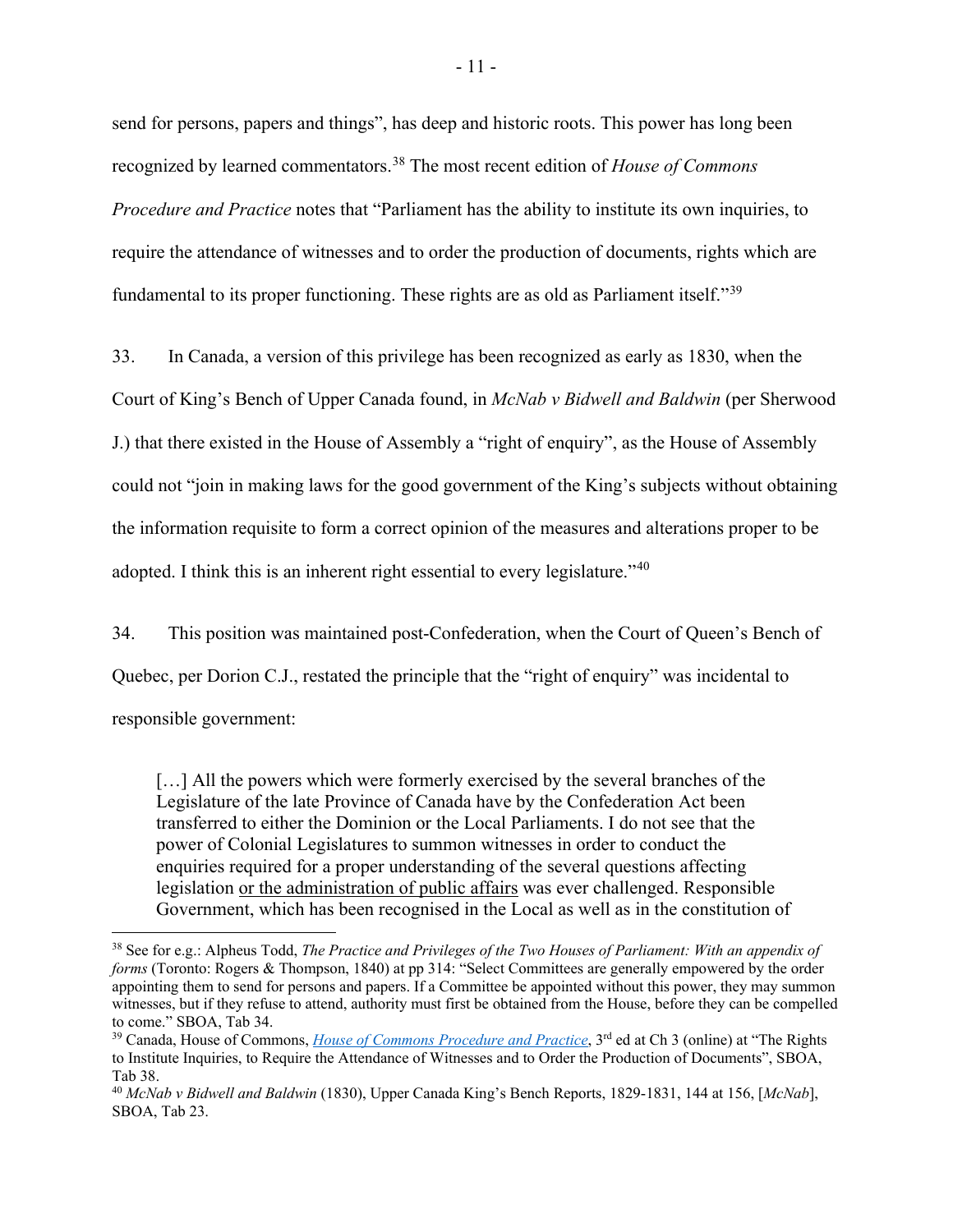the General Government would be a delusion if that power of enquiry was denied and the enquiry would be valueless without the power of summoning witnesses.  $41$ 

35. The learned treatises on parliamentary privilege are unanimous in the view that the power to "send for persons, papers and things" is absolute. Laurentian asserts that "[p]arliamentary statements [...] are not binding on this Court."<sup>[42](#page-15-1)</sup> However, these authorities are persuasive in articulating the scope of parliamentary privilege, as is evident in the Supreme Court of Canada's heavy reliance on such treatises in its decisions in *New Brunswick Broadcasting Co v Nova Scotia (Speaker of the House of Assembly)*, *Vaid* and *Chagnon*. [43](#page-15-2) In *Vaid* a unanimous Supreme Court of Canada held that "the courts will clearly give considerable deference to our own Parliament's view of the scope of autonomy it considers necessary to fulfill its functions."<sup>[44](#page-15-3)</sup>

36. *House of Commons Procedure and Practice* notes that "[i]t is well established that Parliament has the right to order any and all documents to be laid before it which it believes are necessary for its information. … The power to call for persons, papers and records is absolute, but it is seldom exercised without consideration of the public interest."<sup>[45](#page-15-4)</sup>

37. Maingot's text, *Parliamentary Privilege in Canada*, 2nd edition, notes that questions of relevance fall to be determined by the legislative assembly,  $46$  a view concurred in by Erskine May, which holds that "[b]oth Houses retain the right to be sole judge of the lawfulness of their

<span id="page-15-0"></span><sup>&</sup>lt;sup>41</sup> *Ex parte Dansereau* (1875), Cases on the BNA Act (Cartwright) 165 at 190 (QCQB – Appeal Side) [emphasis added], SBOA, Tab 15.

<span id="page-15-1"></span><sup>42</sup> Laurentian Factum at para 49, Caselines A6406/A278.

<span id="page-15-2"></span><sup>43</sup> See for instance: *New Brunswick Broadcasting Co v Nova Scotia (House of Assembly)*, [1993] 1 SCR 319 at [379-](https://www.canlii.org/en/ca/scc/doc/1993/1993canlii153/1993canlii153.pdf) [380](https://www.canlii.org/en/ca/scc/doc/1993/1993canlii153/1993canlii153.pdf) [*New Brunswick Broadcasting*], SBOA, Tab 26; *Vaid* at para[s 21,](https://www.canlii.org/en/ca/scc/doc/2005/2005scc30/2005scc30.html#par21) [29](https://www.canlii.org/en/ca/scc/doc/2005/2005scc30/2005scc30.html#par29) and [41-43,](https://www.canlii.org/en/ca/scc/doc/2005/2005scc30/2005scc30.html#par41) SBOA, Tab 5; *Chagnon* at para[s 19,](https://www.canlii.org/en/ca/scc/doc/2018/2018scc39/2018scc39.html?resultIndex=1#par19) [22](https://www.canlii.org/en/ca/scc/doc/2018/2018scc39/2018scc39.html?resultIndex=1#par22) and [54,](https://www.canlii.org/en/ca/scc/doc/2018/2018scc39/2018scc39.html?resultIndex=1#par54) SBOA, Tab 7.

<span id="page-15-3"></span><sup>44</sup> *Vaid* at para [40,](https://www.canlii.org/en/ca/scc/doc/2005/2005scc30/2005scc30.html#par40) SBOA, Tab 5.

<span id="page-15-4"></span><sup>45</sup> *[House of Commons Procedure and Practice](https://www.ourcommons.ca/about/procedureandpractice3rdedition/ch_03_7-e.html)*, 3rd ed, Ch 3 (online) at "The Rights to Institute Inquiries, to Require the Attendance of Witnesses and to Order the Production of Documents", SBOA, Tab 38.

<span id="page-15-5"></span><sup>46</sup> Maingot, 2nd ed, at p 190, SBOA, Tab 40.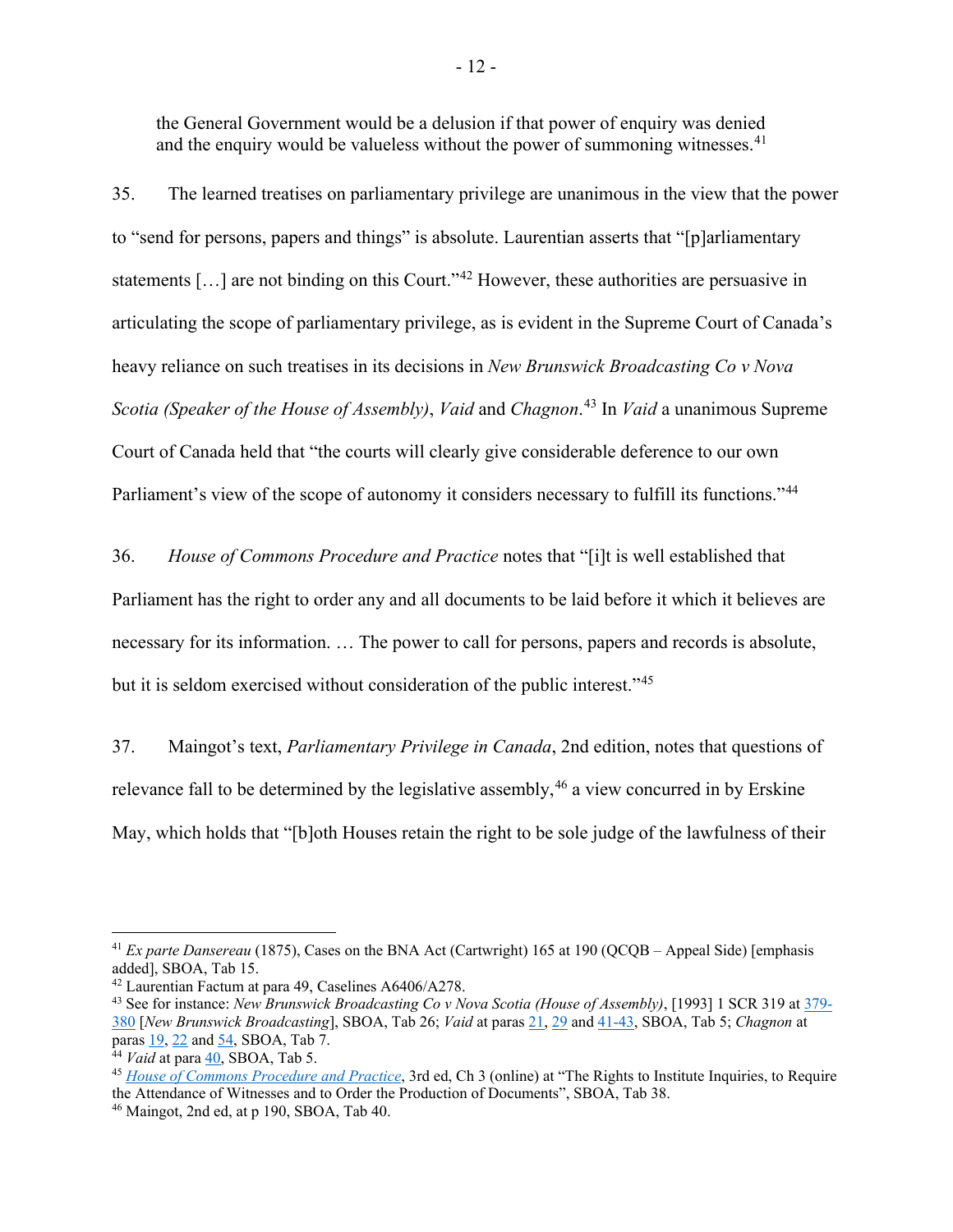own proceedings, and to settle—or depart from—their own codes of procedure."[47](#page-16-1) This is in keeping with the approach to parliamentary privilege outlined above, which precludes the judiciary from interfering with the exercise of a recognized privilege.

38. Accordingly, the Court has before it a privilege that, like the power to exclude strangers (at issue in *New Brunswick Broadcasting*), "has been upheld for many centuries, abroad and in Canada".[48](#page-16-2) As the majority of the Supreme Court of Canada held in *New Brunswick Broadcasting*, such a historical pedigree "is some evidence that [the privilege] is generally regarded as essential to the proper functioning of a legislature patterned on the British model."<sup>[49](#page-16-3)</sup> The next stage of the analysis is to consider whether that necessity continues in the contemporary context.

## <span id="page-16-0"></span>*5. The necessity of the power to send for "persons, papers and things" continues in the contemporary context*

39. In *Chagnon*, a majority of the Supreme Court of Canada ruled that "given its rationale, the necessity of a privilege must be assessed in the contemporary context. Even if a certain area has historically been considered subject to parliamentary privilege, it may only continue to be so if it remains necessary to the independent functioning of our legislative bodies today".<sup>[50](#page-16-4)</sup> The Assembly bears the onus of establishing the continuing necessity of this privilege.<sup>[51](#page-16-5)</sup>

<span id="page-16-1"></span> $47$  Erskine May, 25th ed (online) at para  $11.16$ , SBOA, Tab 37.

<span id="page-16-2"></span><sup>48</sup> *New Brunswick Broadcasting* at [387,](https://www.canlii.org/en/ca/scc/doc/1993/1993canlii153/1993canlii153.pdf) SBOA, Tab 26.

<span id="page-16-3"></span><sup>49</sup> *New Brunswick Broadcasting* at [387,](https://www.canlii.org/en/ca/scc/doc/1993/1993canlii153/1993canlii153.pdf) SBOA, Tab 26.

<span id="page-16-4"></span><sup>50</sup> *Chagnon* at par[a 31,](https://www.canlii.org/en/ca/scc/doc/2018/2018scc39/2018scc39.html?resultIndex=1#par31) SBOA, Tab 7.

<span id="page-16-5"></span><sup>51</sup> *Chagnon* at par[a 32,](https://www.canlii.org/en/ca/scc/doc/2018/2018scc39/2018scc39.html?resultIndex=1#par32) SBOA, Tab 7.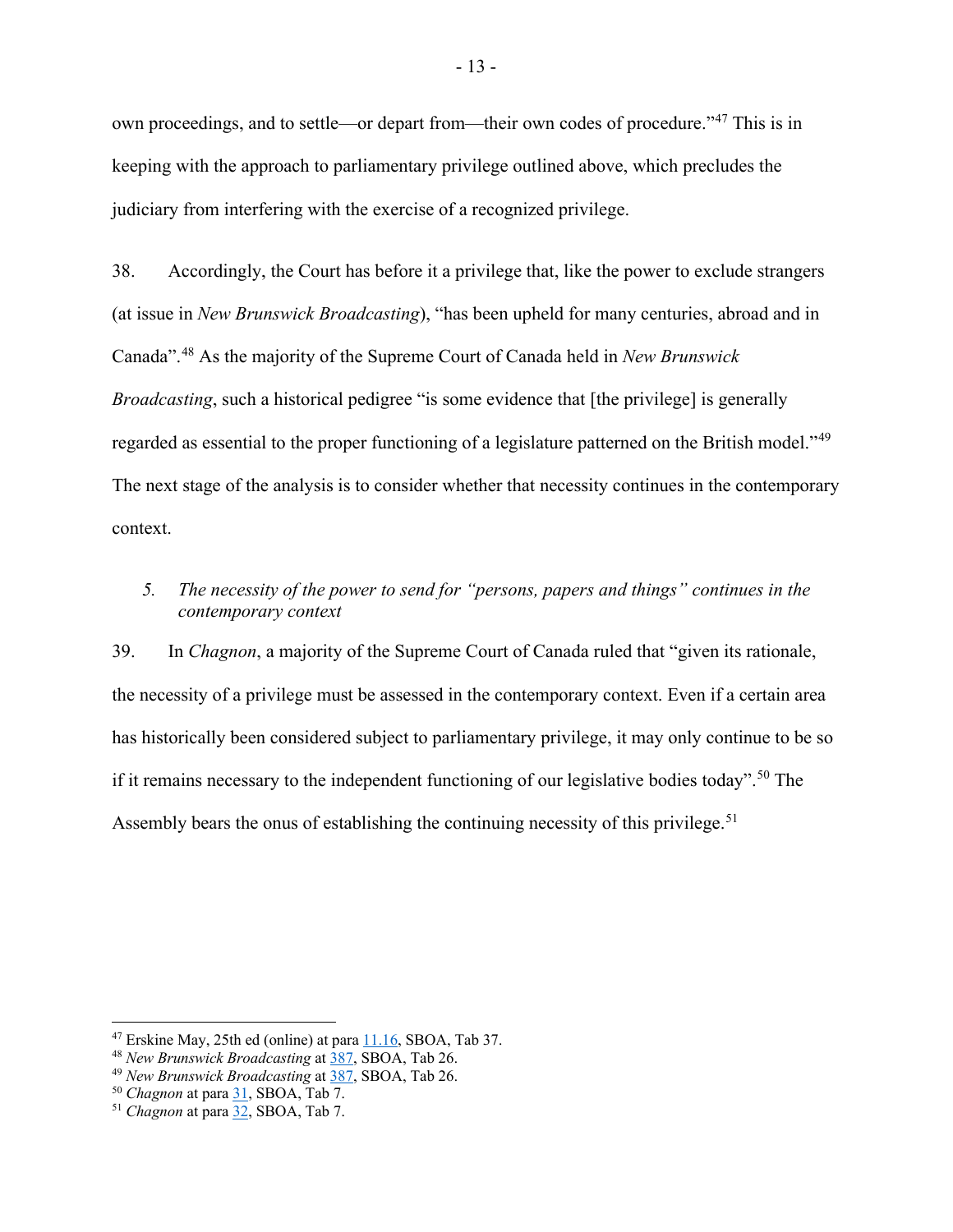## *i. Laurentian improperly conflates the exercise and scope of the power to send for "persons, papers and things" in its necessity analysis*

40. Contrary to Laurentian's position, the necessity test cannot be used to review the purpose for which Parliamentary privilege is exercised,  $52$  as any consideration of the Assembly's purpose requires consideration of the circumstances in which the privilege is exercised. This falls outside the judicial role in relation to privilege, as has been repeatedly stated by the Supreme Court of Canada in *New Brunswick Broadcasting*, *Vaid* and *Chagnon*. Laurentian attempts to justify its position with reference to the concurring reasons of McLachlin J. (as she then was) in *Harvey v New Brunswick*; [53](#page-17-1) however, McLachlin J.'s concurring reasons expressly cast the courts as playing a "screening role" that addresses "whether a claimed privilege exists" and requires the courts to determine "whether the act falls within the scope of parliamentary privilege".<sup>[54](#page-17-2)</sup>

41. Laurentian also encourages this Court to dissect the privilege at issue, in order to apply it to various categories of documents.<sup>[55](#page-17-3)</sup> It seeks to justify dissecting the privilege with reference to *Vaid*'s and *Chagnon*'s analysis of claims of parliamentary privilege regarding the management of employees. This is not an appropriate or compelling comparison.

42. Contrary to the circumstances of this case, the privileges claimed by the House of Commons in *Vaid* and by the National Assembly of Quebec in *Chagnon* had not been historically recognized.[56](#page-17-4) There is no reason to displace the approach in *New Brunswick Broadcasting*, adopted again in *Vaid* and in *Chagnon*, which considers the historically recognized privilege in the contemporary context. This approach is binding on this Court.

<span id="page-17-0"></span><sup>52</sup> Laurentian Factum at para 60, Caselines A6410/A282.

<span id="page-17-1"></span><sup>53</sup> Laurentian Factum at para 60, Caselines A6410/A282.

<span id="page-17-2"></span><sup>54</sup> *Harvey v New Brunswick (Attorney General)*, [1996] 2 SCR 876 at para [71,](https://www.canlii.org/en/ca/scc/doc/1996/1996canlii163/1996canlii163.html?resultIndex=1#par71) SBOA, Tab 19.

<span id="page-17-3"></span><sup>55</sup> Laurentian Factum at para 59, Caselines A6410/A282.

<span id="page-17-4"></span><sup>56</sup> *Vaid* at para [70,](https://www.canlii.org/en/ca/scc/doc/2005/2005scc30/2005scc30.html#par70) SBOA, Tab 5; *Chagnon* at paras [51](https://www.canlii.org/en/ca/scc/doc/2018/2018scc39/2018scc39.html?resultIndex=1#par51) an[d 56,](https://www.canlii.org/en/ca/scc/doc/2018/2018scc39/2018scc39.html?resultIndex=1#par56) SBOA, Tab 7.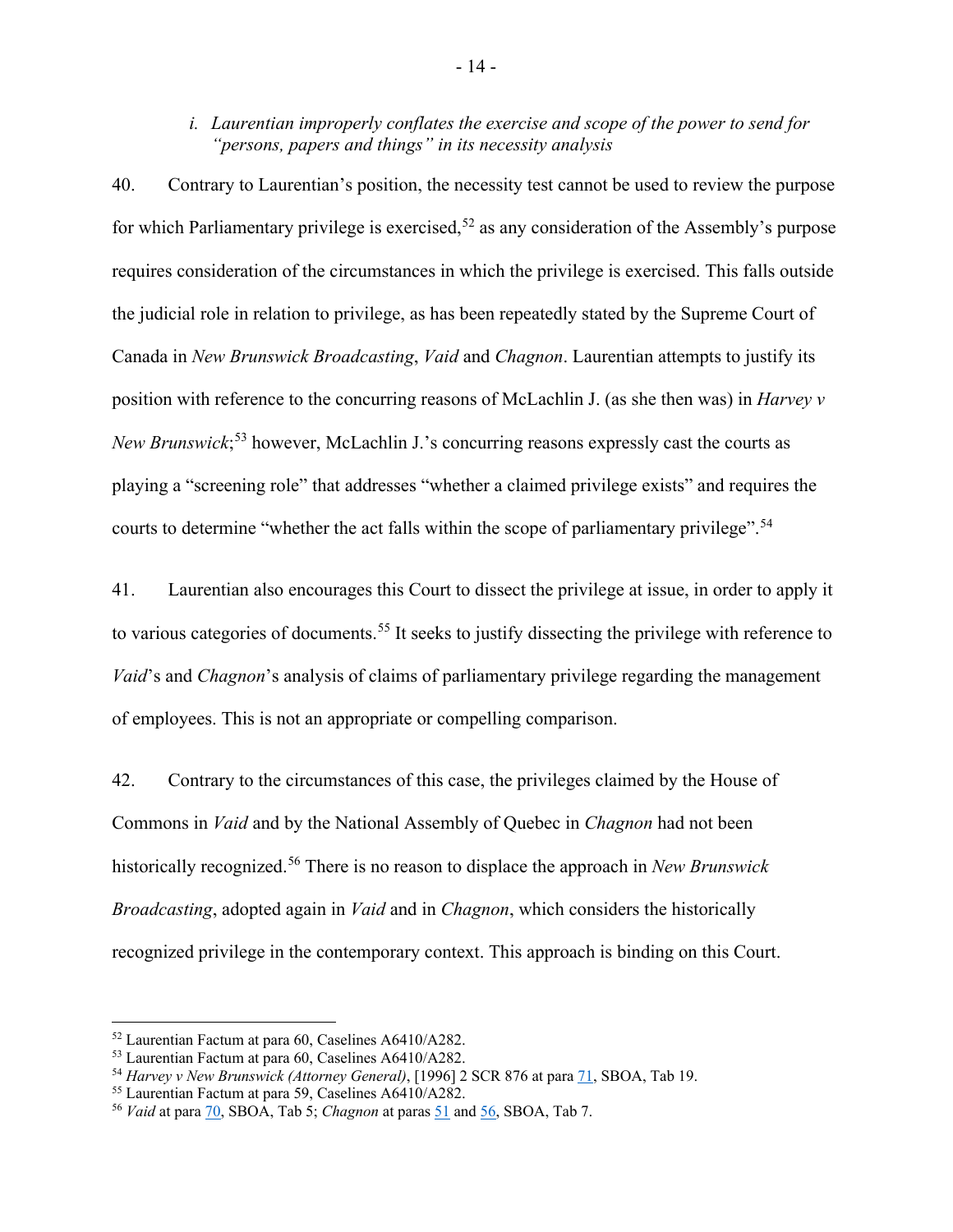43. The power to "send for persons, papers and things" can be readily understood on its face, unlike the vast privilege over "internal affairs" initially claimed in *Vaid*, which the Court identified as "a term of great elasticity".<sup>[57](#page-18-0)</sup> The power to "send for persons, papers and things" is also unlike the privilege of "management of employees" claimed at the Supreme Court of Canada in *Vaid* and *Chagnon*, as those claims applied to a multitude of contexts with a wide range of implications for the legislative assembly's constitutional role.<sup>[58](#page-18-1)</sup> The power to compel the attendance of witnesses or the production of documents is much more certain in scope: it grants the Assembly the ability to obtain the information that it requires in order to fulfill its constitutional role. Furthermore, unlike the privileges claimed in *Vaid* and *Chagnon*, which were claimed vicariously by the Speaker, the power to "send for persons, papers and things" requires an affirmative resolution of the entire Assembly before it has an impact on the interests of strangers.

44. Drilling down into the nature of the specific documents and asking whether each kind of document is necessary to the Assembly's function, as Laurentian proposes, would be a radical departure from Canada's parliamentary privilege jurisprudence. This approach moves beyond ascertaining the scope of the privilege, which is permitted, to evaluating the appropriateness of the privilege's exercise, which is not. Thus, instead of asking whether it remains necessary for the Assembly to obtain information, including through compulsion, so it can fulfill its legislative and deliberative functions, Laurentian asks this Court to examine whether the kind of information sought by the Assembly in this case is in fact required. This distorted test places the judicial branch in the constitutionally impermissible position of determining not whether

<span id="page-18-0"></span><sup>57</sup> *Vaid* at para [50,](https://www.canlii.org/en/ca/scc/doc/2005/2005scc30/2005scc30.html#par50) SBOA, Tab 5.

<span id="page-18-1"></span><sup>58</sup> *Vaid* at para [72,](https://www.canlii.org/en/ca/scc/doc/2005/2005scc30/2005scc30.html#par72) SBOA, Tab 5; *Chagnon* at para [37,](https://www.canlii.org/en/ca/scc/doc/2018/2018scc39/2018scc39.html?resultIndex=1#par37) SBOA, Tab 7.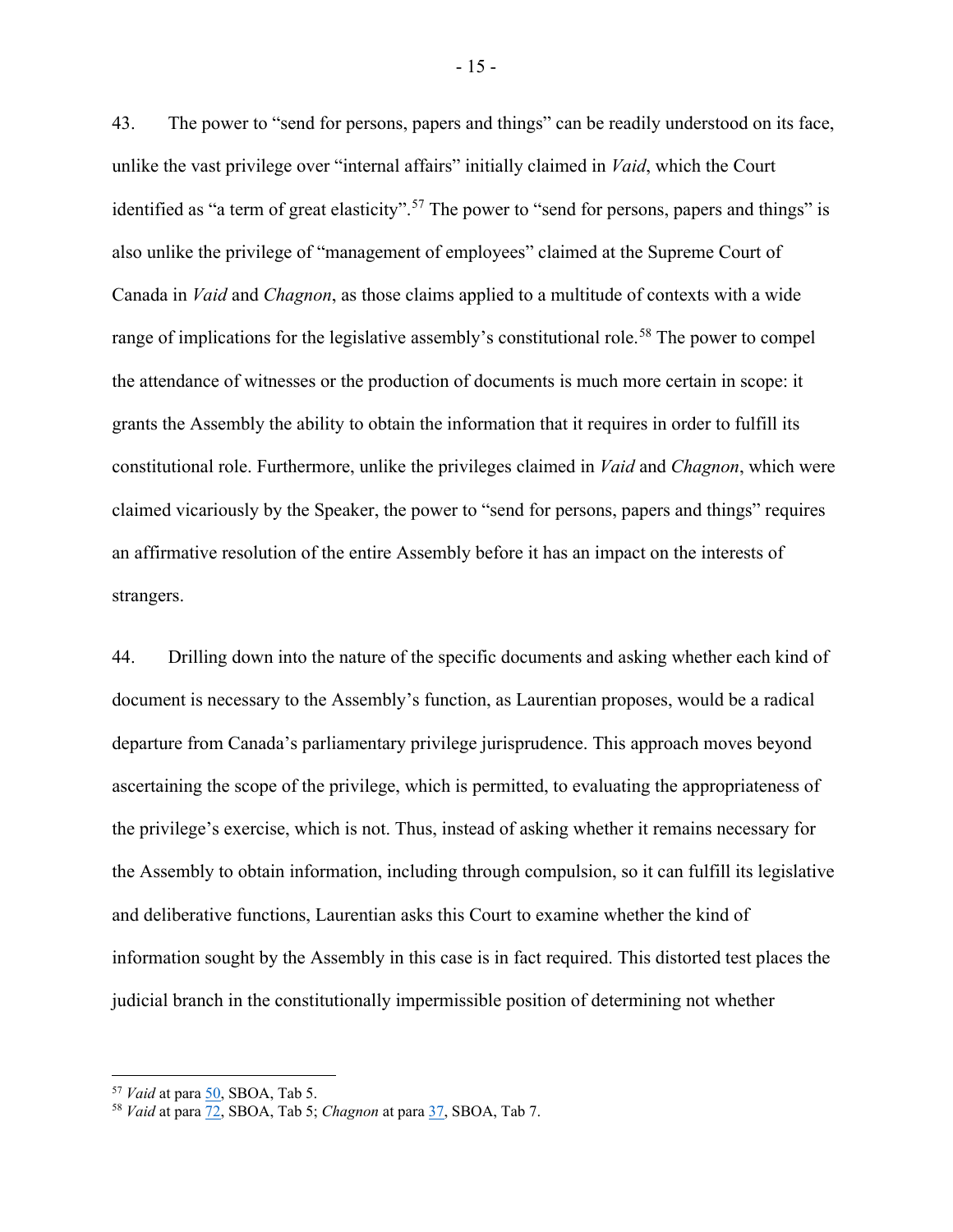privilege exists, but of supervising its exercise. This trenches on the very separation of powers that underlies the constitutional doctrine of parliamentary privilege. Laurentian's approach could be extended to assess the kinds of "free speech" required to fearlessly hold the executive to account, which would be clearly inappropriate. The Court's analysis must remain at the level of whether it is necessary for the legislative assembly to be able to obtain outside information, and cannot consider the nature of the outside information itself.

## *ii. The Assembly's ability to make informed policy choices is as important in 2022 as it was in 1830*

45. The "right of enquiry" from which the power to "send for persons, papers and things" flows remains as fundamental to the Assembly's independent functioning in Ontario in 2022 as it was to the House of Assembly's functioning in Upper Canada in 1830. Making policy decisions on the basis of correct and complete information continues to be vital to the Assembly's legislative and deliberative role. As compared to 1830, the Assembly faces a multitude of public policy concerns of vastly increased complexity, and must respond to those concerns in a way that reflects and meets the needs of the diversity of Ontario's populace. In this context, full access to information outside of the legislature, including that which is outside of "government", is vital to the Assembly's ability to make policy choices in a manner that meets the needs of the electorate. This is the very essence of self-government.

46. Indeed, the nature of the legislative and deliberative function, which must extend to considering circumstances that might require a legislative response, is functionally unchanged from earlier times.

47. The United Kingdom Parliament's Joint Committee on Privilege, a source recognized as authoritative by the Supreme Court of Canada in both *Vaid* and *Chagnon*, has also repeatedly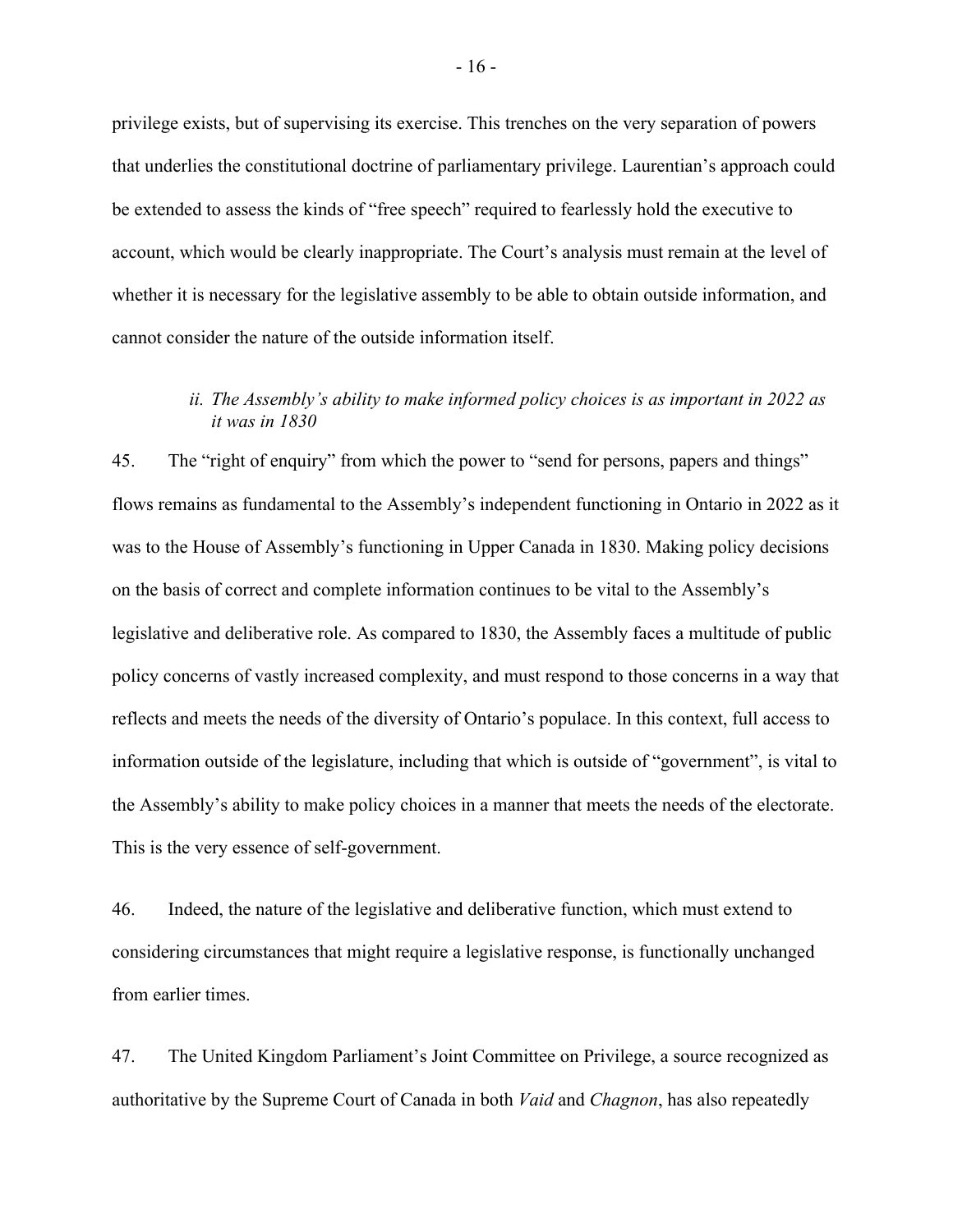held that the power to "send for persons papers and things" is necessary in the contemporary context. It recognized this necessity in 1999, in the following terms:

The right to institute inquiries and require the attendance of witnesses and production of documents ('to send for persons, papers, and records') is part of the law and custom of Parliament. At least since Elizabethan times committees have been examining matters where witnesses were required to appear. Although committee inquiries concentrate on the scrutiny of government, and (in the case of the Commons particularly) on ensuring the proper and effective use of public money, investigations into other matters of public interest have always been an important element of select committee work.<sup>[59](#page-20-1)</sup> [emphasis added]

48. This conclusion is in line with the only recent Canadian jurisprudence on the subject. In

*Canada (Attorney General) v MacPhee*, Cheverie J., of the Prince Edward Island Supreme Court

– Trial Division, held that "[i]t is difficult to imagine how the legislative assembly could

properly conduct an inquiry within its constitutional jurisdiction without the power to summon

witnesses and require the production of records and documents."<sup>[60](#page-20-2)</sup> Accordingly, much like the

power to exclude strangers considered in *New Brunswick Broadcasting*, the power to "send for

persons, papers and things" "is as necessary to modern Canadian democracy as it has been to

democracies here and elsewhere in past centuries."[61](#page-20-3)

## <span id="page-20-0"></span>*6. Solicitor-client privilege and class privileges do not limit the Assembly's power to "send for persons, papers and things"*

49. Laurentian alleges that the compulsion of documents covered by a class privilege falls outside the scope of parliamentary privilege. In so asserting, Laurentian argues that this

<span id="page-20-1"></span><sup>59</sup> U.K., House of Lords, House of Commons, Joint Committee on Parliamentary Privilege, *Parliamentary Privilege: First Report* (20 March 1999) at [para 234,](https://publications.parliament.uk/pa/jt199899/jtselect/jtpriv/43/4309.htm) SBOA, Tab 49.

<span id="page-20-2"></span><sup>60</sup> *Canada (Attorney General) v MacPhee*, 2003 PESCTD 6 at [para 24](https://www.canlii.org/en/pe/pesctd/doc/2003/2003pesctd6/2003pesctd6.html?resultIndex=1) [*MacPhee*], SBOA, Tab 3.

<span id="page-20-3"></span><sup>61</sup> *New Brunswick Broadcasting* at [387,](https://www.canlii.org/en/ca/scc/doc/1993/1993canlii153/1993canlii153.pdf) SBOA, Tab 26. For a further example of a use of this power in recent years, see: Nova Scotia, House of Assembly, Committee on Resources, *Hansard*, 60th Gen. Ass., 2nd Sess, [\(16 September](https://nslegislature.ca/legislative-business/committees/standing/resources/archive/resources/re_2008sep16.htm)  [2008\)](https://nslegislature.ca/legislative-business/committees/standing/resources/archive/resources/re_2008sep16.htm), in which the Assistant Commissioner for the Maritimes Region of the Canadian Coast Guard attended to give evidence before the Nova Scotia House of Assembly's Committee on Resources after being compelled to do so pursuant to a Speaker's Warrant, SBOA, Tab 42.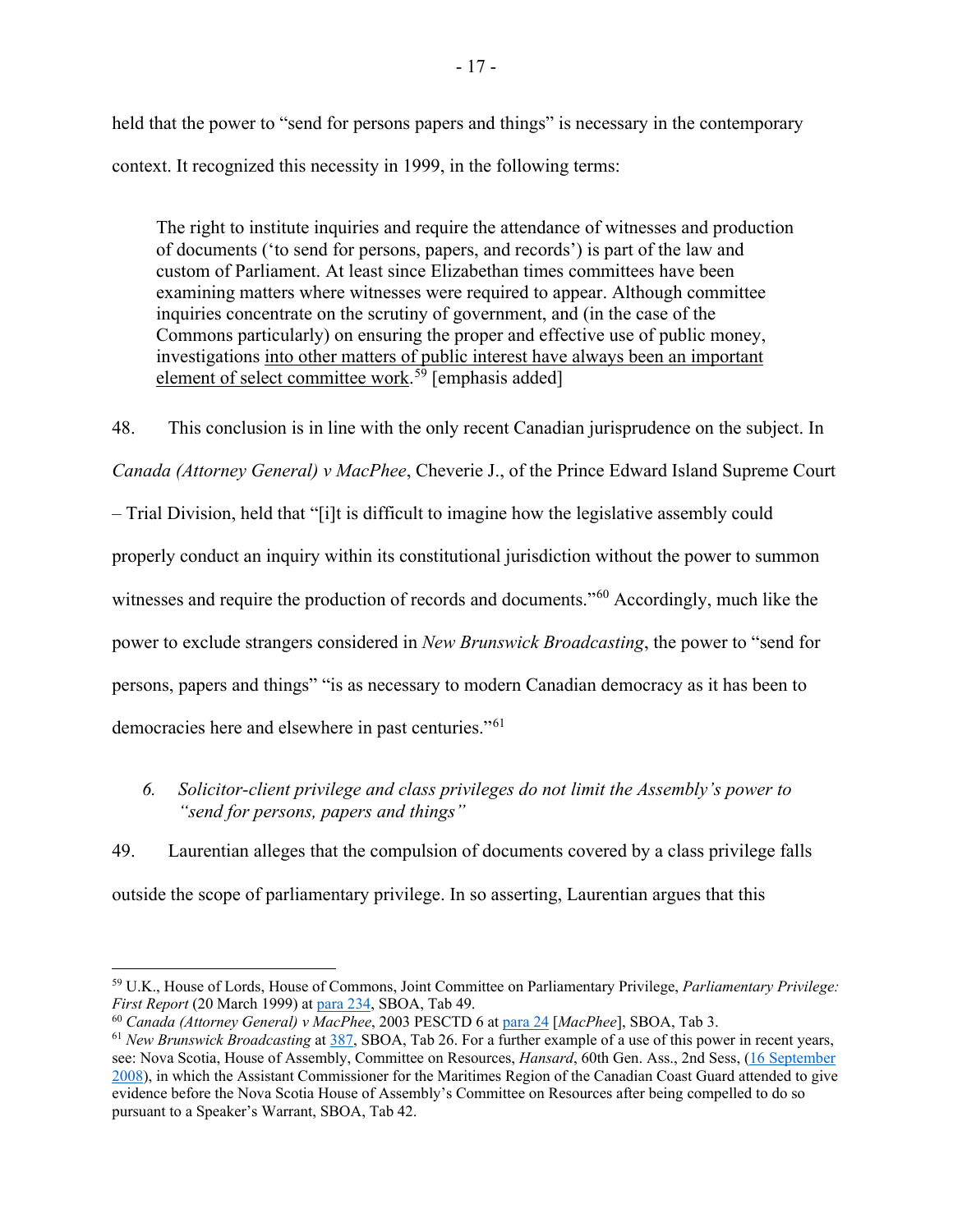exception is required in order to "reconcile the *Charter* rights to privacy and freedom from search and seizure with parliamentary power".<sup>[62](#page-21-0)</sup> Laurentian evokes sections 7 and 8 of the *Canadian Charter of Rights and Freedoms* ("*Charter*") in this regard, focusing on the impact on the *Charter* rights involved.

50. However, the *Chagnon* analysis focuses on the purpose of the privilege, rather than on the impact on *Charter rights*. While neither *Charter* rights nor parliamentary privilege may prevail over one another, the Supreme Court of Canada clearly directed that the analysis "strives to reconcile privilege and the *Charter* by ensuring that the privilege is only as broad as is necessary for the proper functioning of our constitutional democracy."[63](#page-21-1)

#### *i. Section 8 of the Charter*

51. As Laurentian notes, "[a] legal requirement to produce documents is a seizure under s. 8 of the *Charter*."[64](#page-21-2) Laurentian attempts to highlight the privilege inhering in some of the documents sought by the Assembly as justifying a narrower scope for the power to "send for persons, papers and things". However, as a matter of general law, section 8 of the *Charter* protects both privileged and non-privileged documents, such that arguments aiming to reconcile parliamentary privilege and section 8 of the *Charter* could never focus on the privileged nature of documents alone. In addition to Supreme Court of Canada jurisprudence, this is another reason the reconciliation of parliamentary privilege with the *Charter* must occur through the lens of parliamentary privilege's purpose, rather than the consequence of its exercise in any particular case.

<span id="page-21-0"></span><sup>62</sup> Laurentian Factum at para 56, Caselines A6408/A280.

<span id="page-21-1"></span><sup>63</sup> *Chagnon* at [para 28](https://www.canlii.org/en/ca/scc/doc/2018/2018scc39/2018scc39.html?resultIndex=1#par28) [emphasis added], SBOA, Tab 7.

<span id="page-21-2"></span><sup>64</sup> Laurentian Factum at para 48, Caselines A6406/A278.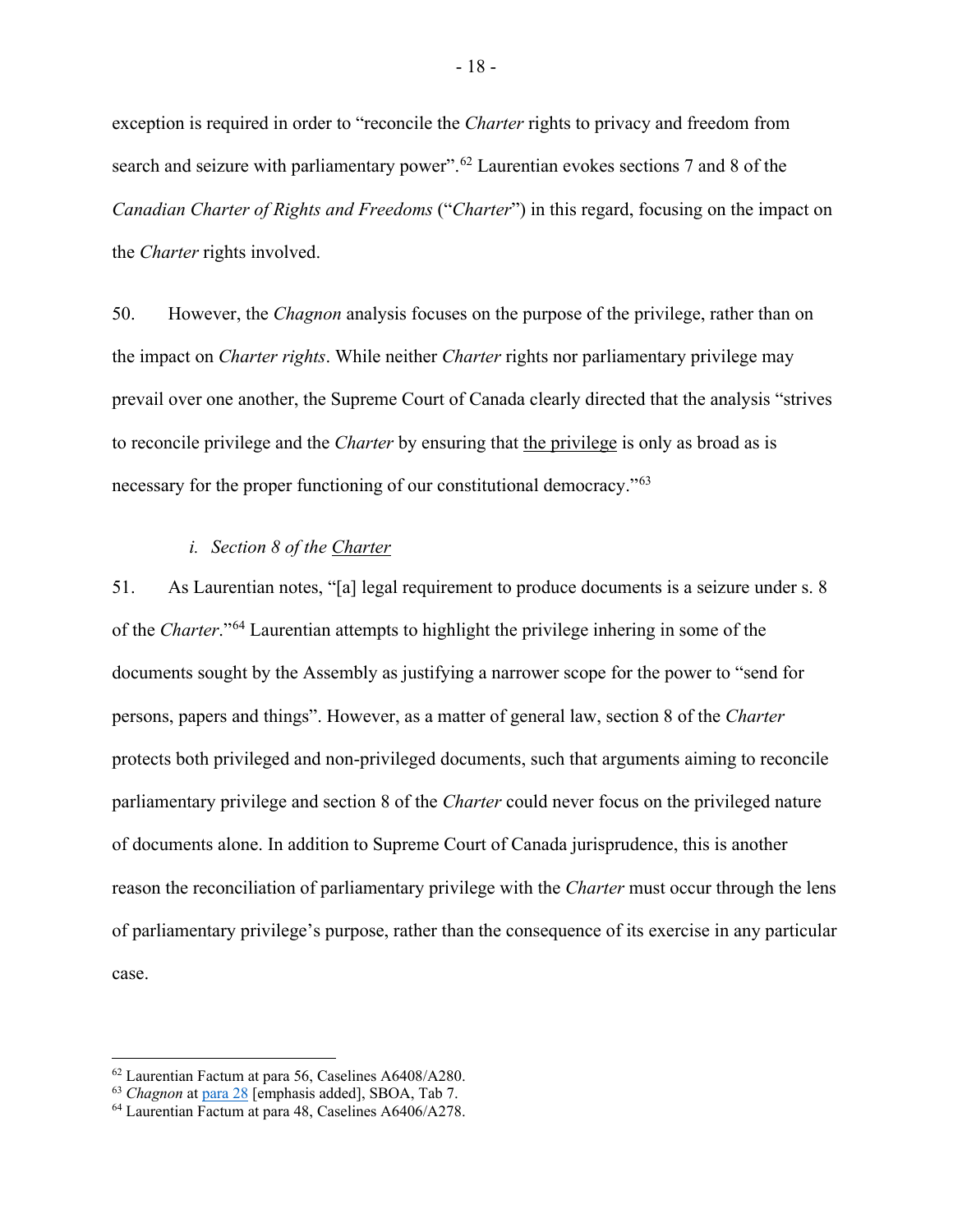52. Instead, recognizing that a legislative assembly needs to be able to compel information from "strangers" in order to fulfill its legislative and deliberative function, the proper focus is on the purpose of both the parliamentary privilege involved and the purpose of the *Charter* right in question, and how those two elements of the Constitution may find conceptual alignment. When reconciling the power to "send for persons, papers and things" with the values underlying section 8 of the *Charter*, it is important to recall that s. 8 does not erect walls behind which the State cannot reach. As the Supreme Court of Canada outlined in *Goodwin v British Columbia* 

*(Superintendent of Motor Vehicles)*:

The protection s. 8 provides for an individual's privacy – personal, territorial and informational – is essential not only to human dignity, but also to the functioning of our democratic society. At the same time, s. 8 permits *reasonable* searches and seizures in recognition that the state's legitimate interest in advancing its goals or enforcing its laws will sometimes require a degree of intrusion into the private sphere. The tension articulated in *Hunter* between the competing individual and state interests, and the adequacy of the safeguards provided, remain foundational to this analysis.[65](#page-22-0)

53. The very nature of the power to "send for persons, papers and things" is to enable the legislative branch of the state to engage in informed deliberations on the issues of the day by providing the Assembly with the information required. What is more, the form of the power to "send for persons papers and things" (which is manifested by the Speaker issuing his Warrants on authorization from a public vote in the legislative assembly) provides safeguards by ensuring that the process of calling for materials from private citizens occurs in full view of the electorate, to whom accountability for all exercises of parliamentary privilege ultimately lies.<sup>[66](#page-22-1)</sup>

<span id="page-22-0"></span><sup>65</sup> *Goodwin v British Columbia (Superintendent of Motor Vehicles)*, 2015 SCC 46 at [para 55](https://www.canlii.org/en/ca/scc/doc/2015/2015scc46/2015scc46.html?resultIndex=1#par55) [emphasis in original], SBOA, Tab 17.

<span id="page-22-1"></span><sup>66</sup> *Chagnon* at [para 24,](https://www.canlii.org/en/ca/scc/doc/2018/2018scc39/2018scc39.html?resultIndex=1#par24) SBOA, Tab 7.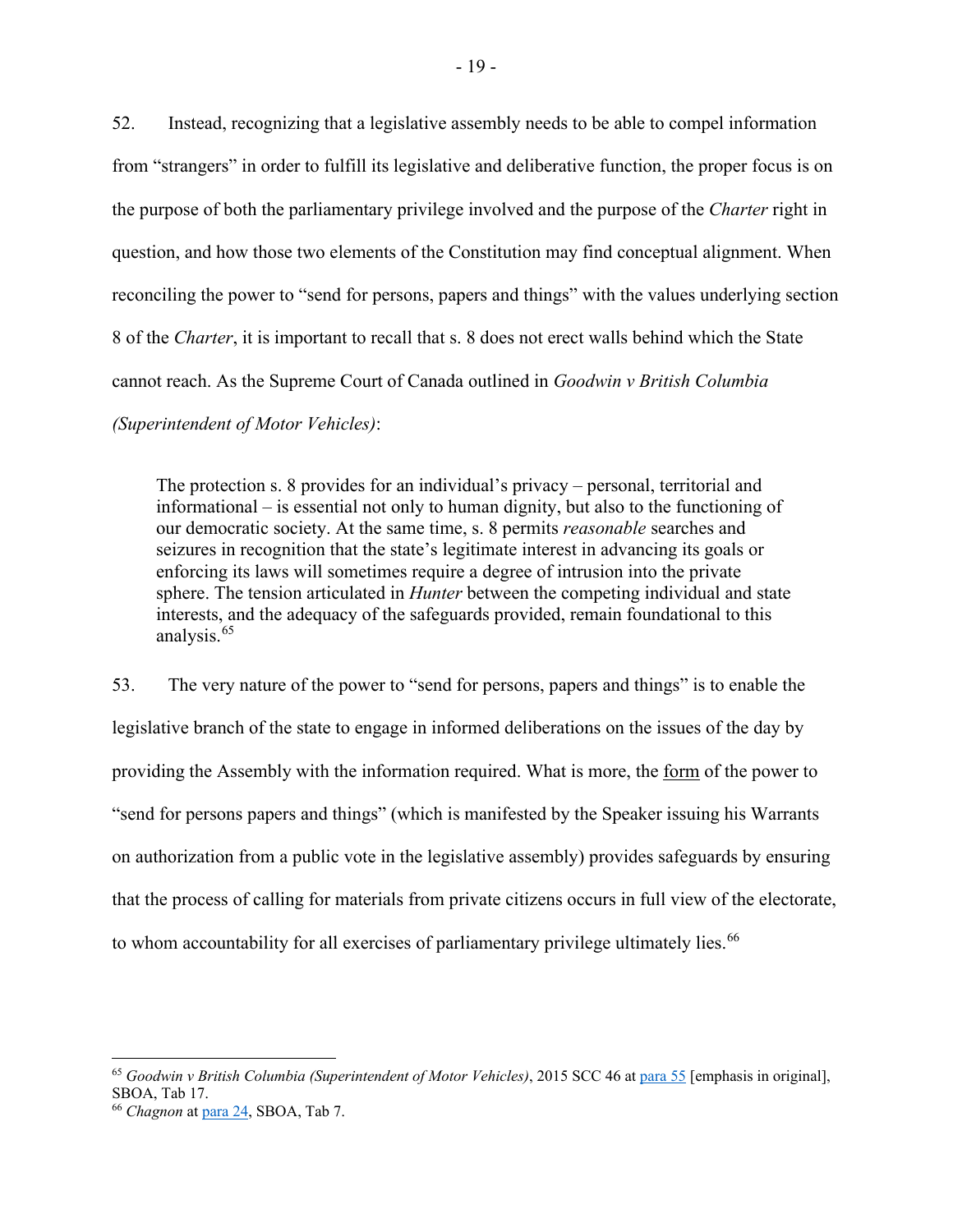54. Accordingly, there is no inconsistency between a parliamentary privilege that permits the Assembly to compel information to allow it to perform functions at the core of our constitutional democracy, via an orderly process that occurs in public view, and a *Charter* right that affords citizens a zone of privacy, subject to the state's ability to make reasonable incursions into that zone in order to meet the state's legitimate interests.

#### *ii. Section 7 of the Charter*

55. Laurentian's standing to assert arguments related to solicitor-client privilege based on section 7 of the *Charter* is unclear. Laurentian is a statutory corporation, incorporated under *An Act to incorporate Laurentian University of Sudbury*, SO 1960, c 151. As such, it does not hold section 7 *Charter* rights.<sup>[67](#page-23-0)</sup> While it may be advancing *Charter*-based arguments on behalf of its former Chair of the Board of Governors and its President, neither Mr. Lacroix or Mr. Haché are the "client" in whom the privilege inheres.

56. Furthermore, information-gathering by the Assembly to support its deliberative function falls outside of section 7 of the *Charter*'s purpose. As Lamer C.J. held for a majority of the Supreme Court of Canada in *New Brunswick (Minister of Health and Community Services v G (J)*, "the restrictions on liberty and security of the person that s. 7 is concerned with are those that occur as a result of an individual's interaction with the justice system and its administration."[68](#page-23-1) As Binnie and LeBel JJ. recognized in *Chaoulli*, "[i]t will likely be a rare case where s. 7 will apply in circumstances entirely unrelated to adjudicative or administrative proceedings."[69](#page-23-2)

<span id="page-23-0"></span><sup>67</sup> *Irwin Toy Ltd. v. Quebec (Attorney General)* [1989] 1 SCR 927 a[t 1002-1003,](https://www.canlii.org/en/ca/scc/doc/1989/1989canlii87/1989canlii87.pdf) SBOA, Tab 20.

<span id="page-23-1"></span><sup>68</sup> *New Brunswick (Min. of Health and Community Services) v G (J)*, [\[1999\] 3 SCR 46](https://www.canlii.org/en/ca/scc/doc/1999/1999canlii653/1999canlii653.pdf) at para 65, SBOA, Tab 25.

<span id="page-23-2"></span><sup>69</sup> *Chaoulli v Quebec (Attorney General)*, 2005 SCC 35 at [para 196,](https://www.canlii.org/en/ca/scc/doc/2005/2005scc35/2005scc35.html?resultIndex=1) SBOA, Tab 8.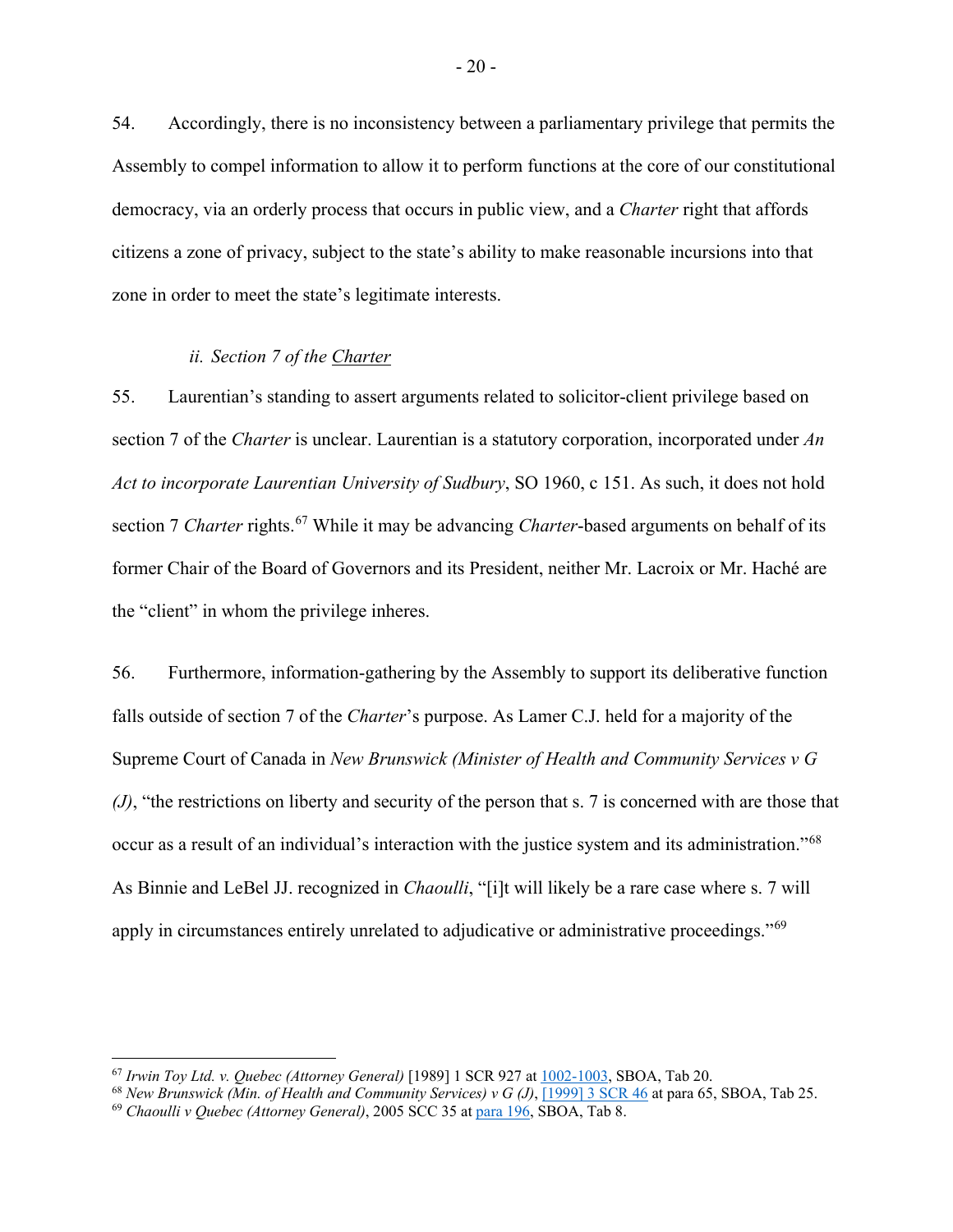57. Even if the purpose of section 7 of the *Charter* could be engaged by the Assembly's exercise of the power to "send for persons, papers and things", which the Assembly does not concede, it is possible to reconcile concerns that arise regarding demands for solicitor-client privileged information and parliamentary privilege, given that both parliamentary privilege and intrusions by the state into solicitor-client privileged areas are governed by principles based in necessity.

58. Solicitor-client privilege can accommodate exceptions based on the social values at play. As Cory J. recognized in *Smith v Jones*, writing for a majority of the Supreme Court of Canada, while the protection afforded by solicitor-client privilege is a policy decision based on the importance of solicitor-client privilege to our legal system, "[i]n certain circumstances, however, other societal values must prevail."[70](#page-24-0)

59. The Assembly's ability to obtain the information it requires in order to legislate is an "other societal value", with deep roots in our constitutional order, which must prevail over solicitor-client privilege. Establishing solicitor-client communications as an "inquiry-free zone" would impede the Assembly's ability to fulfill its constitutional purpose where it required such protected communications in order to inform its deliberations and legislative activities. This would run contrary to the teachings of the Supreme Court of Canada by effectively making parliamentary privilege subordinate to solicitor-client privilege and the *Charter* rights Laurentian invokes.

60. On the other hand, recognizing parliamentary privilege as an "other societal value" that prevails over solicitor-client privilege is consistent with the reconciling exercise mandated in

<span id="page-24-0"></span><sup>70</sup> *Smith v Jones*, [1999] 1 SCR 455 at [477](https://www.canlii.org/en/ca/scc/doc/1999/1999canlii674/1999canlii674.pdf) [emphasis added], SBOA, Tab 33.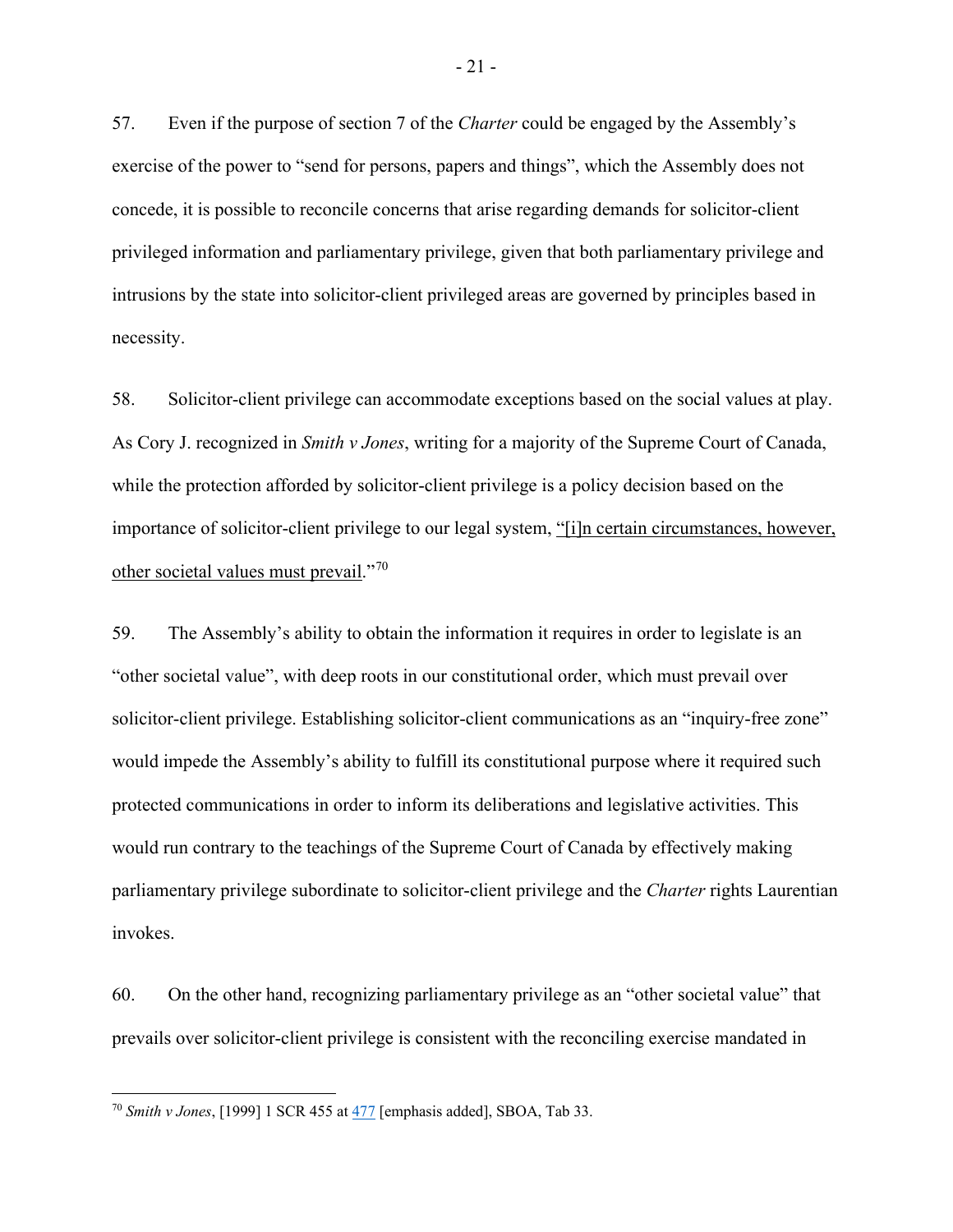*Chagnon*, as the scope of parliamentary privilege and exceptions to solicitor-client privilege are both governed by necessity. Both tests also eschew "case-by-case" weighing by the judiciary.

61. Indeed, taking the most recent authority cited by Laurentian, *Alberta (Information and Privacy Commissioner) v University of Calgary*, Côté J. held, for a majority of the Supreme

Court of Canada, that:

This Court has repeatedly affirmed that, as a substantive rule, solicitor-client privilege must remain as close to absolute as possible and should not be interfered with unless absolutely necessary. Within the evidentiary context of criminal proceedings, for example, the substantive nature of solicitor-client privilege has been interpreted as meaning the privilege only yields in certain clearly defined circumstances, and does not involve a balancing of interests on a case-by-case basis. These limited categories, which will only be satisfied in rare circumstances, include the accused's right to make full answer and defence and where public safety is at stake. $71$ 

62. Recognizing parliamentary privilege as an "important societal value" that prevails over solicitor-client privilege does not mean that the important principles underpinning solicitor-client privilege lose all relevance when the Assembly compels production of privileged documents. What it means, however, is that it is for the Assembly itself to determine what steps are appropriate to protect the documents in question.<sup>[72](#page-25-1)</sup> PAC has conducted precisely this type of diligence in this case, and from the early days of its communication with Laurentian undertook not to publicly exhibit documents protected by solicitor-client privilege.<sup>[73](#page-25-2)</sup> Should PAC or the

<span id="page-25-0"></span><sup>71</sup> *Alberta (Information and Privacy Commissioner) v University of Calgary*, 2016 SCC 53 at para [43](https://www.canlii.org/en/ca/scc/doc/2016/2016scc53/2016scc53.html?resultIndex=1#par43) [emphasis added], SBOA, Tab 1.

<span id="page-25-1"></span><sup>72</sup> Canada, Parliament, Senate, Standing Committee on Rules, Procedures and the Rights of Parliament, *A Matter of Privilege: A Discussion Paper on Canadian Parliamentary Privilege in the 21st Century*, 41st Parl, 2nd Sess, No 7 [\(2 June 2015\)](https://sencanada.ca/Content/SEN/Committee/412/rprd/rep/rep07jun15-e.pdf) (Chair: Hon. Vernon White) at 36 and 63, SBOA, Tab 36; Ontario, Legislative Assembly, *Official Report of Debates (Hansard)*, 40th Parl, 1st Sess, No 79 [\(13 September 2012\)](https://www.ola.org/sites/default/files/node-files/hansard/document/pdf/2012/2012-09/house-document-hansard-transcript-1-EN-13-SEP-2012_L079.pdf) at 3607 (Hon D Levac), SBOA, Tab 44; Canada, Parliament, House of Commons, *House of Commons Debates*, 40th Parl, 3rd Sess, Vol 145, No 034 [\(27 April 2010\)](https://www.ourcommons.ca/Content/House/403/Debates/034/HAN034-E.PDF) at 2043-2044 (Hon P Milliken), SBOA, Tab 35.

<span id="page-25-2"></span> $^{73}$  Mudryk Aff at Exh G, MRLU, Tab 3 at p 134, Caselines A6267/A139.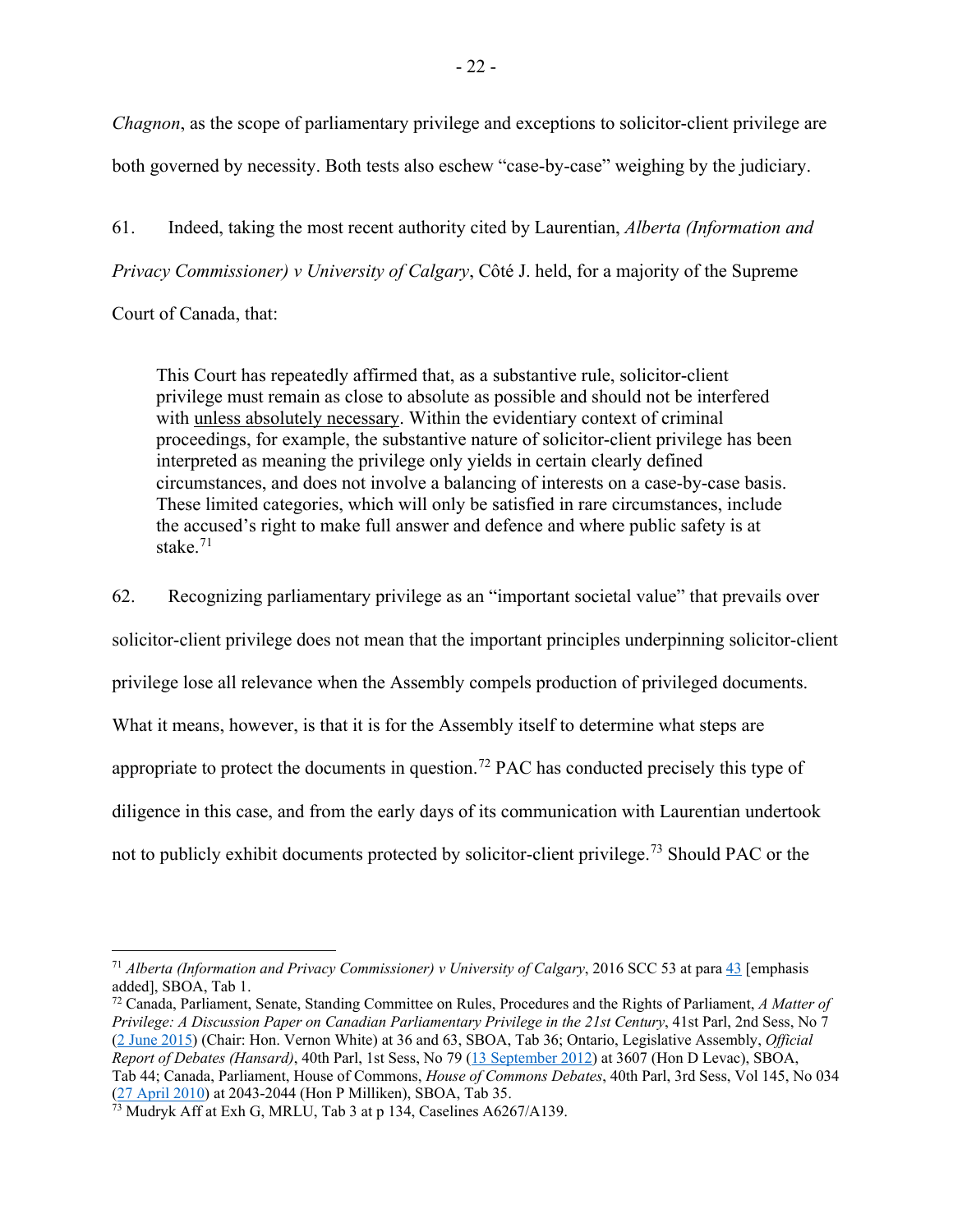Assembly give insufficient protections to these or any other sensitive documents in its possession, it is for the electorate, not the courts, to pass judgment on their conduct.

#### *iii.Other class privileges*

63. Laurentian also evokes litigation privilege and settlement privilege in its factum, stating that they are class privileges that do not accommodate a balancing of interests.<sup>[74](#page-26-1)</sup> However, unlike solicitor-client privilege, neither litigation privilege nor settlement privilege have a constitutional dimension. As a result, no balancing is required, and these zones of privacy in litigation, established at common law,  $^{75}$  $^{75}$  $^{75}$  must yield to parliamentary privilege.

64. Laurentian's submission once again reverses the analysis laid out by the Supreme Court of Canada in *Chagnon*. The sole question properly before this Court is whether the privilege claimed by the Assembly is necessary to its deliberative and legislative functions, not whether the competing outside interests outweigh the Assembly's interests in the documents. The Assembly's fulfilment of its constitutional role cannot be frustrated or stymied by the application of common law rules of evidence designed to allow litigants before the judicial branch the space required to resolve private disputes.

## <span id="page-26-0"></span>*7. Court orders do not limit the Assembly's power to "send for persons, papers and things"*

65. As a corollary of the necessity doctrine, the power to "send for persons, papers and things" is intricately related to the privileges over "proceedings in Parliament" and "freedom of speech". Requests for "persons, papers and things" will only arise to the extent they are driven by "proceedings in Parliament", and the information provided, once returned, will illuminate

<span id="page-26-1"></span><sup>74</sup> Laurentian Factum at para 47, Caselines 6406/A278.

<span id="page-26-2"></span><sup>75</sup> *Lizotte v Aviva Insurance Company of Canada*, 2016 SCC 52 at paras [20-23,](https://www.canlii.org/en/ca/scc/doc/2016/2016scc52/2016scc52.html?resultIndex=1#par20) SBOA, Tab 21; *Sable Offshore Energy Inc v Ameron International Corp*, 2013 SCC 37 at paras [12-13,](https://www.canlii.org/en/ca/scc/doc/2013/2013scc37/2013scc37.html?resultIndex=1#par12) SBOA, Tab 32.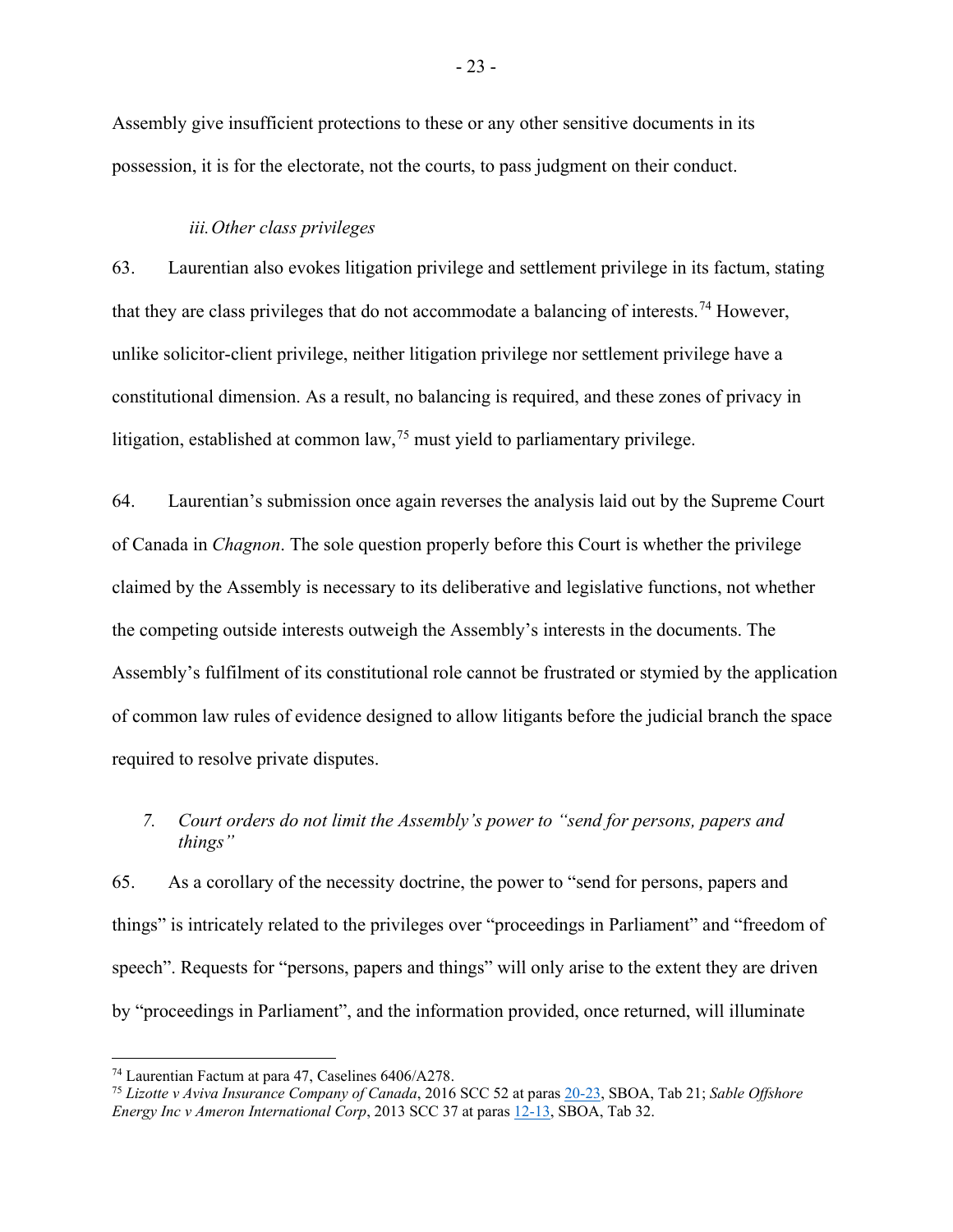members' ability to contribute to debate. Given that the power to "send for persons, papers and things" is ancillary to the privilege over proceedings in Parliament, the judicial branch cannot, through its orders, limit the information that the Assembly may obtain, just as these orders cannot limit the topics that the Assembly may debate.

66. For example, in 1994, in New Zealand, the House of Representatives received documents from one of its Members, despite those documents having been subject to injunctions prohibiting their publication. The House's determination, supported by advice from the Solicitor-General, the Clerk of the House and the President of the Law Commission, was that the House's privileges, in that case as set out in article 9 of the *Bill of Rights* of 1688, were "sufficiently wide to enable this House to manage its own affairs as it sees fit, notwithstanding any court injunctions or any other court action that may be extant."<sup>[76](#page-27-0)</sup>

67. While Laurentian has invoked the *sub judice* rule to resist producing the documents the Assembly seeks,  $^{77}$  $^{77}$  $^{77}$  as Dean Sossin (as he then was) has recognized "[u]nlike the common law *sub judice* doctrine, which is enforced through the court's contempt power, the *sub judice* convention as a Parliamentary rule is governed through the Speaker's office."[78](#page-27-2) In Ontario, the convention is guided by Standing Order  $25(g)$ , which limits the application of the convention in debate to situations "where it is shown to the satisfaction of the Speaker that further reference would create a real and substantial danger or prejudice to the proceeding."<sup>[79](#page-27-3)</sup> However, this Court

<span id="page-27-0"></span><sup>76</sup> New Zealand, House of Representatives, *Parliamentary Debates (Hansard)*, 44th Parl, 1st Sess, Vol 540 (8 June 1994) at 5 (SBOA pagination), SBOA, Tab 41.

<span id="page-27-1"></span><sup>77</sup> Laurentian Factum at para 3, Caselines 6388/A260; Mudryk Aff at Exh P, MRLU, Tab 3 at pp 221-222, Caselines A6354/A226-A6355/A227.

<span id="page-27-2"></span><sup>78</sup> Lorne Sossin and Valerie Crystal, A Comment on "No Comment": The Sub Judice Rule and the Accountability of Public Officials in the 21st Century, 2013 36-2 *[Dalhousie Law Journal](https://www.canlii.org/en/commentary/doc/2013CanLIIDocs749?zoupio-debug#!fragment//(hash:(chunk:(anchorText:)* 535 at 551, SBOA, Tab 39.

<span id="page-27-3"></span><sup>79</sup> Ontario, Legislative Assembly, *Standing Orders of the Legislative Assembly of Ontario*, 42nd Parl, 2nd Sess, [Standing Order 25\(g\),](https://www.ola.org/en/legislative-business/standing-orders) SBOA, Tab 46.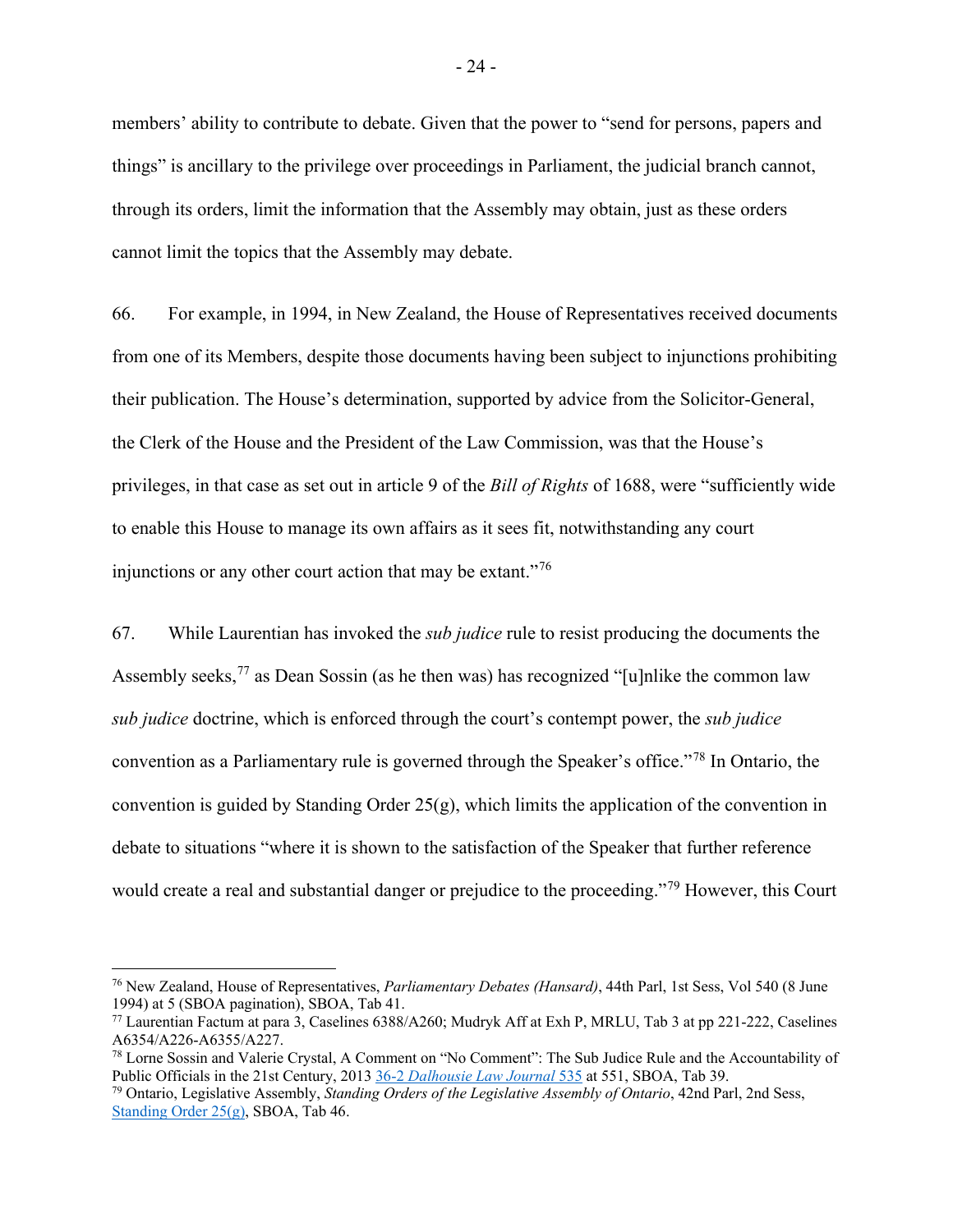does not have the jurisdiction to review the Speaker's application of the *sub judice* rule. The Court of Appeal has held that "[t]he Standing Orders are protected by parliamentary privilege and neither the courts nor any quasi-judicial body have the right to inquire into their contents or to question whether a particular part of the Standing Orders [...] is necessary or indeed lawful."[80](#page-28-0)

68. The very purpose of the separation of powers doctrine is to allow each branch to fulfill its constitutional role. Allowing court orders to curtail a legislative assembly's ability to gather information to fulfill its constitutional mandate would have the effect of allowing the judicial branch to restrict the topics that the legislative branch could consider, which would "upset the balance of roles, responsibilities and capacities that has evolved in our system of governance over the course of centuries."[81](#page-28-1)

69. Finally, the spectre Laurentian raises of litigants being prosecuted for contempt of court for complying with a parliamentary order to provide papers contrary to a court order is baseless. Indeed, individuals providing information to the Assembly, whether by appearing before committees or providing documentation to them, benefit from immunity under parliamentary privilege<sup>[82](#page-28-2)</sup> and under section 36 of the *Legislative Assembly Act*, which specifies that "[n]o person is liable in damages or otherwise for any act done under the authority of the Assembly and within its legal power or under or by virtual of a warrant issued under such authority  $[...]$ ."<sup>[83](#page-28-3)</sup>

<span id="page-28-0"></span><sup>80</sup> *Ontario (Speaker of the Legislative Assembly) v Ontario (Human Rights Commission* (2001) 54 OR (3d) 595 at [para 23](https://www.canlii.org/en/on/onca/doc/2001/2001canlii8549/2001canlii8549.html?resultIndex=1#par23) (CA), SBOA, Tab 28.

<span id="page-28-1"></span><sup>81</sup> *Criminal Lawyers' Association* at [para 30,](https://www.canlii.org/en/ca/scc/doc/2013/2013scc43/2013scc43.html?resultIndex=2#par30) SBOA, Tab 27.

<span id="page-28-2"></span><sup>82</sup> *Gagliano* at [para 83,](https://www.canlii.org/en/ca/fct/doc/2005/2005fc576/2005fc576.html#par83) SBOA, Tab 16; *Canada (Deputy Commissioner, Royal Canadian Mounted Police) v Canada (Commissioner, Royal Canadian Mounted Police)*, 2007 FC 564 at [para 63,](https://www.canlii.org/en/ca/fct/doc/2007/2007fc564/2007fc564.html?resultIndex=1#par63) SBOA, Tab 4.

<span id="page-28-3"></span><sup>83</sup> *Legislative Assembly Act*, RSO 1990, c. L.10, s. 36.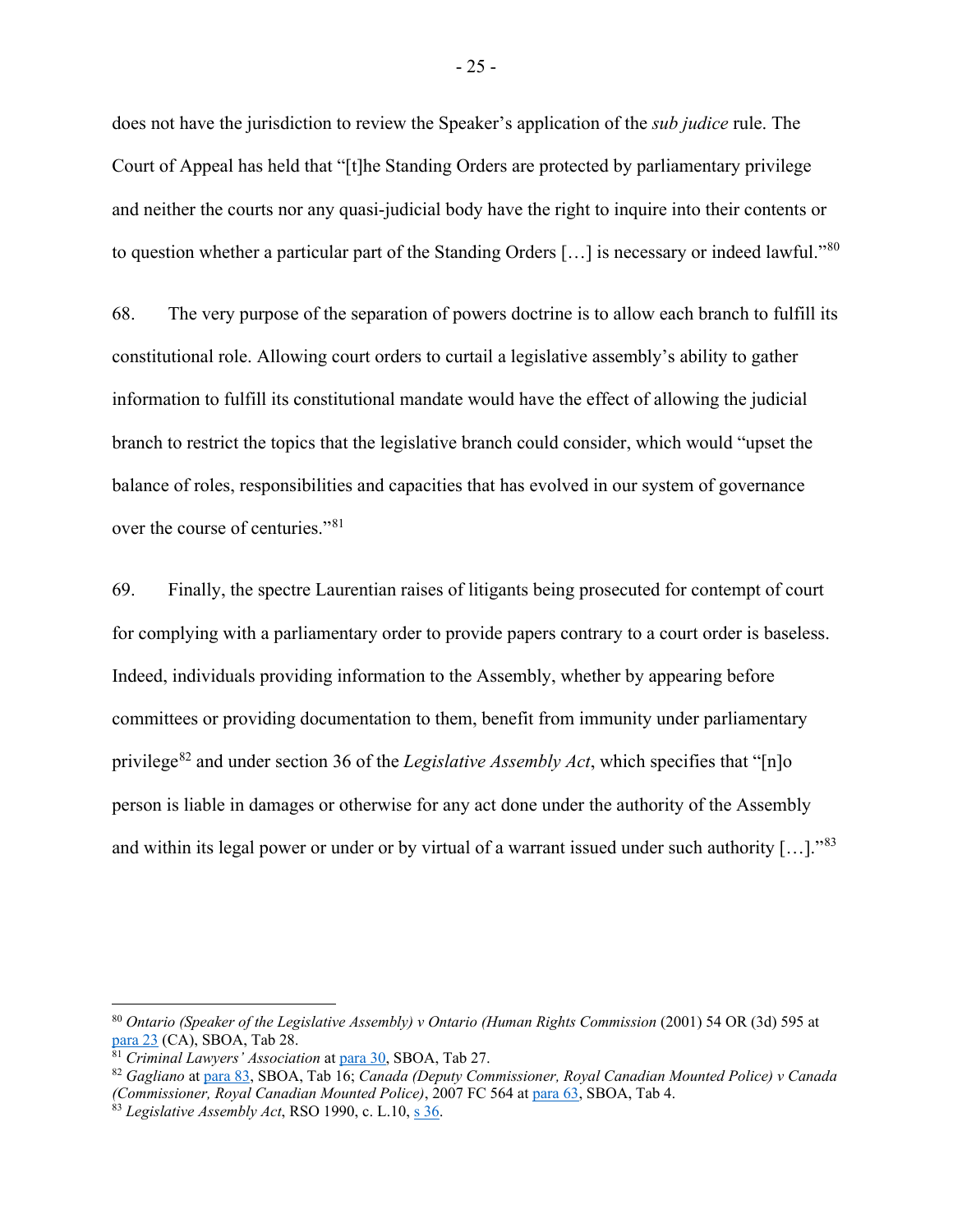## <span id="page-29-0"></span>*8. There are no federalism grounds providing this Court with jurisdiction to stay the Speaker's Warrants*

70. Laurentian submits that the mere presence of a federal statute in the landscape of the litigation renders the Assembly's privileges meaningless. Indeed, this submission ignores the trend in federalism jurisprudence to eschew watertight compartments and "acknowledges that it would often be impossible for one order of government to fulfill its constitutional mandates without affecting matters that fall within the other order's legislative authority."<sup>[84](#page-29-1)</sup>. It also ignores that, as an institution of higher learning funded in large part by the provincial government, Laurentian is unquestionably an actor on the provincial scene. The fact that it has elected to avail itself of a federal statute to respond to its financial difficulties does not remove the Assembly's jurisdiction or provide Laurentian with a haven or a shield from the Assembly's legitimate scrutiny.

71. The *MacPhee* case, in which a committee of the Prince Edward Island Legislative Assembly was conducting an inquiry into a potato wart crisis then affecting the province's economy, dealt with similar concerns. The Committee sought to compel evidence from the Canadian Food Inspection Agency, which resisted on the basis that the committee had no jurisdiction to inquire into the operation of a federal agency. The Court found that this concern was premature at the stage of sending for the witness or document as, "just because the witnesses sought to be summoned happen to be employees of a federal agency does not necessarily mean the Committee is conducting an inquiry into that federal agency.<sup>[85](#page-29-2)</sup>

- 26 -

<span id="page-29-2"></span><span id="page-29-1"></span><sup>84</sup> *Desgagnés Transport Inc v Wärtsilä Canada Inc*, 2019 SCC 58 at para [86](https://www.canlii.org/en/ca/scc/doc/2019/2019scc58/2019scc58.html?resultIndex=1#par86) [citations omitted], SBOA, Tab 10. <sup>85</sup> *MacPhee* at para[s 15](https://www.canlii.org/en/pe/pesctd/doc/2003/2003pesctd6/2003pesctd6.html?resultIndex=1) and [33-37,](https://www.canlii.org/en/pe/pesctd/doc/2003/2003pesctd6/2003pesctd6.html?resultIndex=1) SBOA, Tab 3.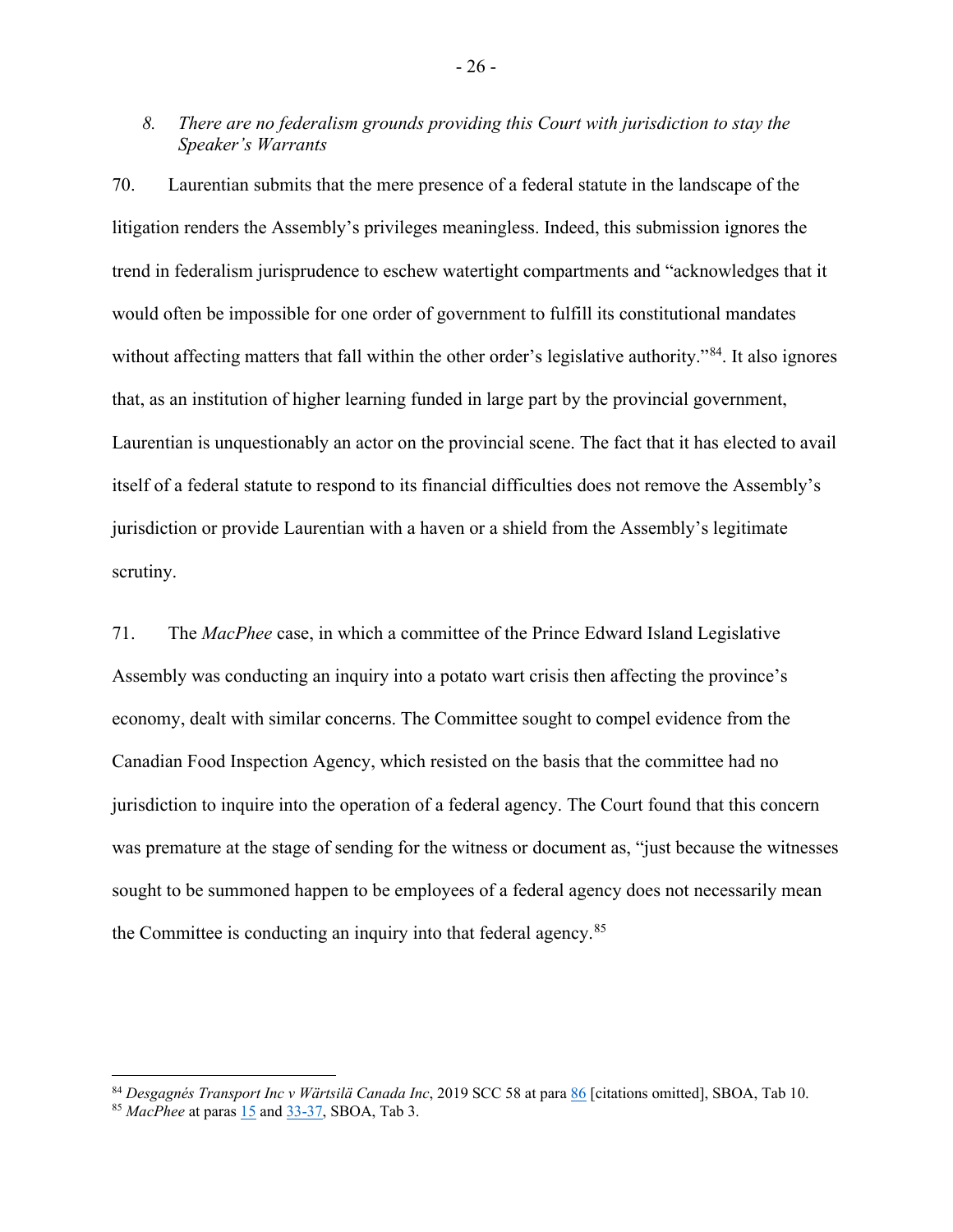72. This approach is also consistent with recent Supreme Court of Canada authority regarding the interaction between the federal bankruptcy power and provincial jurisdiction. In *Orphan Well Association v Grant Thornton*, a majority of the Supreme Court of Canada concluded that federal insolvency legislation does not oust provincial jurisdiction unless there is an operational conflict between federal and provincial laws, or the provincial law frustrates the purpose of the federal law.[86](#page-30-0) However, it is difficult to see how either doctrine applies, as the Assembly is not asserting any claims against Laurentian, nor is it in any way interfering with Laurentian's ability to seek relief from the Court from its creditors. The Assembly does not have, and does not seek, any standing in the *CCAA* proceedings, which is a process separate and apart from PAC's request for a value-for-money audit by the Auditor General. To the extent the applicability of the power to "send for persons, papers and things" interferes with any part of the process, this addresses judicial confidentiality orders, which are ancillary to the *CCAA*'s purpose and, as addressed above, cannot limit the Assembly's ability to exercise its legislative and deliberative functions.

73. In any event, the Assembly's position is that division of powers doctrines have no role to play in matters of parliamentary privilege. The Assembly's privileges are not granted by section 92 of the *Constitution Act, 1867*, but are instead grounded in that constitutional statute's preamble.[87](#page-30-1) In that regard, the Assembly's privileges have a constitutional status that is equal to that of the House of Commons' and Senate's (indeed, as each of the House's and Senate's privileges have equal status as regards the other), such that the doctrines of paramountcy and interjurisdictional immunity are neither necessary nor applicable.

<span id="page-30-0"></span><sup>86</sup> *Orphan Well Association v Grant Thornton*, 2019 SCC 5 at para [65,](https://www.canlii.org/en/ca/scc/doc/2019/2019scc5/2019scc5.html?resultIndex=1#par65) SBOA, Tab 29.

<span id="page-30-1"></span><sup>87</sup> *Chagnon* at [para 23,](https://www.canlii.org/en/ca/scc/doc/2018/2018scc39/2018scc39.html?resultIndex=1#par23) SBOA, Tab 7.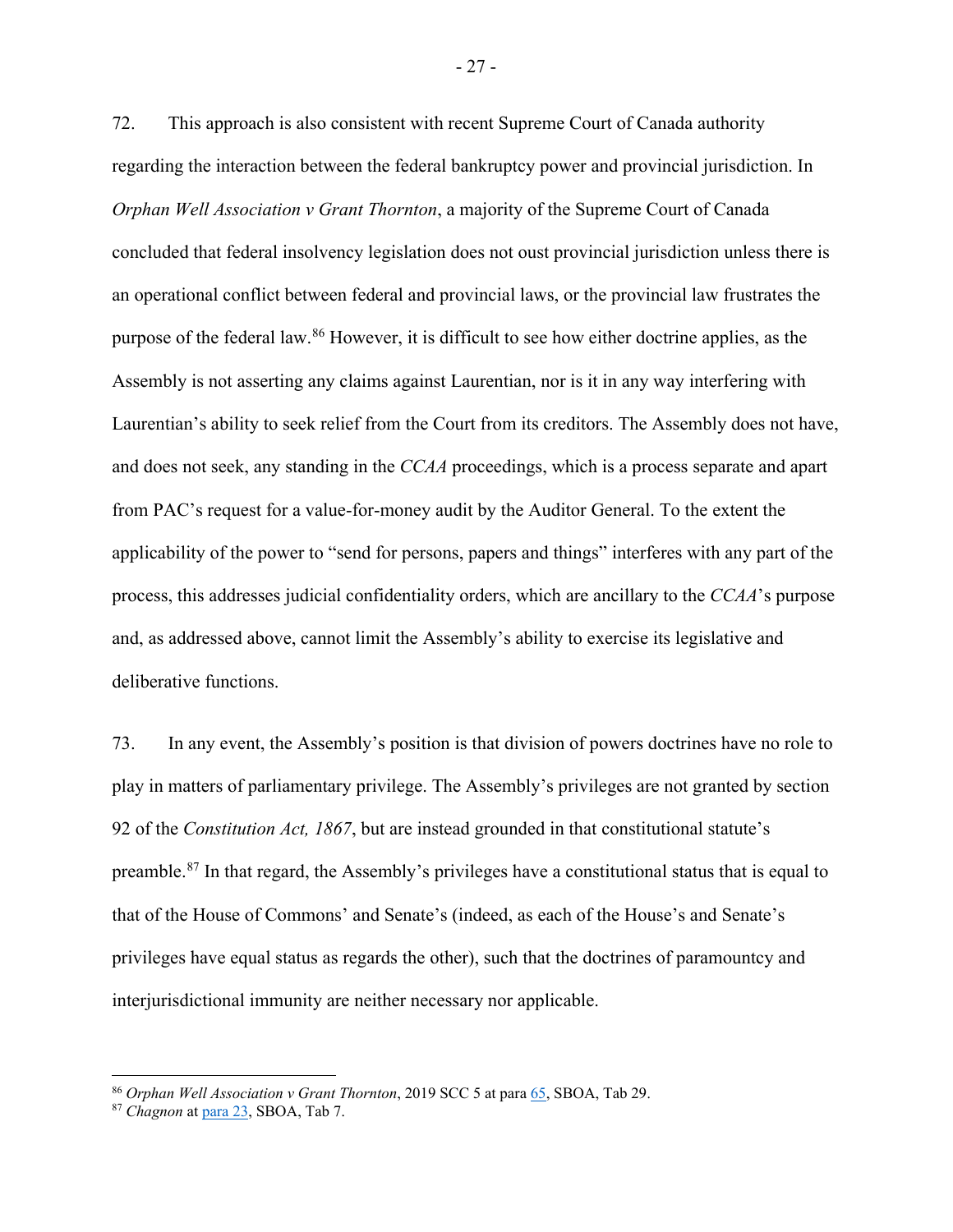<span id="page-31-0"></span>*9. The Assembly has not limited its privileges by enacting the Auditor General Act*

74. Citing Rowe J.'s concurring reasons in *Chagnon*, [88](#page-31-1) Laurentian suggests that by enacting the *Auditor General Act*, the Assembly has abrogated its privileges in relation to the examination of the expenditure of public funds in Ontario. However, this is contrary to Court of Appeal's more recent unanimous decision in *R v Duffy*, holding that:

[e]ven if parliamentary privilege can be waived -- which I believe need not be decided in this case – I would conclude that because of the institutional and constitutional character of parliamentary privilege, any waiver would require an express statement, either in legislation or possibly in a parliamentary resolution, that clearly and unambiguously waives the privilege. $89$ 

75. On either model, it is important to recognize that the Auditor General was originally an executive function.<sup>[90](#page-31-3)</sup> After decades of evolution, the executive's audit function grew into an accountability function.<sup>[91](#page-31-4)</sup> It was due to this transformation that the Auditor General became an Officer of the Assembly.[92](#page-31-5) The Assembly did not sacrifice any part of its hard-won privileges by lending its institutional support to the audit function's existing accountability mechanisms.

76. The existence in the *Auditor General Act* of a legislative mechanism by which PAC can seek the Auditor General's assistance in fulfilling its mandate does not foreclose the Assembly from relying on its inherent privileges to ensure that its committee is able to fulfill its function when a legislated tool proves inefficient.

<span id="page-31-1"></span><sup>88</sup> Laurentian Factum at para 82, Caselines A6419/A291, citing *Chagnon* at para[s 59](https://www.canlii.org/en/ca/scc/doc/2018/2018scc39/2018scc39.html?resultIndex=1#par59) and [66,](https://www.canlii.org/en/ca/scc/doc/2018/2018scc39/2018scc39.html?resultIndex=1#par66) per Rowe J (writing for himself only). The majority in *Chagnon* addressed the claim of privilege without recourse to the National Assembly's governing legislation (se[e para 46\)](https://www.canlii.org/en/ca/scc/doc/2018/2018scc39/2018scc39.html?resultIndex=1#par46), SBOA, Tab 7.

<span id="page-31-2"></span><sup>89</sup> *Duffy v Canada (Senate)*, 2020 ONCA 536 a[t para 122,](https://www.canlii.org/en/on/onca/doc/2020/2020onca536/2020onca536.html?resultIndex=1#par122) per Jamal J.A. (as he then was), SBOA, Tab 12.

<span id="page-31-3"></span><sup>90</sup> Navarro Aff at Exh L, SRR at p 70-71, Caselines B-1-3260/B-1-71 – B-1-3261/B-1-72.

<span id="page-31-4"></span><sup>91</sup> Navarro Aff at Exh L, SRR at p 72-76, Caselines B-1-3262/B-1-73 – B-1-3266/B-1-77.

<span id="page-31-5"></span><sup>92</sup> Navarro Aff at Exh L, SRR at p 76-79, Caselines B-1-3266/B-1-77 – B-1-3269/B-1-80.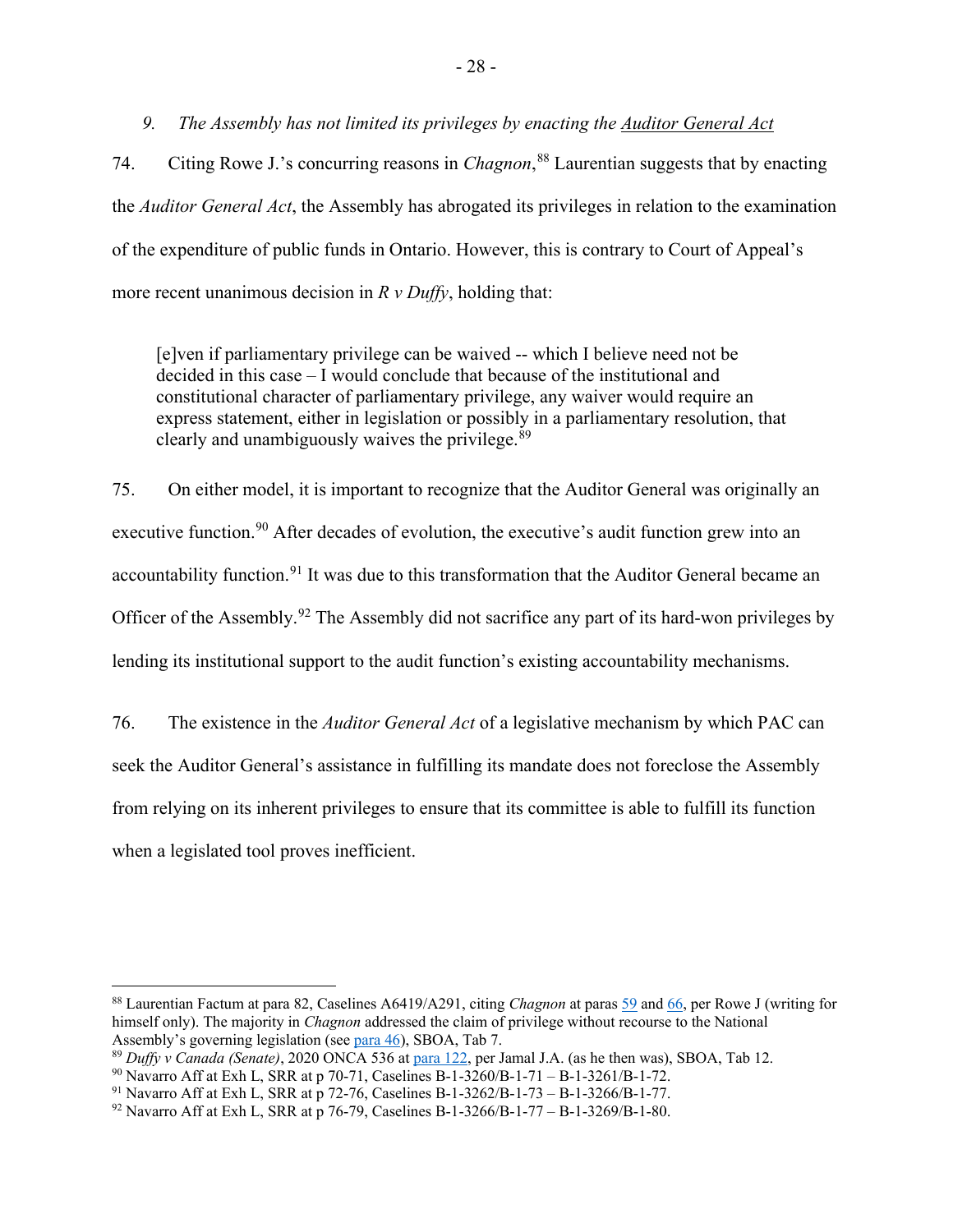77. As was held in *Vaid*, the impact of legislation on parliamentary privilege falls to be interpreted in a purposive way. There is nothing in the *Auditor General Act*'s purpose that suggests any limitation of the Assembly's power to "send for persons, papers and things." In particular, the *Auditor General Act* does not preclude any actions that PAC may take once it receives the sought-after documents. While the *Auditor General Act* specifies that the Auditor General's working papers will not be laid before PAC, this is a one-way provision. There are no impediments to PAC sharing whatever information it chooses with the Auditor General.

#### <span id="page-32-0"></span>*10. Conclusion*

78. Laurentian urges this Court to impugn the Assembly's motives, and to find that "[t]he Court cannot assume that the Assembly will act responsibly on this or any other occasion."[93](#page-32-1) This is a breathtaking and anti-democratic statement that this Court should eschew. It flies in the face of the "special prudence" that the Supreme Court of Canada has recognized the judicial branch must show in cases involving the separation of powers.<sup>[94](#page-32-2)</sup>

79. Laurentian also raises a number of "intolerable situations" that it says would flow from recognizing the full scope of the Assembly's power to "send for persons, papers and things". In this regard, Laurentian arguments are similar to those put before one of this Court's predecessors in 1830 in *McNab v Bidwell*. This Court should dispose of those concerns as did Chief Justice Robinson, nearly two hundred years ago:

Arguments were very ingeniously raised upon the possible abuses that might follow the recognition of the power exercised in this case by the Assembly, and some of them certainly were formidable in appearance at least; but every objection of this nature would equally be against the House of Commons. […] The true point of view in which to regard the question is that these powers are required by the House in

<span id="page-32-1"></span><sup>93</sup> Laurentian Factum at para 63, Caselines A6411/A283.

<span id="page-32-2"></span><sup>94</sup> *Provincial Court Judges' Association* at [para 64,](https://www.canlii.org/en/ca/scc/doc/2020/2020scc20/2020scc20.html?resultIndex=1#par64) SBOA, Tab 2.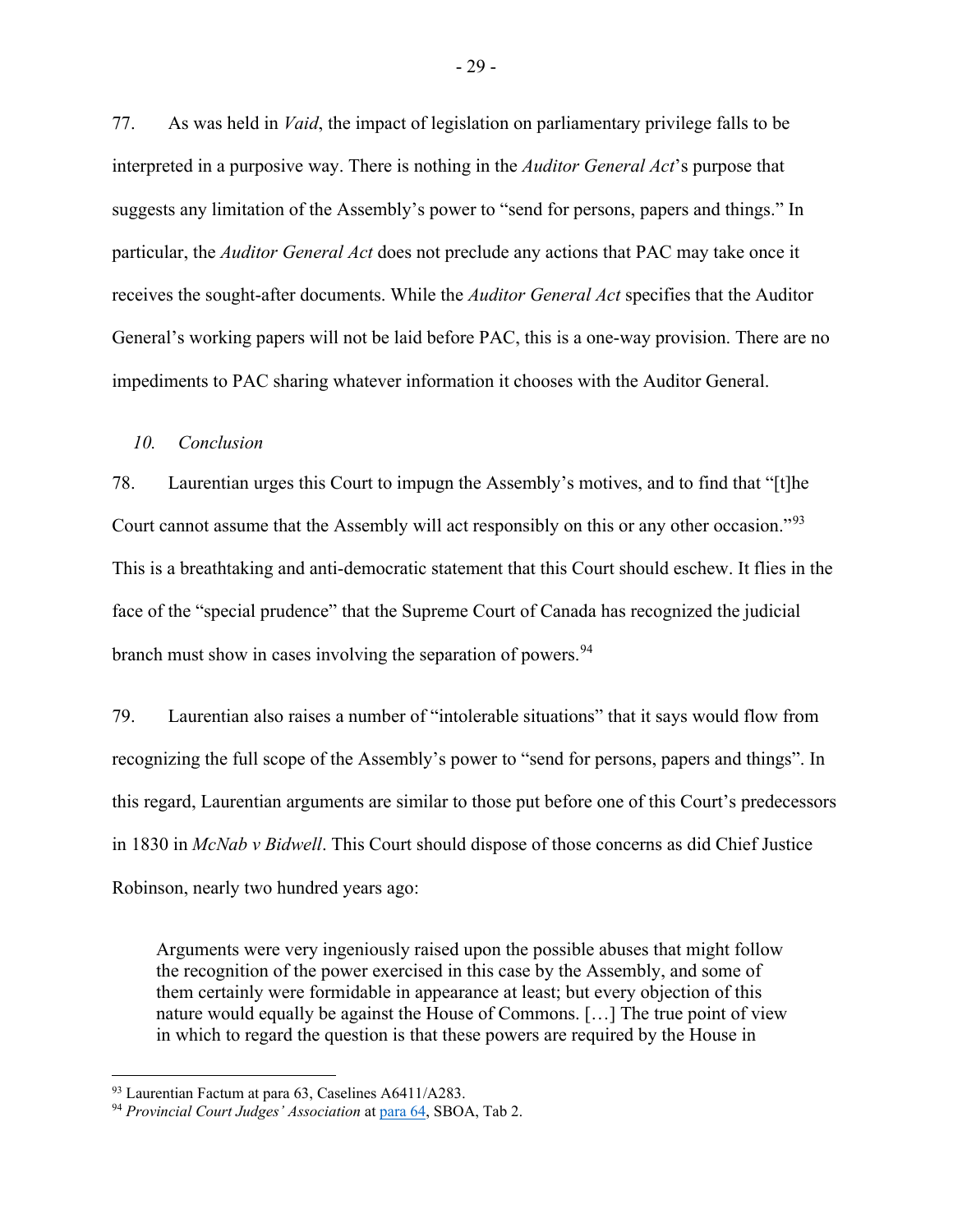order to enable them to promote the welfare of their constituents; we are bound to suppose that they will use them with discretion and for good ends; and if we had the power we should have no right to withhold them on the assumption that they desire to pervert the objects of their constitution.  $95$ 

80. This approach is entirely consistent with the Supreme Court of Canada's holding in *Chagnon* that "while legislative assemblies are not accountable to the courts for the ways in which they exercise their parliamentary privileges, they remain accountable to the electorate."<sup>[96](#page-33-2)</sup>

## <span id="page-33-0"></span>**B. If the Court does have jurisdiction, the motion for a stay should nonetheless be dismissed**

81. Should the Court determine that it has jurisdiction to consider a stay, that consideration should nonetheless be guided by the prudence that is the hallmark of all litigation that risks trenching on the separation of powers. This is particularly so in the present context, in which Laurentian has yet to bring any underlying proceeding to determine the validity of the Speaker's Warrants. Laurentian is effectively seeking a stay "at large".

82. Furthermore, the timing of this litigation calls for particular attention on the Court's part to the consequences of granting a stay. Pursuant to the *Election Act*, the Assembly must be dissolved no later than May 4, 2022.<sup>[97](#page-33-3)</sup> If the stay is of sufficiently long duration, Laurentian will have been able to evade the Assembly's scrutiny, without ever having had to meet its onus of quashing the Speaker's Warrants on their merits.

<span id="page-33-1"></span><sup>95</sup> *McNab* at 155, per Robinson C.J., SBOA, Tab 23.

<span id="page-33-2"></span><sup>96</sup> *Chagnon* at [para 24,](https://www.canlii.org/en/ca/scc/doc/2018/2018scc39/2018scc39.html?resultIndex=1#par24) SBOA, Tab 7.

<span id="page-33-3"></span><sup>97</sup> *Election Act*, RSO 1990, c E.6, ss [9](https://www.ontario.ca/laws/statute/90e06#BK41) and [9.1,](https://www.ontario.ca/laws/statute/90e06#BK43)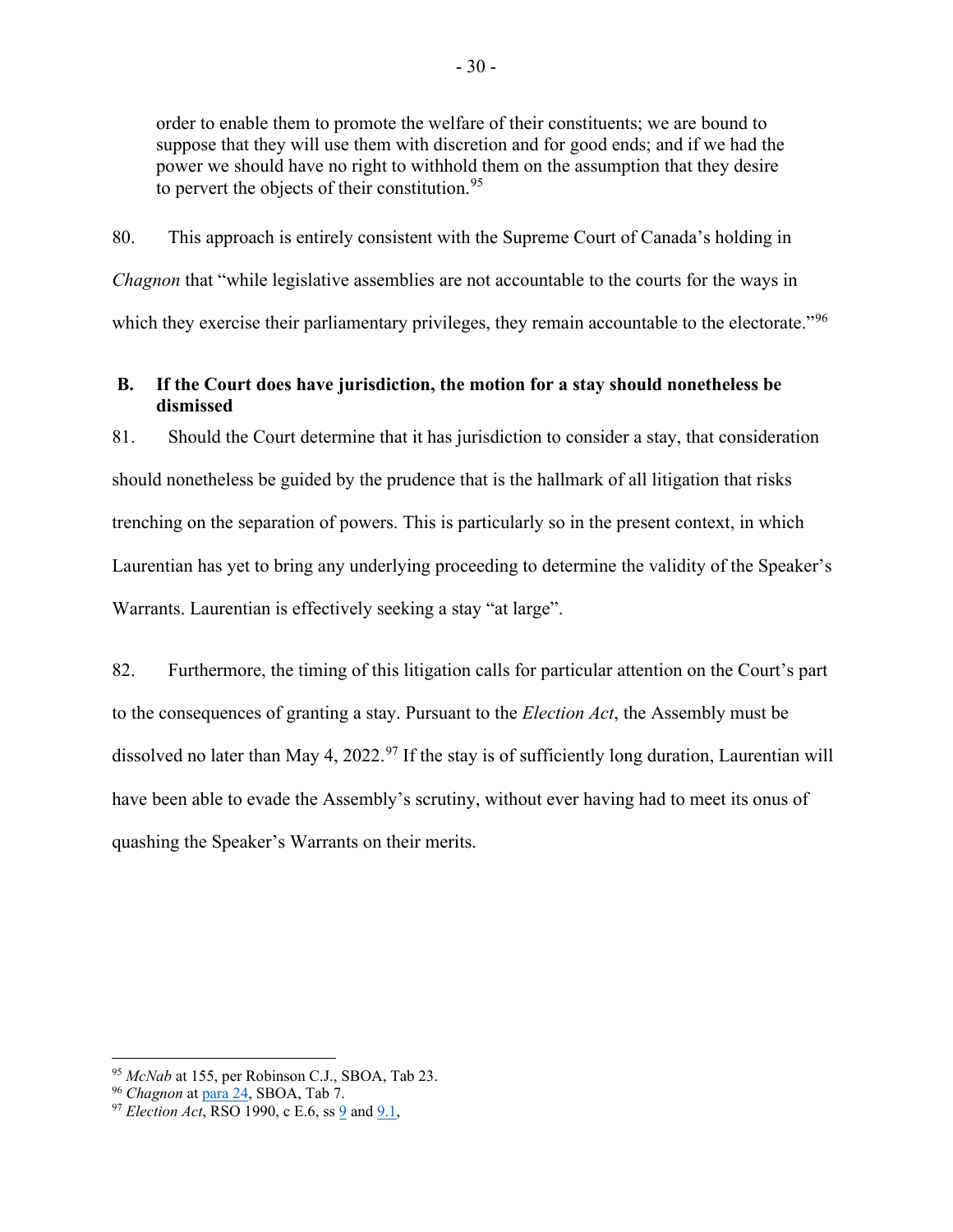<span id="page-34-0"></span>*1. Assuming that the Court finds it has jurisdiction, there is no serious question to be tried* 83. There is no serious question to be tried.<sup>[98](#page-34-2)</sup> Laurentian's intended, but as yet unmoved, motion to quash the Speaker's Warrants will address an aspect of the Assembly's parliamentary privileges that is a matter of well-settled law.

84. The Supreme Court held in *RJR MacDonald* that the analysis should proceed once the motion judge is "satisfied that the application is neither vexatious nor frivolous".<sup>[99](#page-34-3)</sup> An application seeking relief in this clearly privileged area is, however, just that. While the issues are serious in terms of their importance to our constitutional democracy, they are not issues to be resolved by the judiciary. There is no real question requiring the Court's assistance. The answer in this case is obvious, as it flows from the powers of the Assembly, which date back centuries and clearly continue into the present context. As such, there is no serious argument to be made against the Assembly's privilege.

#### <span id="page-34-1"></span>*2. Laurentian will not suffer irreparable harm*

85. The burden is on Laurentian to "adduce clear and non-speculative evidence that irreparable harm will be suffered if the [stay] is refused".<sup>[100](#page-34-4)</sup>

86. Laurentian's submissions give rise to concerns regarding the possibility of it being held in contempt for breaching confidentiality orders made in the *CCAA* process. However, as noted above, Laurentian will benefit from immunity for any of its documents laid before PAC in

<span id="page-34-2"></span><sup>98</sup> The Speaker does not concede that the "strong *prima facie* test" standard has no application in this matter, given that Laurentian has not brought any underlying proceeding to challenge the Speaker's Warrants. However, the Speaker's position is that there no serious question to be tried, such that these submissions do not address the "strong *prima facie* test".

<span id="page-34-3"></span><sup>99</sup> *RJR-MacDonald Inc v Canada (Attorney General)*, [1994] 1 SCR 311 at [337](https://www.canlii.org/en/ca/scc/doc/1994/1994canlii117/1994canlii117.pdf) [*RJR*], SBOA, Tab 31.

<span id="page-34-4"></span><sup>100</sup> *Delta Power Equipment Ltd v Kubota Canada Ltd*, 2018 ONSC 3595 a[t para 24,](https://www.canlii.org/en/on/onsc/doc/2018/2018onsc3595/2018onsc3595.html?resultIndex=1#par24) SBOA, Tab 9.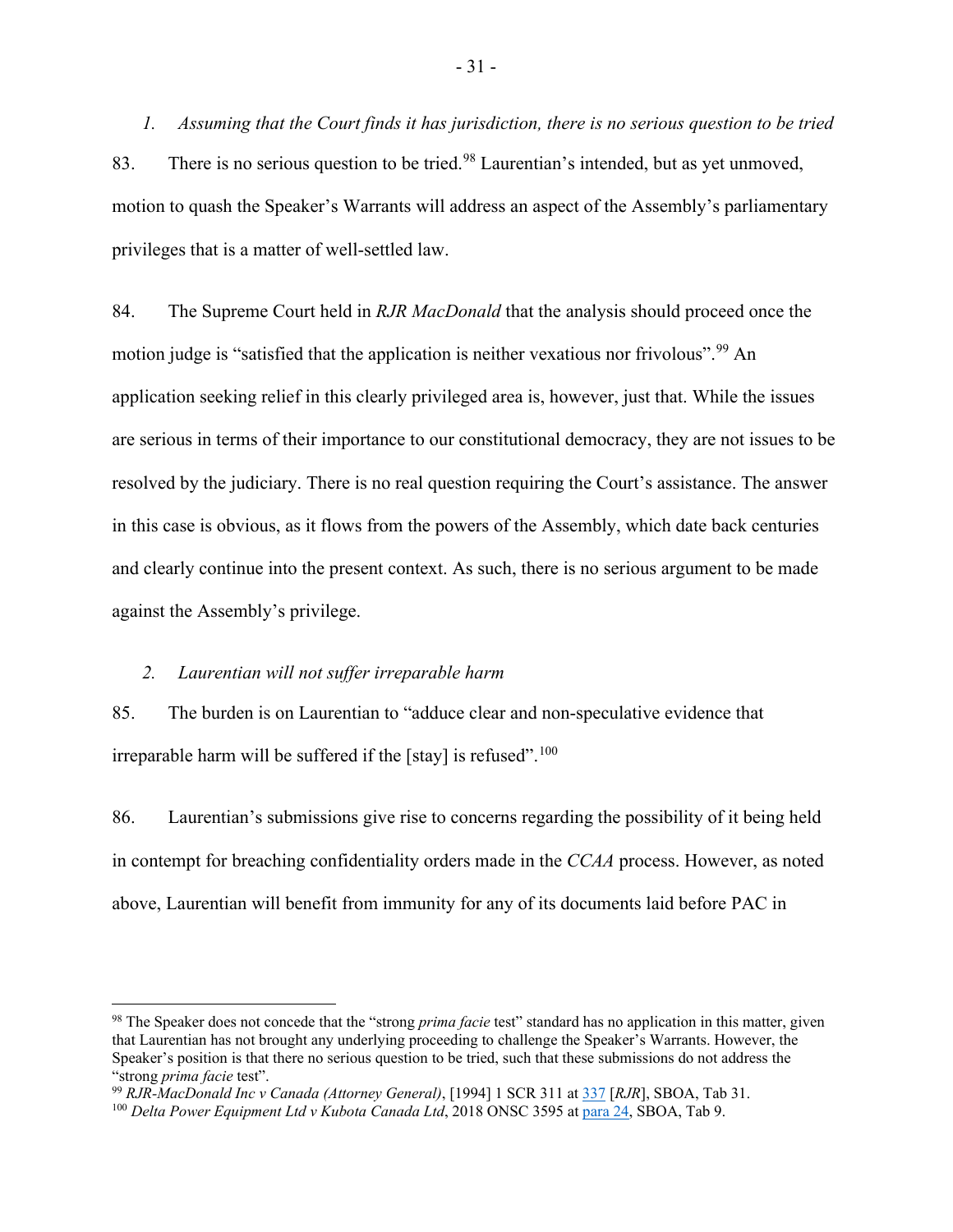response to the Assembly's exercise of its power to "send for persons, papers and things."

87. What irreparable harm will Laurentian suffer? PAC has asked the Auditor General to conduct a "value-for-money" audit, which, even if it could be characterized as harmful to Laurentian, is unlikely to be completed before Laurentian's motion will be heard or determined. PAC has no power to assign fault or determine civil or criminal liability, PAC is not a party to the *CCAA* proceedings, nor is PAC able to interfere with the progress and outcome of those proceedings. Indeed, Laurentian's submissions focus on the "irreparable" nature of disclosure of its information to PAC, but do not substantiate how this disclosure will cause harm. As this Court has held, "[b]ald allegations or general beliefs or concerns, without factual underpinning establishing a reasonable likelihood of irreparable harm [do] not satisfy the requirement."<sup>[101](#page-35-0)</sup> This requirement holds even in cases where confidential information is at stake.<sup>[102](#page-35-1)</sup>

88. A somewhat analogous issue arose before the Federal Court of Appeal in *eBay Canada Limited v. Canada (National Revenue)*. This case involved an order that eBay provide the Minister of National Revenue with information about third parties. eBay sought an injunction or stay of that order pending an appeal. The case turned on the issue of irreparable harm:

It is argued for eBay Canada that once information about PowerSellers is disclosed to the Minister, it cannot be undisclosed. I agree that the disclosure of information is an act that cannot be reversed. […]

However, the relevant question is whether eBay Canada would suffer irreparable harm from the disclosure, which first requires a determination that there will be some harm. The answer to that question depends on what the Minister is likely to do with the information if it is disclosed.[…]

The record contains no evidence that any steps the Minister may take to verify the PowerSellers' compliance with the *Income Tax Act*, or to assess any PowerSellers

<span id="page-35-0"></span><sup>101</sup> *Dilico Anishinabek Family Care v Her Majesty the Queen*, 2020 ONSC 892 at [para 35,](https://www.canlii.org/en/on/onscdc/doc/2020/2020onsc892/2020onsc892.html#par35) SBOA, Tab 11.

<span id="page-35-1"></span><sup>&</sup>lt;sup>102</sup> Canadian Transit Co v Girdhar, 2001 CanLII 28352 a[t para 24](https://www.canlii.org/en/on/onsc/doc/2001/2001canlii28352/2001canlii28352.html?resultIndex=1#par24) (ON SC), SBOA, Tab 6.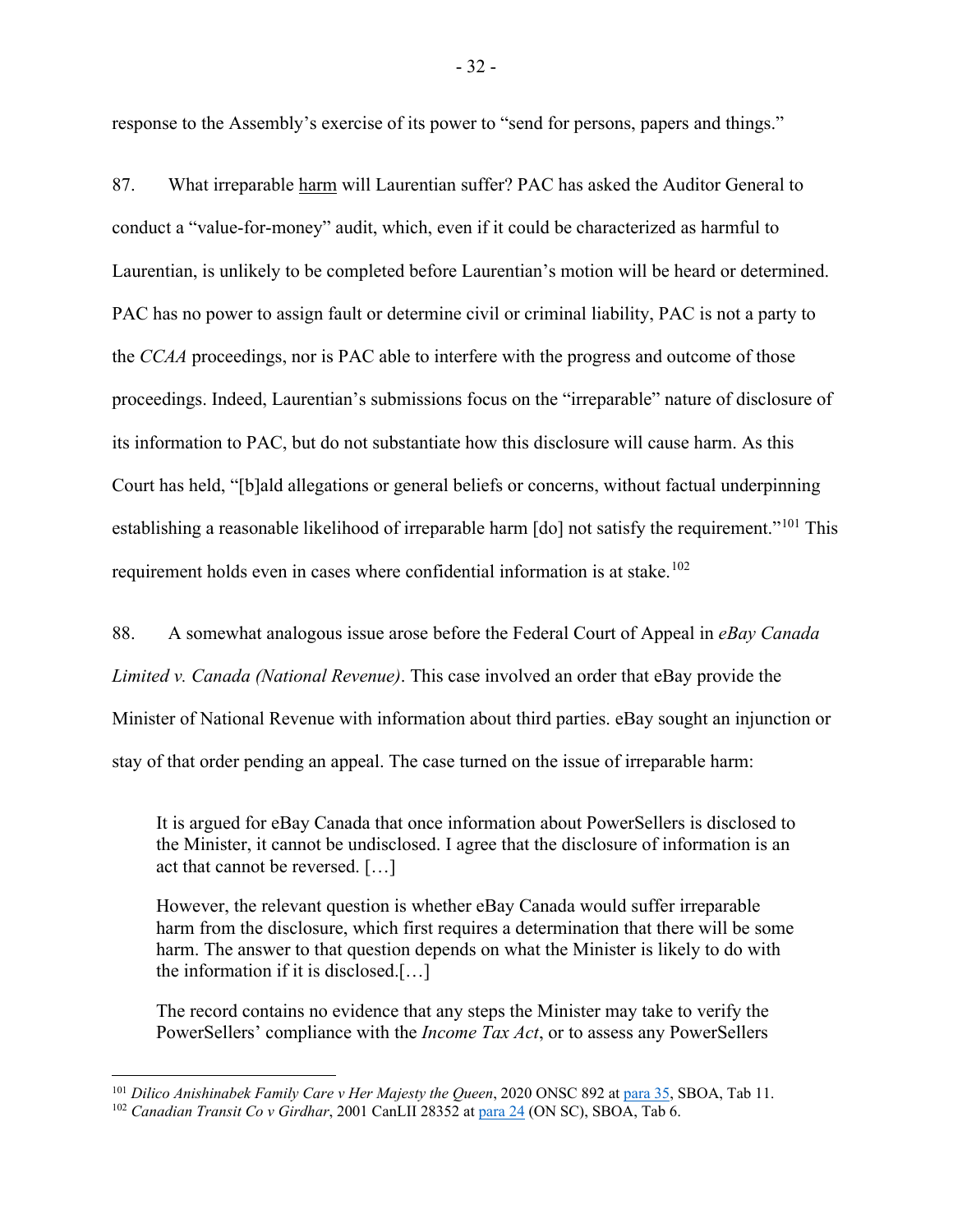who may not have complied, will cause any harm to eBay Canada, much less harm that is irreparable.<sup>[103](#page-36-1)</sup>

89. The same question arises in this case. What is PAC likely to do with the information it has obtained pursuant to the warrant? The answer requires no conjecture. PAC will provide the information to the Auditor General, so that she can continue with the value-for-money audit PAC requested. There is no evidence before the Court that the use of the information by the Auditor General to better inform the Assembly will cause any harm to Laurentian. Nor will it cause any harm to any third parties whose information is implicated.

90. While Laurentian engages in a speculative exercise to impugn the Assembly's ability to preserve the confidentiality of records, raising fears of "media leaks", <sup>[104](#page-36-2)</sup> such unauthorized disclosure of the Assembly's confidential information would constitute a breach of the Assembly's privileges, whether made by a Member or a non-Member.<sup>[105](#page-36-3)</sup>

## <span id="page-36-0"></span>*3. The balance of convenience favours the Assembly's deliberative role*

95. The third test to be applied in an application for interlocutory relief was described by the Supreme Court of Canada in *RJR MacDonald*: [106](#page-36-4)

a determination of which of the two parties will suffer the greater harm from the granting or refusal of an interlocutory injunction, pending a decision on the merits". In light of the relatively low threshold of the first test and the difficulties in applying the test of irreparable harm in Charter cases, many interlocutory proceedings will be determined at this stage.

<span id="page-36-1"></span><sup>103</sup> *eBay Canada Limited v Canada (National Revenue)*, 2008 FCA 141 at paras [29,](https://www.canlii.org/en/ca/fca/doc/2008/2008fca141/2008fca141.html?resultIndex=1#par29) [35](https://www.canlii.org/en/ca/fca/doc/2008/2008fca141/2008fca141.html?resultIndex=1#par35) and [36,](https://www.canlii.org/en/ca/fca/doc/2008/2008fca141/2008fca141.html?resultIndex=1#par36) SBOA, Tab 14. <sup>104</sup> Laurentian Factum at para 89, Caselines A6421/A293.

<span id="page-36-4"></span><span id="page-36-3"></span><span id="page-36-2"></span><sup>&</sup>lt;sup>105</sup> Ontario, Legislative Assembly, *Official Report of Debates (Hansard)*, 40<sup>th</sup> Parl, 2<sup>nd</sup> Sess, No 117 (25 March [2014\)](https://www.ola.org/sites/default/files/node-files/hansard/document/pdf/2014/2014-03/house-document-hansard-transcript-2-EN-25-MAR-2014_L117.pdf) at 6083 (Hon D Levac), SBOA, Tab 45; Ontario, Legislative Assembly, *Official Report of Debates (Hansard)*, 39<sup>th</sup> Parl, 2<sup>nd</sup> Sess, No 36 [\(20 May 2010\)](https://www.ola.org/sites/default/files/node-files/hansard/document/pdf/2010/2010-05/house-document-hansard-transcript-2-EN-20-MAY-2010_L036.pdf) at 1719-1720 (Hon S Peters); SBOA, Tab 43. <sup>106</sup> *RJR MacDonald* at [342,](https://www.canlii.org/en/ca/scc/doc/1994/1994canlii117/1994canlii117.pdf) SBOA, Tab 31.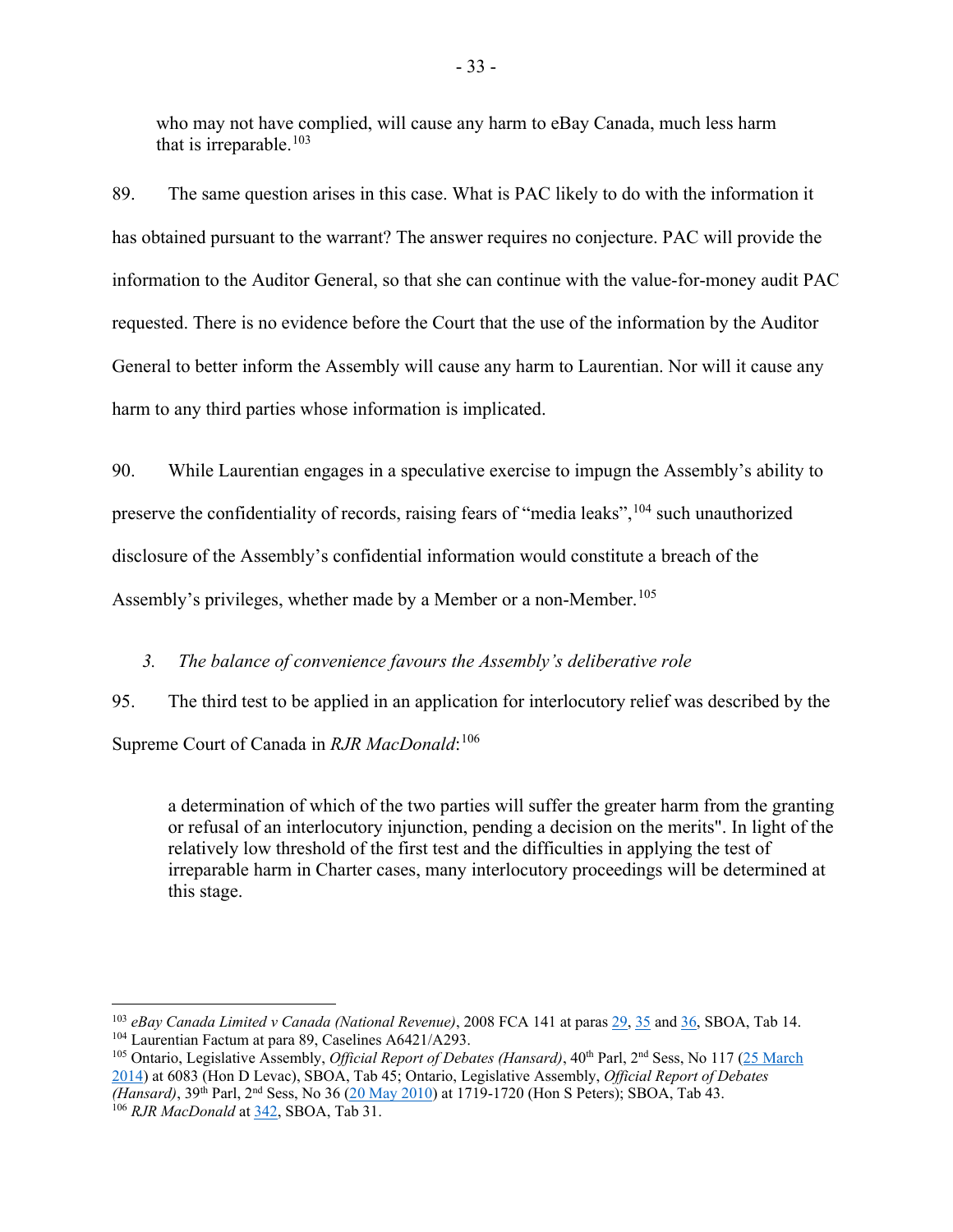96. While past jurisprudence regarding stays in constitutional cases address requests to stay the effect of legislation (rather than exercises of parliamentary privilege), similar principles apply. As the Court of Queen's Bench of Alberta recently held, there is a heavy burden on "private applicants who allege that public authorities are not respecting the public interest".<sup>[107](#page-37-0)</sup> As the Supreme Court of Canada held in *RJR MacDonald*:

since private applicants are normally presumed to be pursuing their own interests rather than those of the public at large […] it does not assist an applicant to claim that a given government authority does not represent the public interest. Rather, the applicant must convince the court of the public interest benefits which will flow from the granting of the relief sought."<sup>[108](#page-37-1)</sup>

Furthermore, in *Harper v Canada (Attorney General)*, the Supreme Court of Canada held that "[t]he assumption of the public interest in enforcing the law weighs heavily in the balance" and that "only in clear cases will interlocutory injunctions against the enforcement of a law on grounds of alleged unconstitutionality succeed."[109](#page-37-2)

97. The heavy onus on the applicant to convince the Court at the balance of convenience stage that public interest benefits will flow from granting the stay does not apply solely in challenges to legislation. Rather, as was held in *RJR*, it is broadly applicable and "will nearly always be satisfied simply upon proof that the authority is charged with the duty of promoting or protecting the public interest and upon some indication that the impugned legislation, regulation or activity was undertaken pursuant to that responsibility."<sup>[110](#page-37-3)</sup>

<span id="page-37-0"></span><sup>107</sup> *Moms Stop the Harm Society v Alberta*, 2022 ABQB 24 at [para 58,](https://www.canlii.org/en/ab/abqb/doc/2022/2022abqb24/2022abqb24.html?resultIndex=1#par58) SBOA, Tab 24.

<span id="page-37-1"></span><sup>108</sup> *RJR* at [344-345,](https://www.canlii.org/en/ca/scc/doc/1994/1994canlii117/1994canlii117.pdf) SBOA, Tab 31.

<span id="page-37-2"></span><sup>109</sup> *Harper v Canada (Attorney General)*, 2000 SCC 57 at [para 9,](https://www.canlii.org/en/ca/scc/doc/2000/2000scc57/2000scc57.html?resultIndex=1) SBOA, Tab 18.

<span id="page-37-3"></span><sup>110</sup> RJR a[t 346,](https://www.canlii.org/en/ca/scc/doc/1994/1994canlii117/1994canlii117.pdf) SBOA, Tab 31.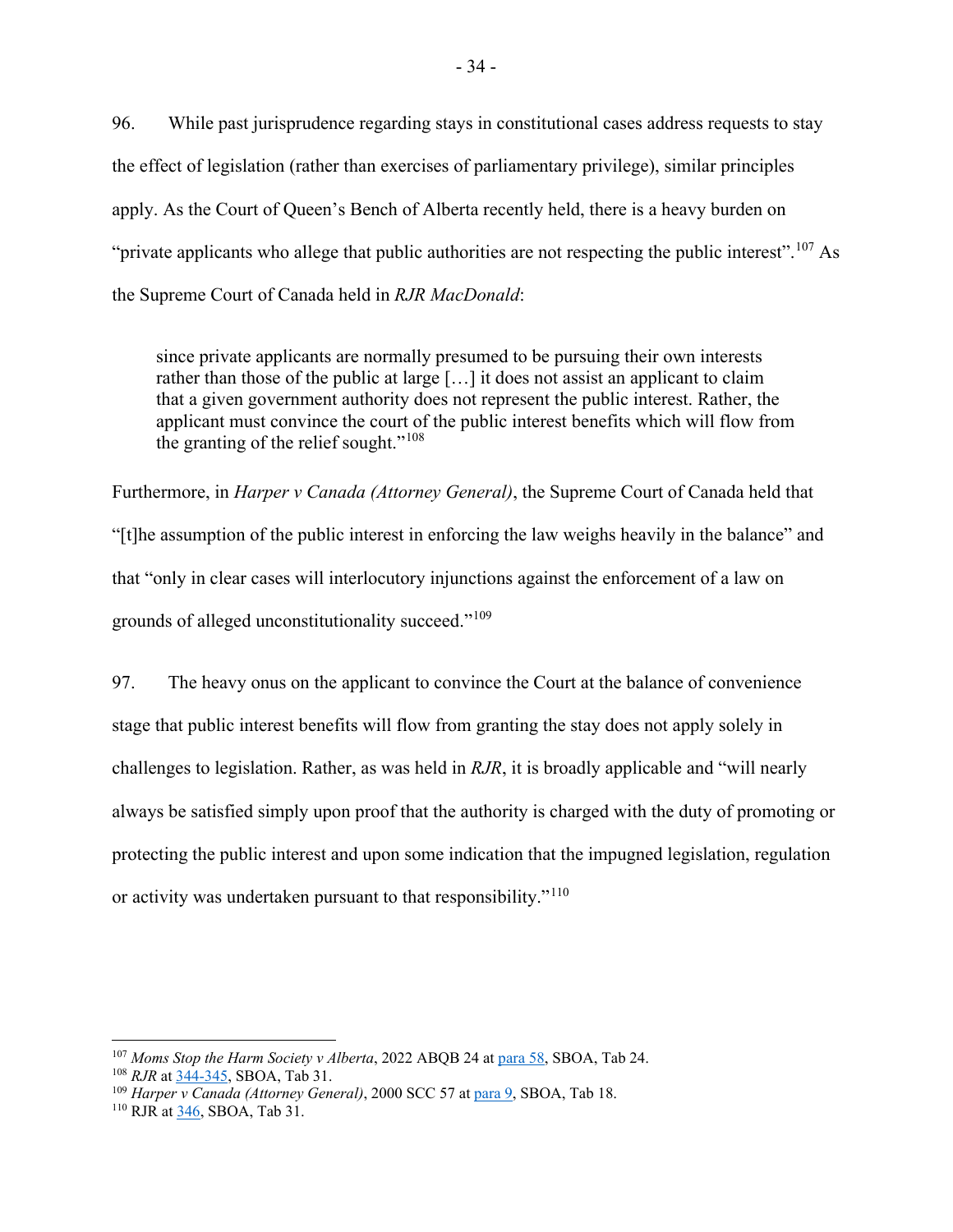98. The Speaker's Warrants are the expression of the democratic will of Ontario's elected representatives, whose sole purpose is to promote and protect the public interest by making policy choices, deliberating on laws and holding the executive to account. The Speaker's Warrants were issued in order to assist the Assembly in gaining access to information in order to permit it to fulfill that mandate. As such, there is a heavy presumption that the public interest lies in favour of their being carried out.

99. Laurentian makes no reference to the public interest in its balance of convenience analysis, stating simply that it would suffer harm if the information is disclosed, while the Assembly would suffer none. Given Laurentian's complete lack of submissions regarding the public interest, and given that the Speaker's Warrants were undertaken pursuant to the Assembly's duty to promote and protect the public interest, the balance of convenience test is not met and Laurentian's motion for a stay should be dismissed.

#### **PART IV – ORDER REQUESTED**

<span id="page-38-0"></span>100. The Speaker respectfully requests that the Court dismiss this motion.

ALL OF WHICH IS RESPECTFULLY SUBMITTED this 12<sup>th</sup> day of January, 2022.

 $D\mathscr{W}/D$ 

David P. Taylor M. Alyssa Holland

Counsel for the Responding Party, The Speaker of the Legislative Assembly of Ontario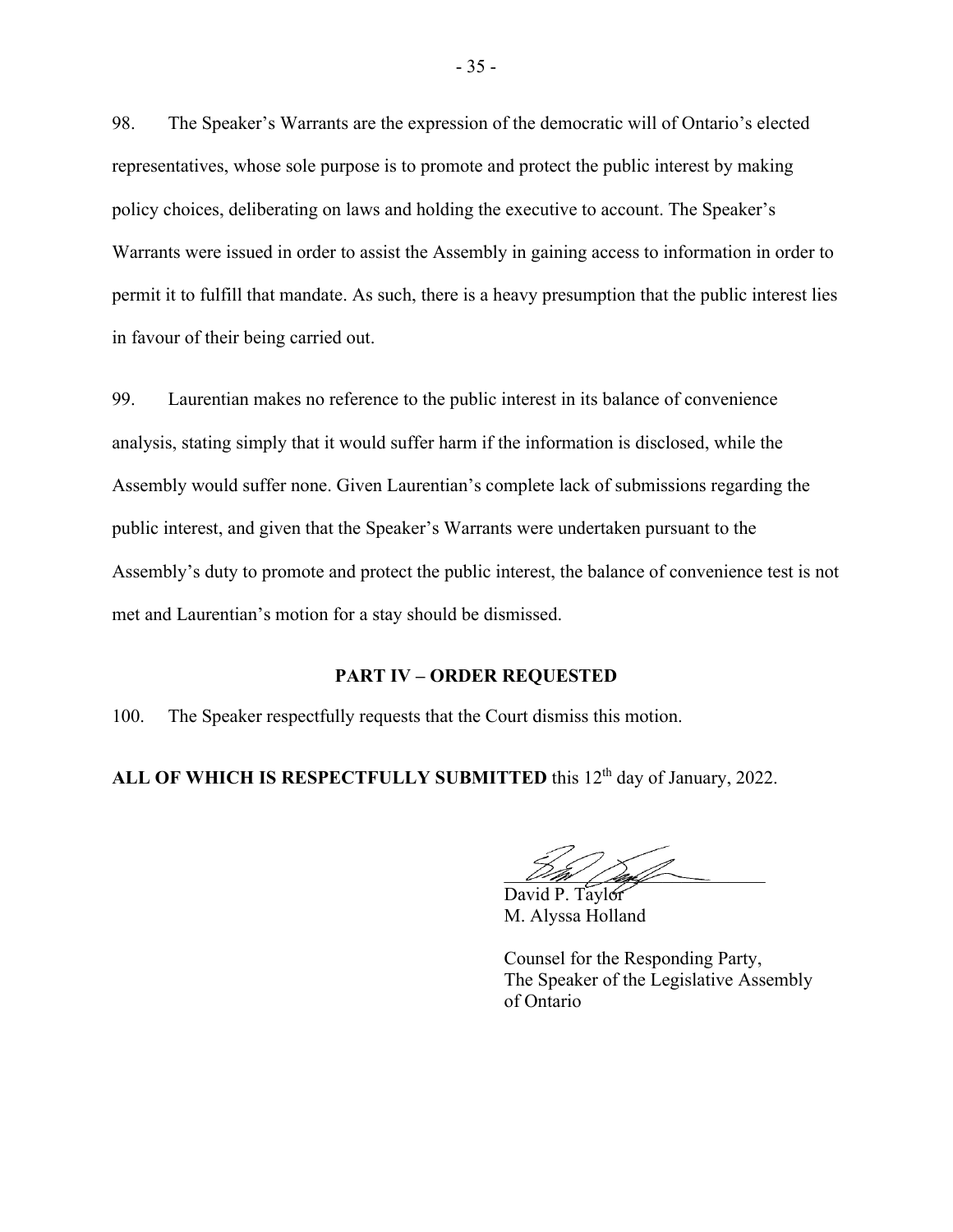## **SCHEDULE "A" – LIST OF AUTHORITIES**

- <span id="page-39-0"></span>1. *Alberta (Information and Privacy Commissioner) v University of Calgary*, [2016 SCC 53](https://canlii.ca/t/gvskr)
- 2. *British Columbia (Attorney General) v Provincial Court Judges' Association of British Columbia*, [2020 SCC 20](https://canlii.ca/t/j8xd1)
- 3. *Canada (Attorney General) v MacPhee*, [2003 PESCTD 6](https://canlii.ca/t/510d)
- 4. *Canada (Deputy Commissioner, Royal Canadian Mounted Police) v Canada (Commissioner, Royal Canadian Mounted Police)*, [2007 FC 564](https://canlii.ca/t/1rmrd)
- 5. *Canada (House of Commons) v Vaid*, [2005 SCC 30](https://canlii.ca/t/1kt5k)
- 6. *Canada Transit Co v Girdhar*, [2001 CanLII 28352 \(ON SC\)](https://canlii.ca/t/1wcpk)
- 7. *Chagnon v Syndicat de la fonction publique et parapublique du Québec*, [2018 SCC 39](https://canlii.ca/t/hvf8d)
- 8. *Chaoulli v Quebec (Attorney General)*, [2005 SCC 35](https://canlii.ca/t/1kxrh)
- 9. *Delta Power Equipment Ltd v Kubota Canada Ltd*, [2018 ONSC 3595](https://canlii.ca/t/hsfq7)
- 10. *Desgagnés Transport Inc v Wärtsilä Canada Inc*, [2019 SCC 58](https://canlii.ca/t/j3n27)
- *11. Dilico Anishnabek Family Care v Her Majesty the Queen*, [2020 ONSC 892](https://canlii.ca/t/j55nw)
- 12. *Duffy v Canada (Senate)*, [2020 ONCA 536](https://canlii.ca/t/j9fd2)
- 13. *Duffy v Senate of Canada*, [2018 ONSC 7523](https://canlii.ca/t/hwm52)
- 14. *eBay Canada Limited v Canada (National Revenue)*, [2008 FCA 141](https://canlii.ca/t/1wmvc)
- 15. *Ex parte Dansereau* (1875), Cases on the BNA Act (Cartwright) 165
- 16. *Gagliano v Canada (Attorney General)*, [2005 FC 576](https://canlii.ca/t/1kw8l)
- 17. *Goodwin v British Columbia (Superintendent of Motor Vehicles)*, [2015 SCC 46](https://canlii.ca/t/glm97)
- 18. *Harper v Canada (Attorney General)*, [2000 SCC 57](https://canlii.ca/t/524l)
- 19. *Harvey v New Brunswick (Attorney General)*, [\[1996\] 2 SCR 876](https://canlii.ca/t/1fr6z)
- 20. *Irwin Toy Ltd v Quebec (Attorney General)*, [\[1989\] 1 SCR 927](https://canlii.ca/t/1ft6g)
- 21. *Lizotte v Aviva Insurance Company of Canada*, [2016 SCC 52](https://canlii.ca/t/gvskp)
- 22. *Marin v Office of the Ombudsman*, [2017 ONSC 1687](https://canlii.ca/t/h1sb9)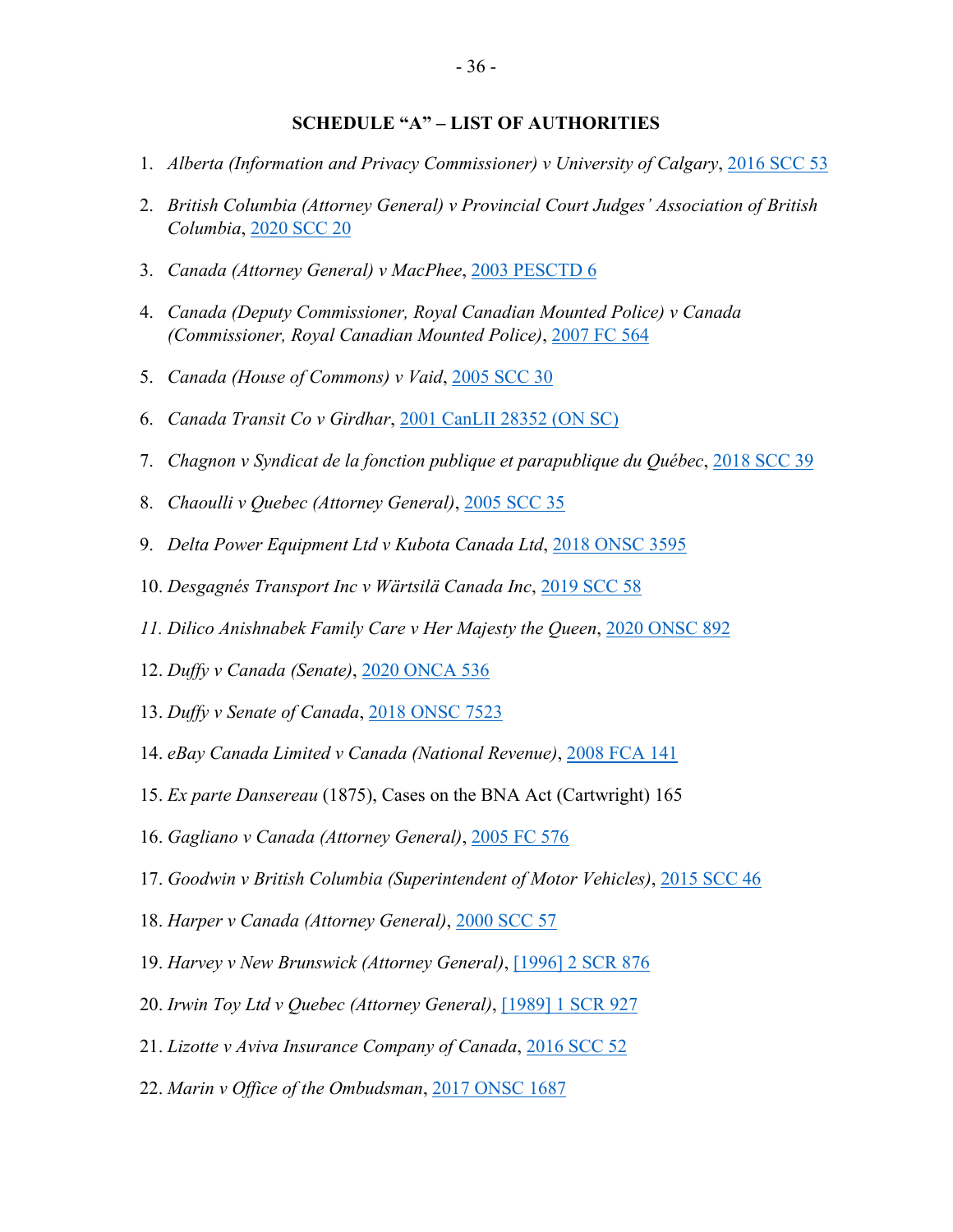- 23. *McNab v Bidwell and Baldwin* (1830), UCKB Reports, 1829-1831, 144
- 24. *Moms Stop the Harm Society v Alberta*, [2022 ABQB 24](https://canlii.ca/t/jlmxv)
- 25. *New Brunswick (Minister of Health and Community Services) v G (J)*, [\[1999\] 3 SCR 46](https://canlii.ca/t/1fqjw)
- 26. *New Brunswick Broadcasting Co v Nova Scotia (House of Assembly)*, [\[1993\] 1 SCR 319](https://canlii.ca/t/1bsww)
- 27. *Ontario v Criminal Lawyers' Association of Ontario*, [2013 SCC 43](https://canlii.ca/t/fzw43)
- 28. *Ontario (Speaker of the Legislative Assembly) v Ontario (Human Rights Commission)* [\(2001\), 54 OR \(3d\) 595 \(CA\)](https://canlii.ca/t/1fbvv)
- 29. *Orphan Well Association v Grant Thornton*, [2019 SCC 5](https://canlii.ca/t/hx95f)
- 30. *Reference re Secession of Quebec*, [\[1998\] 2 SCR 217](https://canlii.ca/t/1fqr3)
- 31. *RJR-MacDonald Inc v Canada (Attorney General)*, [\[1994\] 1 SCR 311](https://canlii.ca/t/1frtw)
- 32. *Sable Offshore Energy Inc v Ameron International Corp*, [2013 SCC 37](https://canlii.ca/t/fzcgw)
- 33. *Smith v Jones*, [\[1999\] 1 SCR 455](https://canlii.ca/t/1fqp9)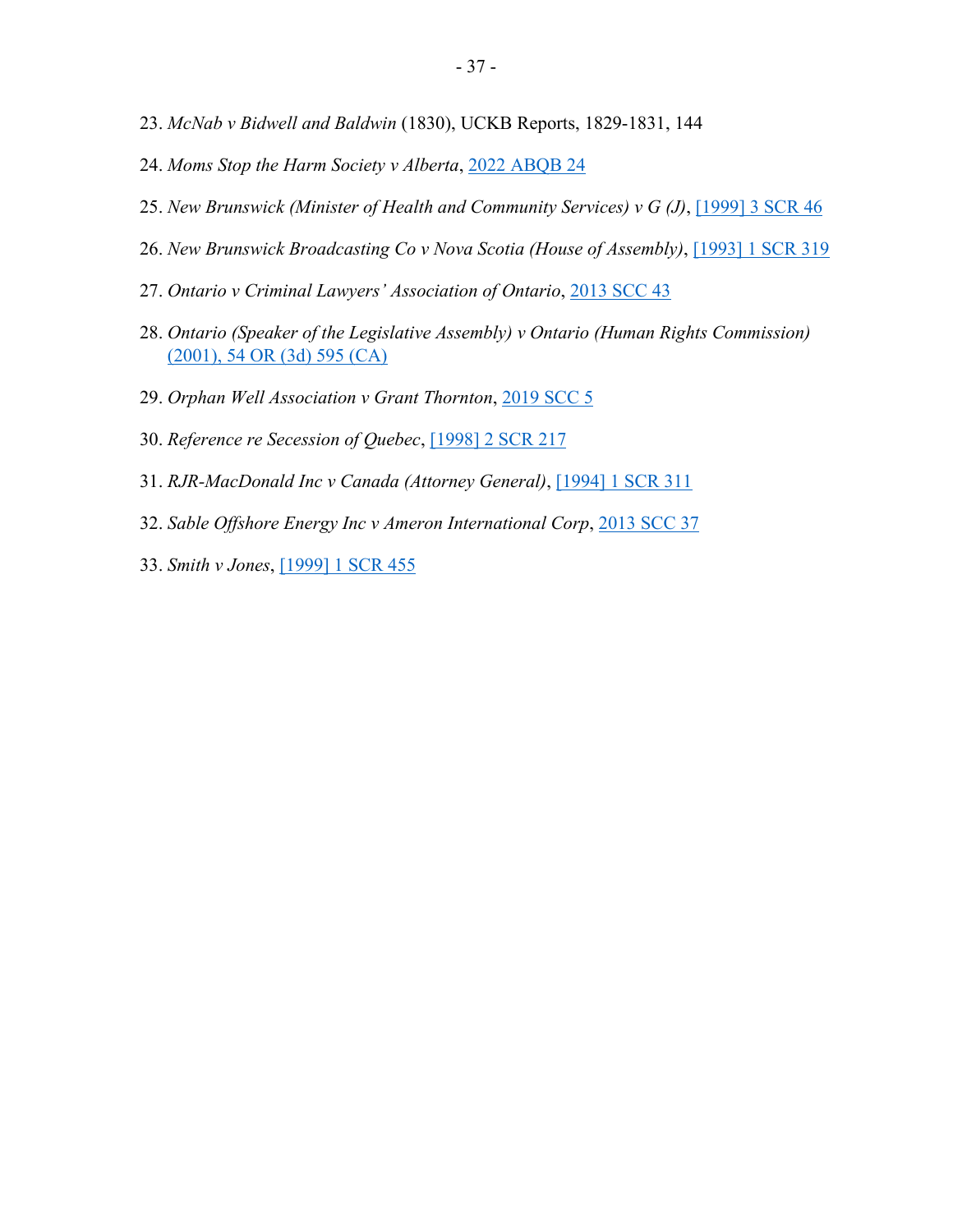## **SCHEDULE "B" – TEXT OF STATUTES, REGULATIONS AND BY-LAWS**

## <span id="page-41-0"></span>*Auditor General Act***[, RSO 1990, c A.35, s 17](https://www.ontario.ca/laws/statute/90a35)**

## **Special Assignments**

**17** The Auditor General shall perform such special assignments as may be required by the Assembly, the standing Public Accounts Committee of the Assembly, by resolution of the committee, or by a minister of the Crown in right of Ontario but such special assignments shall not take precedence over the other duties of the Auditor General under this Act and the Auditor General may decline an assignment by a minister of the Crown that, in the opinion of the Auditor General, might conflict with the other duties of the Auditor General.

## *[Broader Public Sector Accountability Act, 2010](https://www.ontario.ca/laws/statute/10b25)***, SO 2010, c 25**

**1** (1) In this Act,

"designated broader public sector organization" means,

(c) every university in Ontario and every college of applied arts and technology and post-secondary institution in Ontario whether or not affiliated with a university, the enrolments of which are counted for purposes of calculating annual operating grants and entitlements,

## *Election Act***[, RSO 1990, c E.6,](https://www.ontario.ca/laws/statute/90e06) ss 9 and 9.1**

## **Powers of Lieutenant Governor**

**9** (1) Nothing in this section affects the powers of the Lieutenant Governor, including the power to dissolve the Legislature, by proclamation in Her Majesty's name, when the Lieutenant Governor sees fit.

## **First Thursday in June**

(2) Subject to the powers of the Lieutenant Governor referred to in subsection (1), general elections shall be held on the first Thursday in June in the fourth calendar year following polling day in the most recent general election.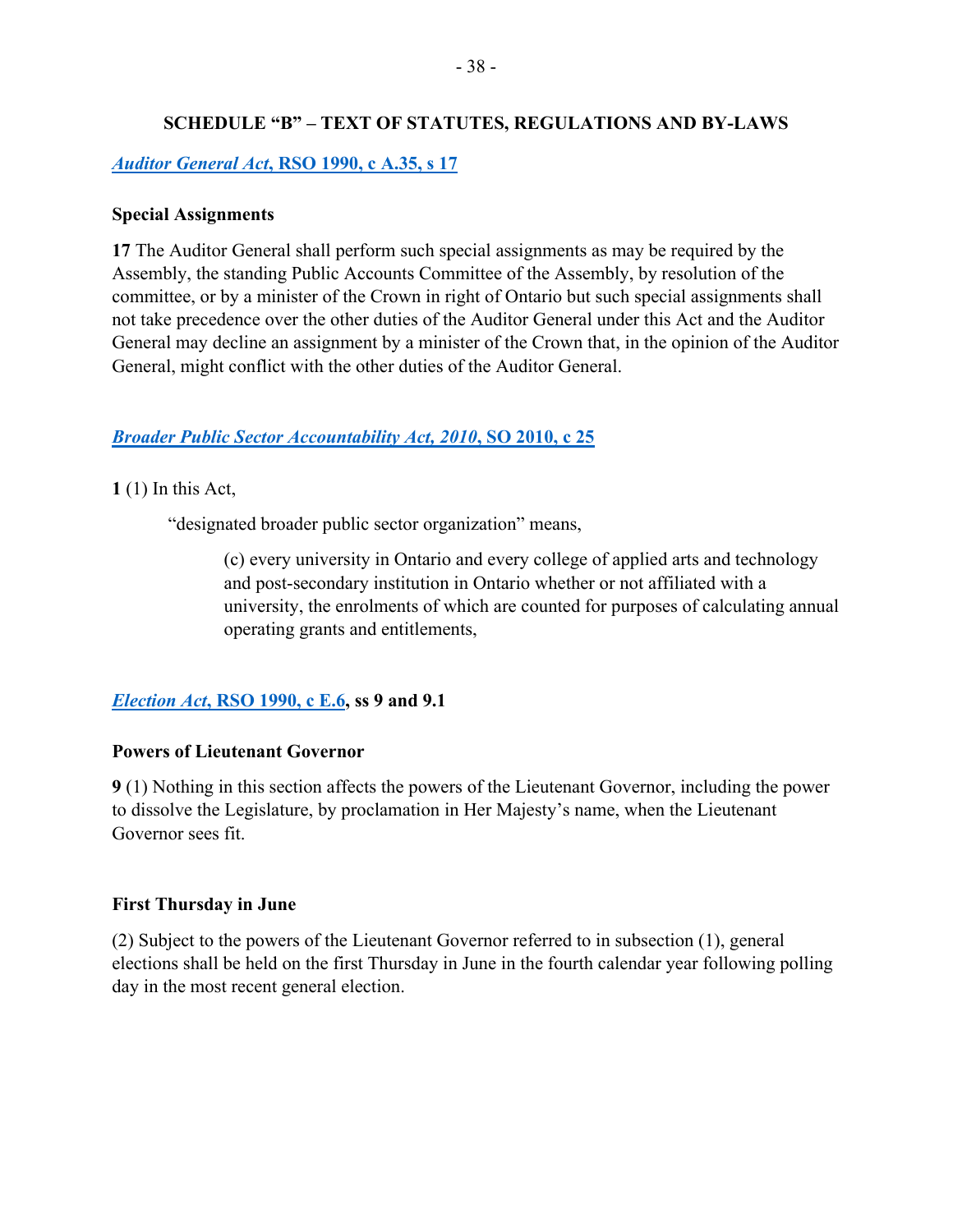## **Dates for writs, close of nominations and polling day**

## **Application to all elections**

**9.1** (1) This section applies to all elections.

## **Powers of Lieutenant Governor in Council**

(2) When an election is to be held, the Lieutenant Governor in Council may,

- (a) order that the writ or writs for the election by issued; and
- (b) appoint and proclaim a day,
	- (i) for the close of nominations and the grant of a poll where required, and
	- (ii) as polling day,

## **Date of writ**

(3) A writ for an election shall be dated on a Wednesday.

## **Day for close of nominations and grant of poll**

(4) The day for the close of nominations and the grant of a poll where required shall be,

(a) in the case of a general election under subsection 9(2), the second Thursday after the date of the writ;

(b) in any other case, the third Thursday after the date of the writ.

## **Polling day**

(5) Polling day shall be the fifth Thursday after the date of the writ.

[…]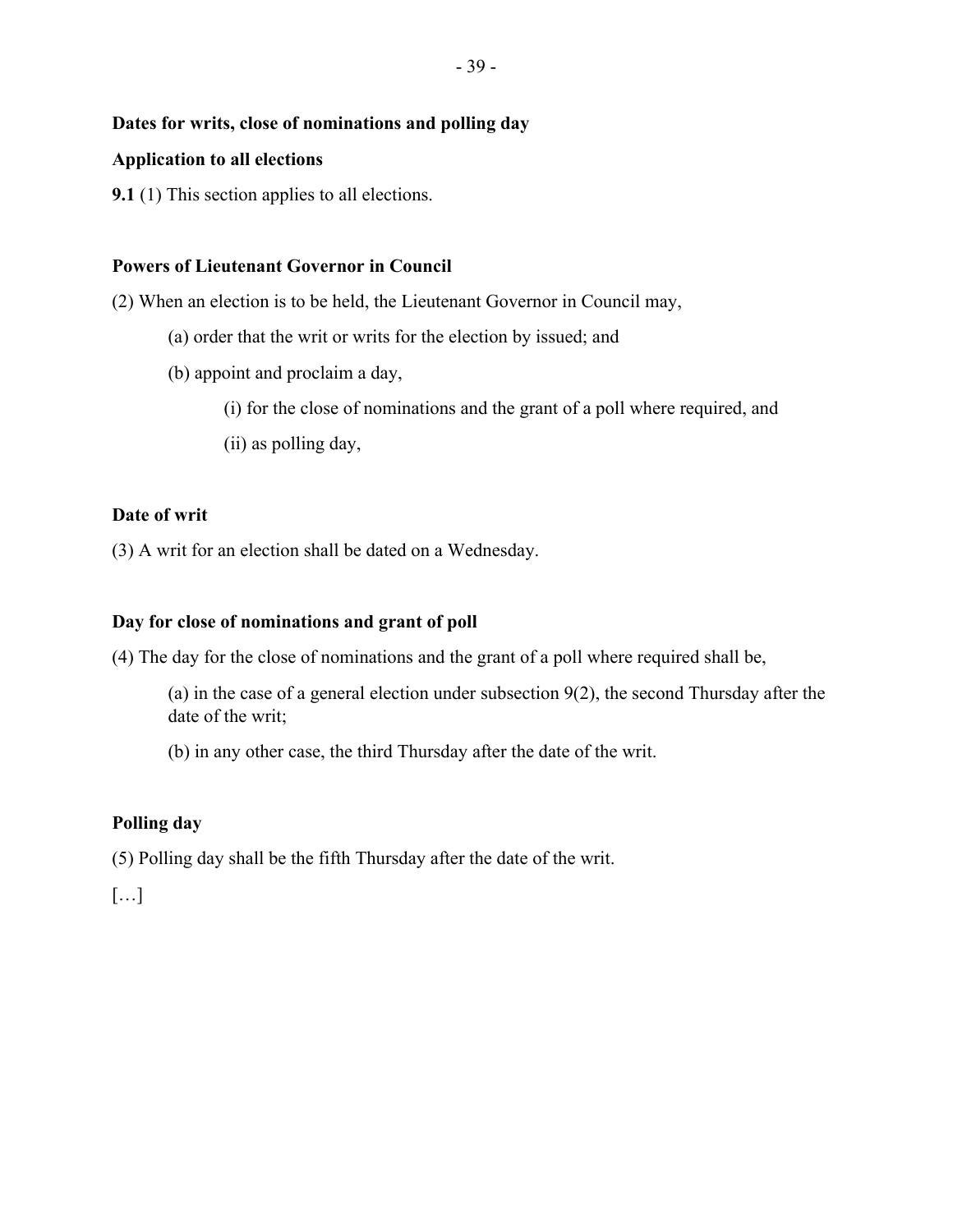## *[Legislative Assembly Act](https://www.ontario.ca/laws/statute/90l10)***, RSO 1990, c L.10, s 36**

# **Protection of persons acting under authority**

**36** No person is liable in damages or otherwise for any act done under the authority of the Assembly and within its legal power or under or by virtue of a warrant issued under such authority, and every such warrant may command the aid and assistance of all sheriffs, bailiffs, constables and others, and every refusal or failure to give such aid or assistance when required is a contravention of this Act.